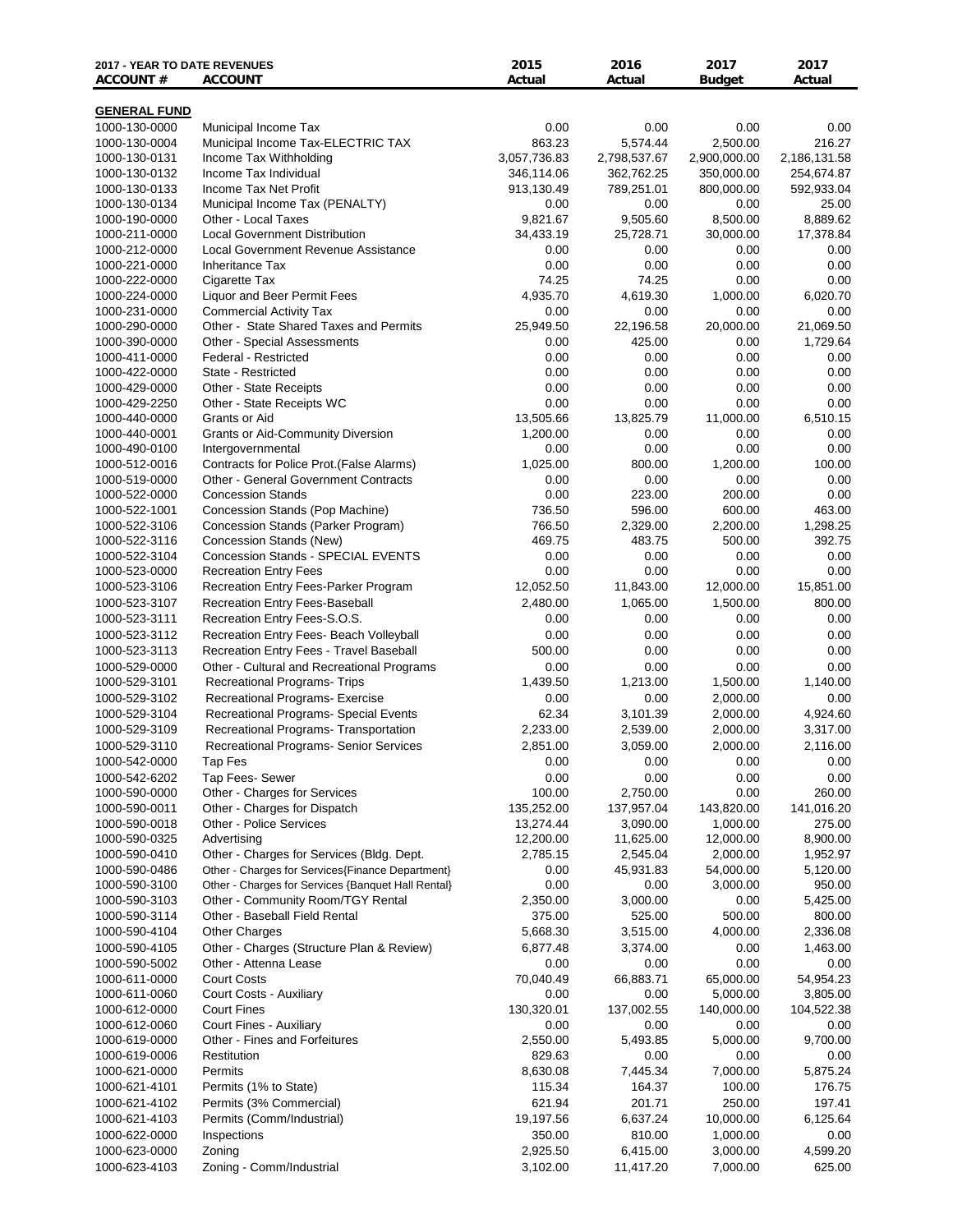| <b>2017 - YEAR TO DATE REVENUES</b><br><b>ACCOUNT #</b> | <b>ACCOUNT</b>                                              | 2015<br>Actual | 2016<br>Actual       | 2017<br><b>Budget</b> | 2017<br>Actual       |
|---------------------------------------------------------|-------------------------------------------------------------|----------------|----------------------|-----------------------|----------------------|
| 1000-624-0000                                           | <b>Street Opening</b>                                       | 0.00           | 200.00               | 0.00                  | 400.00               |
| 1000-625-0000                                           | <b>Cable Franchise Fees</b>                                 | 34,239.81      | 35,238.93            | 35,000.00             | 22,955.89            |
| 1000-629-0000                                           | Other - Licenses and Permits                                | 1,000.00       | 500.00               | 0.00                  | 0.00                 |
| 1000-629-0411                                           | Other Licenses and Permits (General)                        | 19,775.00      | 18,100.00            | 15,000.00             | 12,965.00            |
| 1000-690-0000                                           | Other - Fines, Licenses and Permits                         | 0.00           | 130.00               | 0.00                  | 0.00                 |
| 1000-690-5225                                           | Fire dept permits                                           | 834.00         | 0.00                 | 0.00                  | 200.00               |
| 1000-701-0000                                           | Interest- Transferred to Capital                            | 0.00           | 2,679.48             | 0.00                  | 3,777.55             |
| 1000-820-0000                                           | <b>Contributions and Donations</b>                          | 100.00         | 602.00               | 0.00                  | 3,500.00             |
| 1000-820-3104                                           | Contributions and Donations-Special Events                  | 2,165.00       | 2,125.00             | 2,000.00              | 850.00               |
| 1000-820-3106                                           | Contributions and Donations (Parker Program)                | 50.00          | 390.00               | 350.00                | 14.00                |
| 1000-820-3107                                           | Contributions and Donations-baseball                        | 0.00           | 150.00               | 0.00                  | 0.00                 |
| 1000-820-3111                                           | <b>Contributions and Donations - SOS</b>                    | 0.00           | 0.00                 | 0.00                  | 0.00                 |
| 1000-891-0000                                           | Other - Miscellaneous Operating                             | 57.76          | 20.00                | 0.00                  | 39,879.11            |
| 1000-891-5001                                           | Other - Miscellaneous Recycling                             | 0.00           | 0.00                 | 0.00                  | 0.00                 |
| 1000-892-0000                                           | Other - Miscellaneous Non-Operating                         | 4,172.35       | 31,498.82            | 3,000.00              | 24,270.64            |
| 1000-892-0002                                           | Other - Miscellaneous                                       | 62.34          | 3.13                 | 0.00                  | 10.00                |
| 1000-892-0003                                           | Other - Prisoner Housing                                    | 1,265.00       | 0.00                 | 0.00                  | 0.00                 |
| 1000-892-0005                                           | Printing/Advertising Directory                              | 979.73         | 58.97                | 0.00                  | 177.75               |
| 1000-892-0009                                           | Other - Vehicle Release                                     | 6,860.00       | 4,745.50             | 4,000.00              | 5,650.00             |
| 1000-892-0014                                           | Other - Title Search                                        | 100.00         | 10.00                | 100.00                | 0.00                 |
| 1000-892-3105                                           | Garage Sale                                                 | 650.00         | 854.00               | 800.00                | 631.00               |
| 1000-892-3110                                           | <b>Senior Services</b>                                      | 0.00           | 0.00                 | 0.00                  | 0.00                 |
| 1000-931-0000                                           | Transfers - In                                              | 0.00           | 391,560.99           | 400,000.00            | 181,662.13           |
| 1000-941-0000                                           | Advances - In                                               | 0.00           | 0.00                 | 0.00                  | 0.00                 |
| 1000-961-0000                                           | Sale of Fixed Assets                                        | 0.00           | 0.00                 | 0.00                  | 0.00                 |
| 1000-961-0018                                           | Sale of Fixed Assets{POLICE SERVICES}<br>TOTAL GENERAL FUND | 4,922,256.58   | 0.00<br>5,005,403.44 | 0.00<br>5,074,620.00  | 0.00<br>3,782,003.98 |
|                                                         |                                                             |                |                      |                       |                      |
| <b>S.C.M.R.</b>                                         |                                                             |                |                      |                       |                      |
| 2011-225-0000                                           | Gasoline Tax (State)                                        | 111,547.47     | 112,069.70           | 110,000.00            | 94,841.16            |
| 2011-430-0000                                           | License Tax - County Levied                                 | 64,832.66      | 55,503.79            | 53,000.00             | 48,993.48            |
| 2011-440-0000                                           | Grants or Aid (Non-Federal or State)                        | 0.00           | 0.00                 | 0.00                  | 0.00                 |
| 2011-701-0000                                           | Interest- Transferred to Capital                            | 0.00           | 0.00                 | 0.00                  | 0.00                 |
| 2011-892-0000                                           | Other - Miscellaneous Non-Operating                         | 165.25         | 1,992.75             | 0.00                  | 1,176.95             |
| 2011-931-0000                                           | Transfers in- General Fund                                  | 590,000.00     | 660,000.00           | 600,000.00            | 0.00                 |
| 2011-941-0000                                           | Advances - In                                               | 0.00           | 0.00                 | 0.00                  | 0.00                 |
| 2011-961-0000                                           | Sale of Fixed Assets                                        | 0.00           | 0.00                 | 0.00                  | 0.00                 |
| <b>STATE HIGHWAY</b>                                    |                                                             |                |                      |                       |                      |
| 2021-225-0000                                           | Gasoline Tax (State)                                        | 9,044.39       | 9,086.76             | 9,000.00              | 5,148.51             |
| 2021-430-0000                                           | License Tax - County Levied                                 | 5,256.72       | 7,525.96             | 7,000.00              | 3,711.65             |
| 2021-701-0000                                           | Interest                                                    | 0.00           | 0.00                 | 0.00                  | $0.00\,$             |
| 2021-941-0000                                           | Advances - In                                               | 6,798.76       | 0.00                 | 0.00                  | 0.00                 |
| <b>LEFT</b>                                             |                                                             |                |                      |                       |                      |
| 2091-413-0000                                           | Federal - Pass Through Grants                               | 0.00           | 0.00                 | 0.00                  | 0.00                 |
| 2091-422-0000                                           | State - Pass Through Grants                                 | 0.00           | 0.00                 | 0.00                  | 0.00                 |
| 2091-612-0000                                           | <b>Court Fines</b>                                          | 1,540.00       | 1,530.00             | 3,000.00              | 1,575.00             |
| 2091-619-0000                                           | Other - Fines and Forfeitures                               | 165.00         | 392.00               | 1,000.00              | 140.00               |
| 2091-820-0000                                           | <b>Contributions and Donations</b>                          | 0.00           | 0.00                 | 0.00                  | 0.00                 |
| 2091-931-0000                                           | Transfers - In                                              | 0.00           | 0.00                 | 0.00                  | 0.00                 |
| 2091-961-0000                                           | Sale of Fixed Assets                                        | 0.00           | 3,463.81             | 0.00                  | 18,193.10            |
| <b>MOTOR VEHICLE</b>                                    |                                                             |                |                      |                       |                      |
| 2101-290-0000                                           | Other - State Shared Taxes and Permits                      | 29,721.16      | 25,873.71            | 25,000.00             | 19,406.86            |
| 2101-701-0000                                           | Interest- Transferred to Capital                            | 0.00           | 0.00                 | 0.00                  | 0.00                 |
| 2101-931-0000                                           | Transfers - In                                              | 0.00           | 0.00                 | 0.00                  | 0.00                 |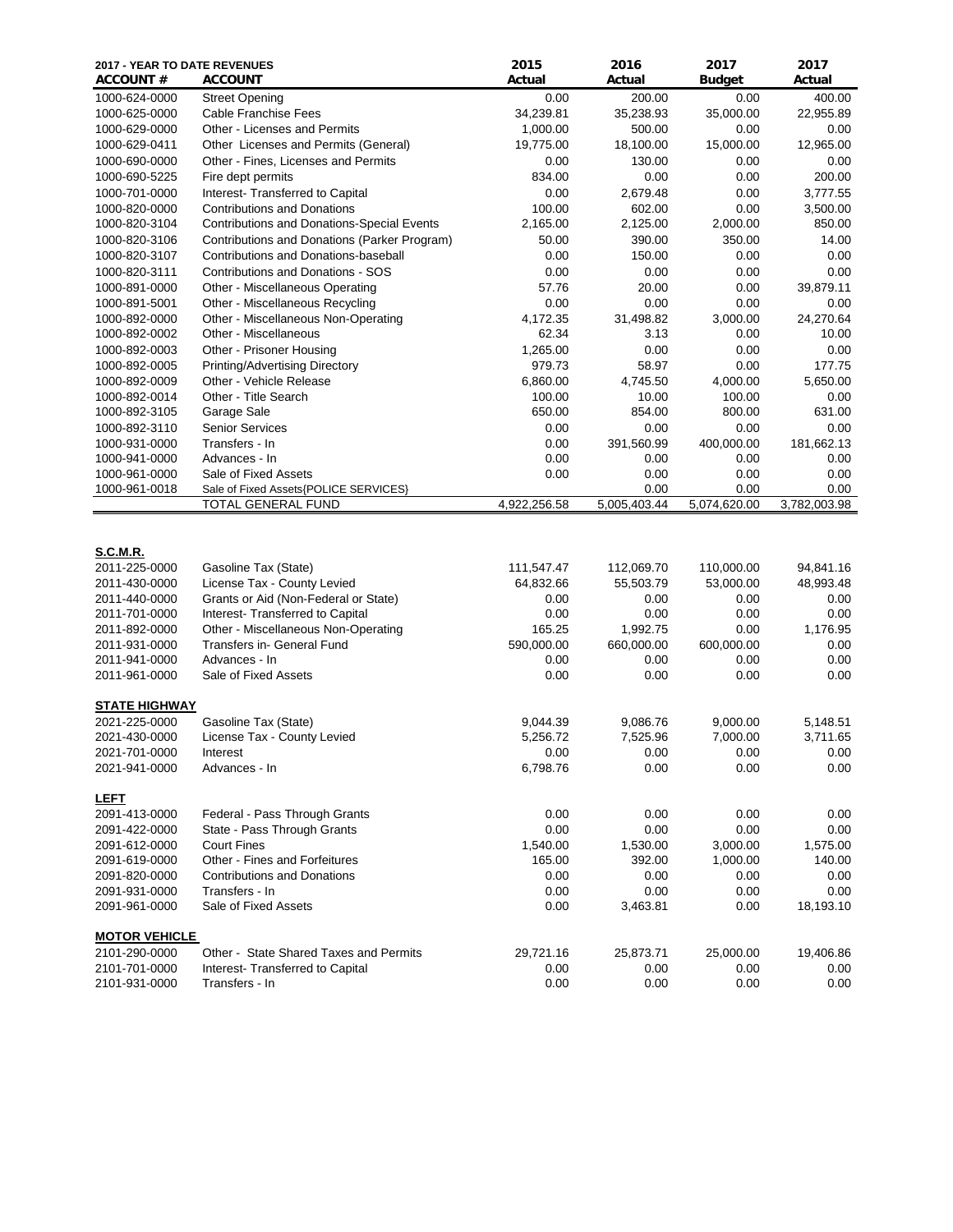| <b>2017 - YEAR TO DATE REVENUES</b><br><b>ACCOUNT#</b> | <b>ACCOUNT</b>                               | 2015<br>Actual    | 2016<br>Actual    | 2017<br><b>Budget</b> | 2017<br>Actual    |
|--------------------------------------------------------|----------------------------------------------|-------------------|-------------------|-----------------------|-------------------|
| <b>POLICE PENSION</b>                                  |                                              |                   |                   |                       |                   |
| 2131-110-0000                                          | General Property Tax - Real Estate           | 38,101.02         | 34,936.91         | 45,000.00             | 38,394.80         |
| 2131-120-0000                                          | <b>Tangible Personal Property Tax</b>        | 0.00              | 0.00              | 0.00                  | 0.00              |
| 2131-120-0020                                          | Tangible Personal Prop Tac (CAT Tax)         | 1,741.62          | 0.00              | 0.00                  | 0.00              |
| 2131-190-0000                                          | Other - Local Taxes                          | 405.09            | 3,200.46          | 0.00                  | 3,158.23          |
| 2131-231-0000                                          | <b>Property Tax Rollbacks</b>                | 0.00              | 0.00              | 0.00                  | 0.00              |
| 2131-290-0000                                          | Other - State Shared Taxes & Permit          | 0.00              | 0.00              | 0.00                  | 0.00              |
| 2131-931-0000                                          | Transfers - In                               | 150,000.00        | 150,000.00        | 120,000.00            | 0.00              |
| <b>WATER METER REPAIR FUND</b>                         |                                              |                   |                   |                       |                   |
| 2901-542-0000                                          | <b>Tap Fees</b>                              | 340.00            | 400.00            | 200.00                | 0.00              |
| 2901-701-0000                                          | Interest                                     | 0.00              | 0.00              | 0.00                  | 0.00              |
| 2901-931-0000                                          | Transfers - In                               | 9,000.00          | 9,000.00          | 9,000.00              | 0.00              |
| <b>MAYOR'S COURT COMPUTER</b>                          |                                              |                   |                   |                       |                   |
| 2903-612-0000                                          | <b>Court Fines</b>                           | 6,105.00          | 6,030.00          | 6,000.00              | 4,700.00          |
|                                                        | <b>SPECIAL BOND RETIREMENT FUND</b>          |                   |                   |                       |                   |
| 3101-390-0000                                          | <b>Other - Special Assessments</b>           | 0.00              | 0.00              | 0.00                  | 0.00              |
|                                                        | Transfer In - Capital                        | 0.00              | 0.00              | 0.00                  | 0.00              |
| 3101-701-0000                                          | Interest- Transferred to Capital             | 0.00              | 0.00              | 0.00                  | 0.00              |
| 3101-892-0000                                          | Other- Misc. Non-Operating                   | 0.00              | 9,828.00          | 0.00                  | 0.00              |
| 3101-911-4905                                          | <b>BONDS</b>                                 | 0.00              | 0.00              | 0.00                  | 0.00              |
| 3101-921-0000                                          | Sale of Notes                                | 375,000.00        | 1,170,000.00      | 0.00                  | 0.00              |
| 3101-931-0000                                          | Transfers - In                               | 100,000.00        | 170,000.00        | 120,000.00            | 0.00              |
| <b>THIRD PARTY</b>                                     |                                              |                   |                   |                       |                   |
| 4101-892-0000                                          | Other - Miscellaneous Non-Operating          | 0.00              | 0.00              | 0.00                  | 0.00              |
| 4101-892-3110                                          | Other - Miscellaneous                        | 0.00              | 0.00              | 0.00                  | 0.00              |
| 4101-931-0000                                          | Transfers - In                               | 0.00              | 0.00              | 0.00                  | 0.00              |
| <b>ISSUE I and II</b>                                  |                                              |                   |                   |                       |                   |
| 4201-422-0000                                          | State - Restricted                           | 0.00              | 0.00              | 0.00                  | 0.00              |
| 4201-422-4905                                          | State - Restricted-Dunham Rd Sanitary        | 0.00              | 0.00              | 0.00                  | 0.00              |
| 4201-931-0000                                          | Advance- In                                  | 0.00              | 0.00              | 0.00                  | 0.00              |
| 4201-422-0000                                          | State-Restricted                             | 0.00              | 0.00              | 0.00                  | 0.00              |
| 4201-931-0000                                          | Transfers - In                               | 0.00              | 0.00              | 0.00                  | 0.00              |
| 4201-941-0000                                          | Advance-In                                   | 0.00              | 0.00              | 0.00                  | 0.00              |
| <b>CAPITAL</b>                                         |                                              |                   |                   |                       |                   |
| 4901-440-0000                                          | Grants or Aid                                | 1,918,733.60      | 75,338.44         | 380,000.00            | 16,687.66         |
| 4901-490-0000                                          | Other - Intergovernmental                    | 375,588.05        | 294,208.49        | 0.00                  | $0.00\,$          |
| 4901-490-0801                                          | <b>Fueling Facilty Rheab</b>                 | 0.00              | 0.00              | 0.00                  | $0.00\,$          |
| 4901-542-0000                                          | <b>TAP FEES</b>                              | 0.00              | 0.00              | 0.00                  | 0.00              |
| 4901-549-4910                                          | <b>Barclay Sewer Fees</b>                    | 0.00              | 20,735.00         | 0.00                  | 15,551.25         |
| 4901-612-0000<br>4901-612-0015                         | Court fines<br>Court Fines - Safety Vehicle  | 0.00              | 0.00<br>12,060.00 | 0.00                  | 0.00<br>17,953.00 |
| 4901-624-0000                                          |                                              | 12,192.00<br>0.00 | 0.00              | 18,000.00<br>0.00     | 0.00              |
| 4901-629-0000                                          |                                              | 0.00              | 0.00              | 0.00                  | 0.00              |
| 4901-701-0000                                          | Interest                                     | 13,472.21         | 19,125.00         | 0.00                  | 0.00              |
| 4901-701-0135                                          | Interest                                     | 754.35            | 0.00              | 0.00                  | 0.00              |
| 4901-820-0000                                          | <b>Contributions and Donations</b>           | 0.00              | 15,000.00         | 0.00                  | 0.00              |
| 4901-892-0000                                          | Other - Miscellaneous Non-Operating          | 0.00              | 4,663.69          | 0.00                  | 242.00            |
| 4901-921-0000                                          | Sale of Notes                                | 900,000.00        | 550,000.00        | 0.00                  | 0.00              |
| 4901-931-0000                                          | Trans (Adv) - In (Interest from other Funds) | 250,000.00        | 110,000.00        | 360,000.00            | 0.00              |
| 4901-941-0000                                          | Advances - In                                | 0.00              | 0.00              | 15,000.00             | 0.00              |
| 4901-961-0000                                          | Sale of Fixed Assets                         | 15,902.15         | 1,372.50          | 0.00                  | 0.00              |
| 4901-971-0000                                          | <b>Other Debt Proceeds</b>                   | 0.00              | 0.00              | 0.00                  | 4,000.00          |
|                                                        |                                              | 0.00              | 0.00              | 0.00                  | 0.00              |
| <b>VETERAN'S MEMORIAL</b>                              |                                              |                   |                   |                       |                   |
| 4902-820-0000                                          | <b>Memorial Bricks</b>                       | 450.00            | 50.00             | 0.00                  | 200.00            |
| 4902-892-0000                                          | Recycling                                    | 1,171.92          | 644.45            | 600.00                | 462.89            |
| 4902-931-0000                                          | <b>Transfers- General</b>                    | 0.00              | 0.00              | 500.00                | $0.00\,$          |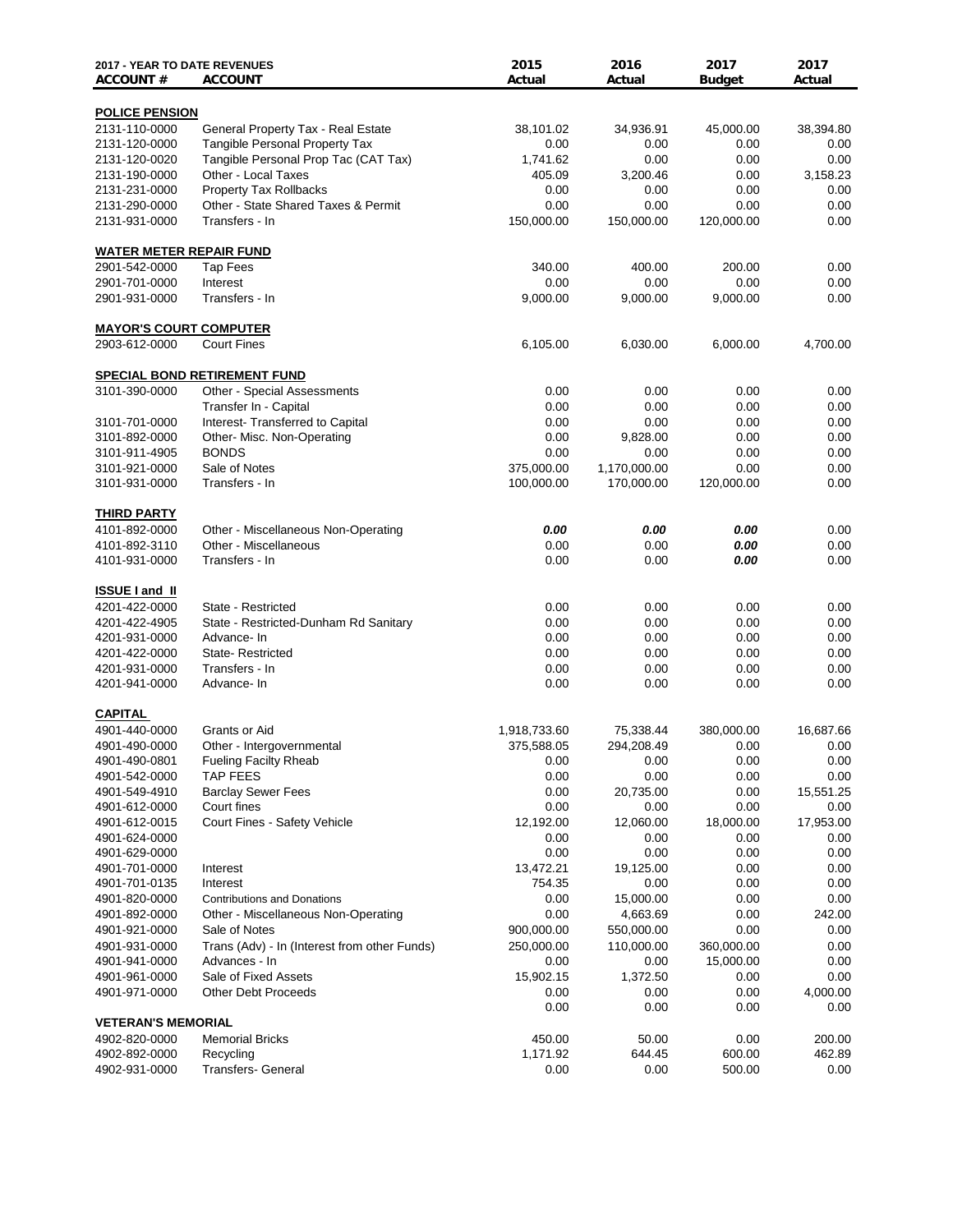| <b>2017 - YEAR TO DATE REVENUES</b><br><b>ACCOUNT#</b> | <b>ACCOUNT</b>                          | 2015<br>Actual | 2016<br>Actual | 2017<br><b>Budget</b> | 2017<br>Actual |
|--------------------------------------------------------|-----------------------------------------|----------------|----------------|-----------------------|----------------|
| <b>BUILDING BOND</b>                                   |                                         |                |                |                       |                |
| 7001-701-0000                                          | <b>INTEREST</b>                         | 0.00           | 0.00           | 0.00                  | 0.00           |
| 7001-892-0000                                          | <b>OTHER</b>                            | 0.00           | 0.00           | 0.00                  | 0.00           |
| <b>UNCLAIMED MONIES</b>                                |                                         |                |                |                       |                |
| 9101-892-0000                                          | Other - Miscellaneous Non-Operating     | 0.00           | 0.00           | 0.00                  | 0.00           |
| <b>BUILDING BOND</b>                                   |                                         |                |                |                       |                |
| 9901-544-0000                                          | Deposits                                | 6,000.00       | 2,500.00       | 0.00                  | 0.00           |
| 9901-892-0000                                          | Other - Miscellaneous Non-Operating     | 0.00           | 0.00           | 0.00                  | 0.00           |
| <b>Mayor's Court</b>                                   |                                         |                |                |                       |                |
| 9902-690-0000                                          | Other-Fines, Licenses, & Permits        | 310,047.40     | 306,178.65     | 0.00                  | 260,256.00     |
| 9902-892-0000                                          | Other- Misc. Non Operating              | 0.00           | 0.00           | 0.00                  | 0.00           |
| <b>SECOND PARTY SERVICE</b>                            |                                         |                |                |                       |                |
| 9903-544-0000                                          | Other - Miscellaneous Non-Operating     | 24,758.90      | 23,174.70      | 0.00                  | 24,176.35      |
| 9903-544-0001                                          | Deposits (Comm. Diversion Program)      | 0.00           | 0.00           | 0.00                  | 0.00           |
| 9903-544-0007                                          | Deposits (Benevolent Fund-General)      | 1,353.20       | 1,272.00       | 0.00                  | 3,375.50       |
| 9903-544-0008                                          | Deposits (Benevolent Fund-Events)       | 506.00         | 605.00         | 0.00                  | 0.00           |
| 9903-544-0013                                          | Deposits (Animal Fund)                  | 0.00           | 0.00           | 0.00                  | 25.00          |
| 9903-544-3200                                          | Deposits (Sr. Snow Plow)                | 10,416.00      | 9.744.00       | 0.00                  | 8,568.00       |
| 9903-892-0000                                          | Other - Miscellaneous Non-Operating     | 0.00           | 10.00          | 0.00                  | 0.00           |
| 9903-931-0000                                          | Transfers-In                            | 0.00           | 0.00           | 0.00                  | 0.00           |
|                                                        | <b>WALTON HILLS/SAGAMORE HILLS JEDD</b> |                |                |                       |                |
| 9904-130-0131                                          | Income Tax Withholding                  | 164,511.76     | 774,915.46     | 0.00                  | 635,407.11     |
| 9904-130-0132                                          | Income Tax Individual                   |                | 298.65         | 0.00                  | 198.77         |
| 9904-130-0133                                          | Income Tax Net Profit                   |                |                | 0.00                  | 32.00          |
|                                                        | <b>TOTAL</b>                            | 10,427,878.26  | 9,658,133.32   | 6,956,920.00          | 5,008,579.25   |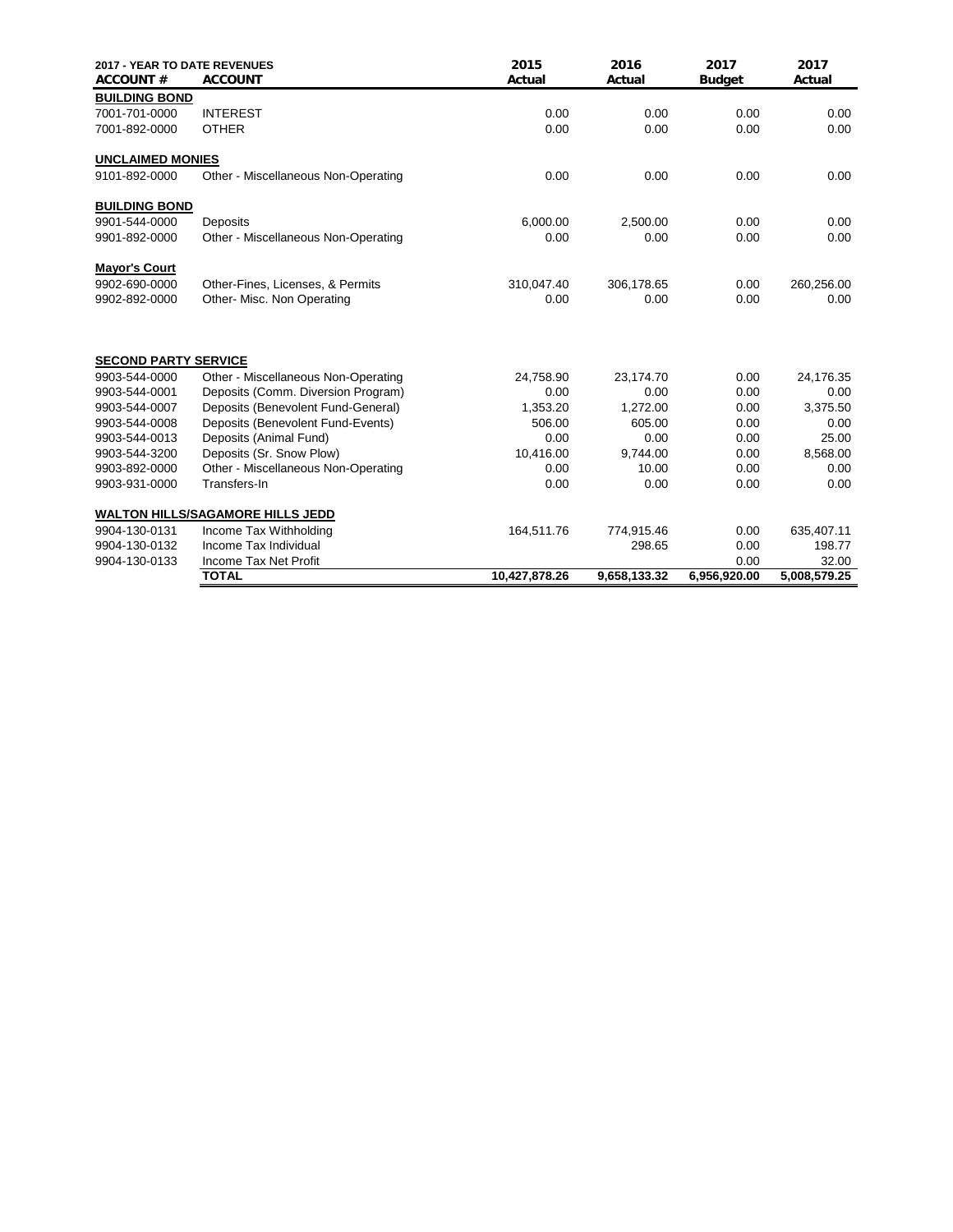| 2017 - YEAR TO DATE EXPENDITURES |                                              | 2015       | 2016       | 2017          | 2017       |
|----------------------------------|----------------------------------------------|------------|------------|---------------|------------|
| <b>Account Code</b>              | <b>Account Name</b>                          | Actual     | Actual     | <b>Budget</b> | Actual     |
|                                  |                                              |            |            |               |            |
| <b>General Fund</b>              | <b>POLICE</b>                                |            |            |               |            |
| 1000-110-190-0000                | Police Salary-FT                             | 901,695.59 | 917,754.60 | 983,183.00    | 749,784.69 |
| 1000-110-190-0001                | Salary-Community Diversion                   | 0.00       | 0.00       | 0.00          | 0.00       |
| 1000-110-190-0010                | Overtime Police                              | 18,501.90  | 21,697.38  | 15,000.00     | 36,702.77  |
| 1000-110-190-0011                | Dispatch Salary-FT                           | 176,217.33 | 204,946.44 | 239,552.00    | 152,053.70 |
| 1000-110-190-0012                | Dispatch Overtime                            | 3,866.03   | 10,392.37  | 5,000.00      | 4,877.65   |
| 1000-110-190-0190                | Police Salary-PT                             | 152,245.58 | 122,816.96 | 90,000.00     | 69,414.77  |
| 1000-110-190-0198                | Auxillary Salary - PT                        | 36,475.75  | 32,479.24  | 24,000.00     | 29,642.81  |
| 1000-110-190-0191                | Dispatch Salary-PT                           | 218,620.20 | 172,196.51 | 100,000.00    | 132,031.12 |
| 1000-110-190-0194                | Longevity                                    | 21,622.27  | 21,160.42  | 20,431.00     | 13,083.92  |
| 1000-110-190-0195                | Employee Uniform Police                      | 0.00       | 0.00       | 0.00          | 981.82     |
| 1000-110-190-0196                | Employee Weapons Allowance                   | 8,100.00   | 7.650.00   | 7,650.00      | 0.00       |
| 1000-110-190-0197                | Employee Uniform Dispatch                    | 0.00       | 0.00       | 0.00          | 0.00       |
| 1000-110-190-0200                | <b>Sick Leave Conversion</b>                 | 0.00       | 49,739.54  | 0.00          | 0.00       |
| 1000-110-190-0201                | Sick Leave Conversion-Dispatch               | 0.00       | 0.00       | 0.00          | 0.00       |
| 1000-110-190-0202                | Sick Leave - Police                          | 9,591.88   | 7,463.94   | 0.00          | 9,049.79   |
| 1000-110-190-0203                | Sick Leave - Injury Pay                      | 0.00       | 0.00       | 0.00          | 0.00       |
| 1000-110-190-0204                | Sick Leave - Dispatch                        | 9.967.64   | 2,602.89   | 0.00          | 1,748.34   |
| 1000-110-190-7906                | Payments in Lieu of Healthcare               | 0.00       | 0.00       | 0.00          | 0.00       |
| 1000-110-190-7916                | Payments in Lieu of Healthcare-Dispatch      | 0.00       | 0.00       | 0.00          | 0.00       |
| 1000-110-211-0000                | OPERS-Police                                 | 26,545.30  | 23,745.82  | 9,000.00      | 16,164.77  |
| 1000-110-211-0011                | OPERS-Dispatch                               | 54,378.93  | 54,548.18  | 38,955.20     | 45,797.73  |
| 1000-110-213-0000                | Medicare-Police                              | 15,237.46  | 15,622.92  | 15,909.15     | 11,945.28  |
| 1000-110-213-0011                | Medicare-Dispatch                            | 5,646.80   | 5,509.31   | 4,923.50      | 4,355.45   |
| 1000-110-221-0000                | Medical/Hospitalization-Police               | 114,891.30 | 140,894.11 | 150,450.00    | 118,815.00 |
| 1000-110-221-0011                | Medical/Hospitalization-Dispatch             | 25,928.50  | 36,597.34  | 39,160.00     | 25,485.20  |
| 1000-110-222-0000                | Life Insurance-Police                        | 3,908.75   | 4,976.20   | 5,648.50      | 3,977.45   |
| 1000-110-222-0011                | Life Insurance-Dispatch                      | 530.00     | 892.00     | 800.00        | 650.48     |
| 1000-110-225-0000                | <b>Workers' Compensation</b>                 | 23,711.26  | 22,053.45  | 12,500.00     | 12,978.70  |
| 1000-110-225-0011                | Workers' Compensation-Dispatch               | 8,743.82   | 8,158.33   | 5,250.00      | 4,813.22   |
| 1000-110-240-0000                | Unemployment Compensation                    | 0.00       | 0.00       | 0.00          | 0.00       |
| 1000-110-240-0011                | Unemployment Compensation (Dispatch)         | 0.00       | 0.00       | 0.00          | 655.00     |
| 1000-110-251-0000                | Uniform, Tool, and Equip Reimbursements      | 0.00       | 0.00       | 0.00          | 0.00       |
| 1000-110-252-0000                | <b>Travel and Transportation-Police</b>      | 302.26     | 390.26     | 1,000.00      | 0.00       |
| 1000-110-252-0001                | Travel and Transportation-Community Div      | 990.00     | 1,010.00   | 1,000.00      | 14.50      |
| 1000-110-260-0000                | Lodging and Meals                            | 1,426.38   | 950.28     | 1,000.00      | 790.00     |
| 1000-110-270-0000                | Uniforms and Clothing                        | 23,110.42  | 30,767.83  | 26,000.00     | 12,167.16  |
| 1000-110-270-0060                | Uniforms and Clothing (Auxiliary)            | 1,290.43   | 3,237.93   | 2,000.00      | 3,095.36   |
| 1000-110-290-0000                | Income Tax Reimbursement                     | 0.00       | 0.00       | 0.00          | 0.00       |
| 1000-110-321-0000                | Telephone & Pagers                           | 4,156.02   | 4,337.74   | 4,400.00      | 3,821.40   |
| 1000-110-324-0000                | Printing and Reproduction                    | 1,516.64   | 1,922.83   | 1,200.00      | 1,426.54   |
| 1000-110-330-0000                | Rents and Leases                             | 0.00       | 0.00       | 0.00          | 0.00       |
| 1000-110-348-0000                | <b>Training Services</b>                     | 865.00     | 5,976.85   | 4,000.00      | 1,015.00   |
| 1000-110-348-0060                | <b>Training Services (Auxiliary)</b>         | 0.00       | 0.00       | 0.00          | 0.00       |
| 1000-110-349-0000                | Professional and Technical Services          | 17,813.73  | 11,383.62  | 15,000.00     | 1,479.01   |
| 1000-110-391-0000                | Dues and Fees                                | 29,286.89  | 27,513.00  | 30,000.00     | 26,285.50  |
| 1000-110-394-0000                | Machinery, Equipment & Furniture             | 10,747.30  | 16,960.45  | 15,000.00     | 0.00       |
| 1000-110-399-0000                | <b>Contractual Services</b>                  | 11,720.00  | 11,914.62  | 10,000.00     | 108,325.39 |
| 1000-110-410-0000                | Office Supplies and Materials                | 7,837.98   | 9,808.69   | 8,000.00      | 8,716.77   |
| 1000-110-420-0000                | <b>Operating Supplies and Materials</b>      | 29,220.70  | 30,332.11  | 20,000.00     | 20,692.79  |
| 1000-110-420-0060                | <b>Auxiliary - Supplies</b>                  | 0.00       | 0.00       | 0.00          | 0.00       |
| 1000-110-420-6700                | Fuel                                         | 32,899.70  | 26,315.68  | 32,000.00     | 22,181.25  |
| 1000-110-420-0120                | <b>Operating Supplies - Auxiliary Police</b> | 0.00       | 0.00       | 0.00          | 0.00       |
| 1000-110-431-0000                | R & M of Buildings and Land                  | 0.00       | 0.00       | 0.00          | 0.00       |
| 1000-110-432-0000                | R & M of Machinery & Equipment               | 7,986.22   | 5,638.35   | 7,000.00      | 5,279.06   |
| 1000-110-433-0000                | R & M of Motor vehicles                      | 18,582.20  | 24,175.22  | 15,000.00     | 10,412.11  |
| 1000-110-440-0000                | Small Tools and Minor Equipment              | 0.00       | 1,011.79   | 1,000.00      | 1,110.55   |
| 1000-110-490-0000                | Other - Supplies and Materials               | 1,026.43   | 1,413.78   | 1,000.00      | 0.00       |
| 1000-110-490-0003                | Supplies and Materials- Prisoners            | 5,498.05   | 6,235.29   | 5,000.00      | 4,393.48   |
| 1000-110-520-0000                | Equipment                                    | 993.85     | 7,003.23   | 3,000.00      | 0.00       |
| 1000-110-520-0482                | <b>Equipment-Emergency Warning Sirens</b>    | 5,000.00   | 5,000.00   | 5,000.00      | 5,000.00   |
| 1000-110-550-0000                | Motor Vehicle Equipment                      | 0.00       | 0.00       | 0.00          | 0.00       |
| 1000-110-600-0852                | <b>Computers &amp; Supplies</b>              | 14,897.99  | 0.00       | 5,000.00      | 29,610.11  |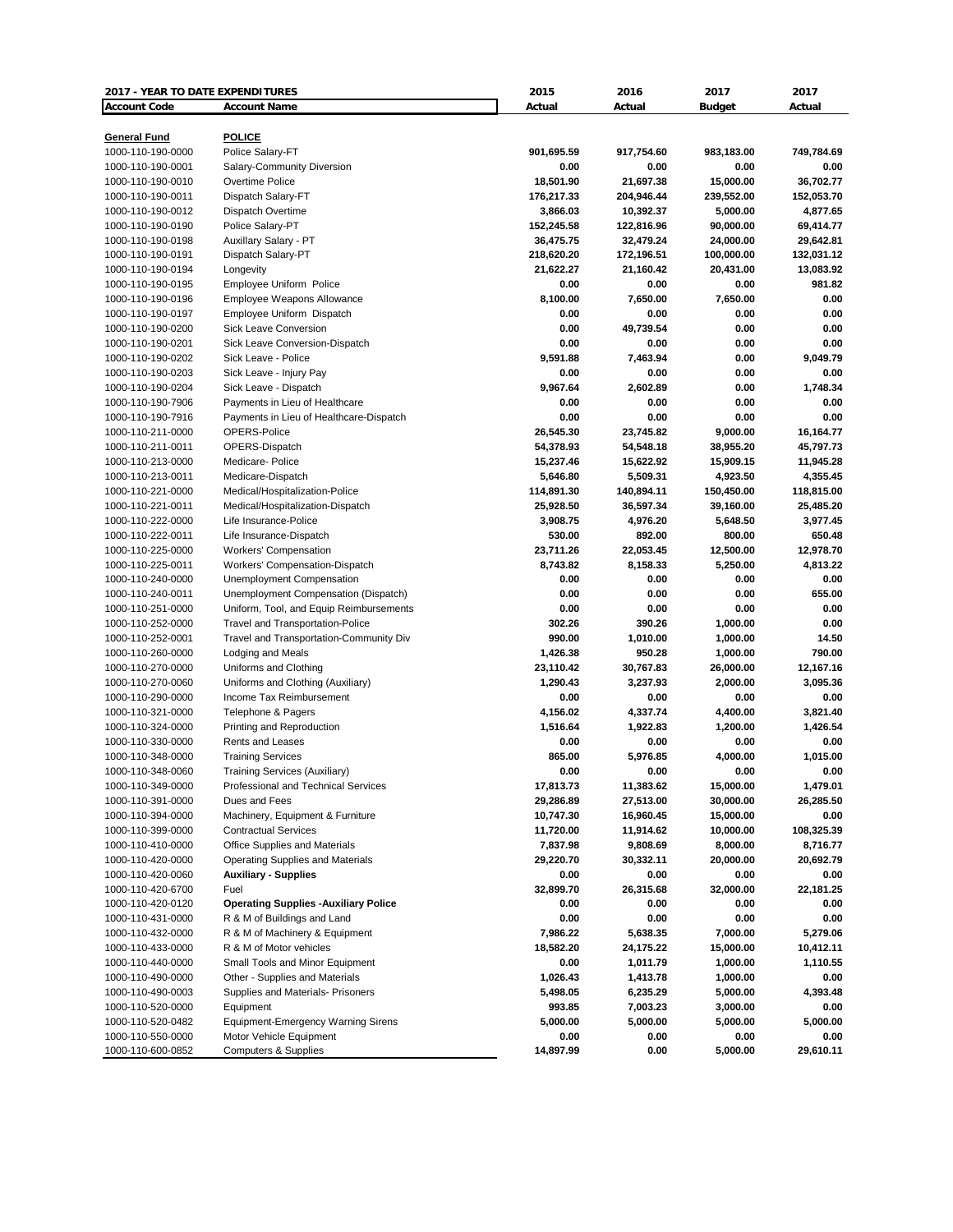| 2017 - YEAR TO DATE EXPENDITURES |                                         | 2015       | 2016       | 2017          | 2017       |
|----------------------------------|-----------------------------------------|------------|------------|---------------|------------|
| <b>Account Code</b>              | <b>Account Name</b>                     | Actual     | Actual     | <b>Budget</b> | Actual     |
|                                  |                                         |            |            |               |            |
|                                  | OTHER SECURITY OF PERSONS & PROPERTY    |            |            |               |            |
| 1000-120-440-0000                | Small Tool and Minor Equipment          | 0.00       | 0.00       | 0.00          | 0.00       |
| 1000-120-590-0000                | Capital Outlay                          | 0.00       | 0.00       | 0.00          | 0.00       |
| 1000-120-640-0000                | <b>Fire Contract</b>                    | 525,402.00 | 535,910.04 | 564,418.08    | 409,971.18 |
| 1000-130-311-0000                | <b>Electricity- Street Lights</b>       | 0.00       | 0.00       | 0.00          | 0.00       |
| 1000-140-399-0000                | <b>Contractual Services</b>             | 3,500.00   | 3,500.00   | 3,500.00      | 3,500.00   |
| 1000-150-311-0000                | <b>Electricity- Traffic Lights</b>      | 0.00       | 0.00       | 0.00          | 0.00       |
| 1000-150-349-0000                | Professional and Technical Services     | 0.00       | 0.00       | 0.00          | 0.00       |
| 1000-160-349-0000                | <b>Other Professional</b>               | 6.478.53   | 449.61     | 3,000.00      | 2,328.38   |
| 1000-210-349-2110                | Board of Health                         | 8,941.52   | 8,941.52   | 9,000.00      | 9,397.72   |
|                                  |                                         |            |            |               |            |
|                                  | <b>RECREATION and COMMUNITY LIFE</b>    |            |            |               |            |
| 1000-310-190-0000                | Salary                                  | 44,528.70  | 48,968.28  | 55,000.00     | 43,680.78  |
| 1000-310-190-0010                | Overtime                                | 0.00       | 915.93     | 0.00          | 1,136.94   |
| 1000-310-190-0192                | Seasonal Salary                         | 28,554.33  | 38,736.04  | 36,000.00     | 36,193.53  |
| 1000-310-190-0193                | <b>Transportation Salary</b>            | 20,034.54  | 12,076.51  | 20,000.00     | 11,404.39  |
| 1000-310-211-0000                | Ohio Public Employees Retirement System | 12,695.88  | 14,100.35  | 15,540.00     | 13,170.03  |
| 1000-310-212-0000                | Social Security                         | 0.00       | 0.00       | 0.00          | 0.00       |
|                                  | Medicare                                |            |            |               |            |
| 1000-310-213-0000                |                                         | 1,350.21   | 1,460.11   | 1,609.50      | 1,330.87   |
| 1000-310-225-0000                | <b>Workers' Compensation</b>            | 2,355.26   | 2,200.24   | 1,250.00      | 1,299.34   |
| 1000-310-252-0000                | Travel & Transportation                 | 65.80      | 179.37     | 200.00        | 0.00       |
| 1000-310-260-0000                | Lodging & Meals                         | 171.95     | 1,576.15   | 2,000.00      | 499.54     |
| 1000-310-270-0000                | Uniforms                                | 0.00       | 420.00     | 0.00          | 174.00     |
| 1000-310-324-0000                | Printing and Reproduction               | 0.00       | 16.00      | 0.00          | 0.00       |
| 1000-310-330-0000                | Rents and Leases                        | 0.00       | 0.00       | 0.00          | 0.00       |
| 1000-310-348-0000                | Training                                | 0.00       | 0.00       | 0.00          | 0.00       |
| 1000-310-349-0000                | Professional and Technical Services     | 652.52     | 962.09     | 1,200.00      | 948.44     |
| 1000-310-349-2569                | Professional - Golf Outing              | 0.00       | 0.00       | 0.00          | 0.00       |
| 1000-310-349-3101                | Trips                                   | 1,966.85   | 2,646.80   | 3,000.00      | 1,688.33   |
| 1000-310-349-3102                | <b>Exercise Program</b>                 | 0.00       | 0.00       | 0.00          | 0.00       |
| 1000-310-349-3104                | <b>Special Events</b>                   | 8,610.91   | 14,782.18  | 15,000.00     | 10,074.33  |
| 1000-310-349-3105                | Garage Sale                             | 311.50     | 526.24     | 600.00        | 242.50     |
| 1000-310-349-3106                | Parker program                          | 8,681.22   | 11,667.43  | 12,000.00     | 8,628.32   |
| 1000-310-349-3107                | Baseball                                | 11,072.70  | 8,413.46   | 10,000.00     | 1,865.82   |
| 1000-310-349-4587                | <b>Community Day</b>                    | 20,924.70  | 24,018.29  | 25,000.00     | 24,269.22  |
| 1000-310-349-9633                | Music                                   | 0.00       | 0.00       | 0.00          | 0.00       |
| 1000-310-351-0000                | Insurance and Bonding                   | 334.00     | 265.00     | 300.00        | 0.00       |
| 1000-310-353-3107                | Liability Insurance                     | 0.00       | 0.00       | 0.00          | 0.00       |
| 1000-310-391-0000                | Dues & Fees                             | 560.00     | 1,700.00   | 2,000.00      | 750.00     |
| 1000-310-394-0000                | Machinery, Equipment & Furniture        | 216.68     | 0.00       | 3,000.00      | 82.98      |
| 1000-310-399-0000                | Contractual                             | 20,000.00  | 20,000.00  | 20,000.00     | 20,000.00  |
| 1000-310-420-0000                | <b>Operating Supplies and Materials</b> | 1,866.03   | 3,635.20   | 2,000.00      | 3,223.63   |
| 1000-310-420-3108                | <b>Operating Supplies -Concessions</b>  | 1,663.02   | 1,609.94   | 2,000.00      | 1,940.08   |
| 1000-310-420-3110                | <b>Senior Services</b>                  | 8,177.02   | 8,121.20   | 6,500.00      | 7,380.78   |
| 1000-310-420-6700                | Fuel                                    | 3,027.24   | 2,279.06   | 4,000.00      | 1,705.75   |
| 1000-310-420-8522                | Operating Supplies and Materials-TGY    | 9.48       | 80.39      | 100.00        | 91.07      |
| 1000-310-431-0000                | Land & Buildings                        | 414.83     | 399.00     | 750.00        | 2,143.16   |
| 1000-310-432-0000                | Repairs and Maint of Machinery & Equip  | 458.12     | 0.00       | 0.00          | 236.50     |
| 1000-310-433-0000                | Repairs and Maint of Motor Vehicles     | 2,002.23   | 2,486.73   | 2,500.00      | 901.12     |
|                                  |                                         |            |            |               |            |
| 1000-310-440-0000                | Small Tools and Minor Equipment         | 24.99      | 157.17     | 500.00        | 0.00       |
| 1000-310-500-0000                | Capital Outlay                          | 5,795.00   | 0.00       | 0.00          | 0.00       |
| 1000-310-600-0852                | Other-Computers & Supplies              | 0.00       | 187.96     | 200.00        | 0.00       |
| 1000-310-610-3103                | Deposits Refunded                       | 0.00       | 0.00       | 0.00          | 0.00       |
|                                  |                                         |            |            |               |            |
|                                  | <b>BUILDING DEPARTMENT</b>              |            |            |               |            |
| 1000-410-190-0000                | Salary                                  | 26,018.23  | 16,006.12  | 21,500.00     | 11,307.66  |
| 1000-410-190-0010                | Overtime                                | 0.00       | 0.00       | 0.00          | 0.00       |
| 1000-410-190-0190                | Part-Time                               | 0.00       | 0.00       | 0.00          | 0.00       |
| 1000-410-190-0192                | Seasonal Salary                         | 0.00       | 0.00       | 0.00          | 0.00       |
| 1000-410-190-0200                | Sick Leave Conversion                   | 0.00       | 0.00       | 0.00          | 0.00       |
| 1000-410-190-0202                | <b>Sick Leave</b>                       | 1,404.37   | 0.00       | 0.00          | 0.00       |
| 1000-410-190-7906                | Payments in Lieu of Healthcare          | 0.00       | 0.00       | 0.00          | 0.00       |
| 1000-410-211-0000                | Ohio Public Employees Retirement System | 3,677.82   | 8,489.08   | 3,010.00      | 9,574.08   |
| 1000-410-213-0000                | Medicare                                | 394.38     | 237.88     | 311.75        | 164.01     |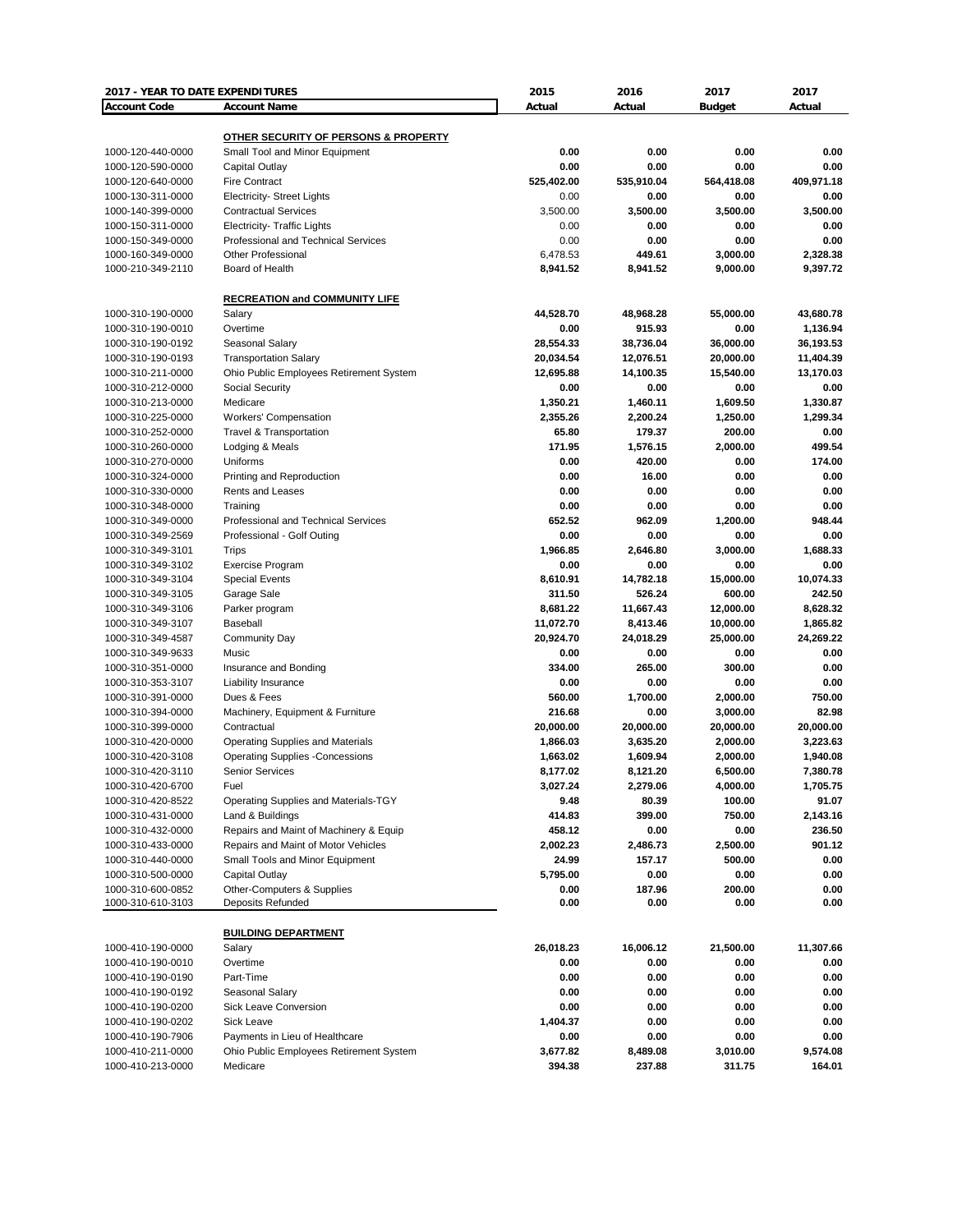| 2017 - YEAR TO DATE EXPENDITURES       |                                                        | 2015           | 2016           | 2017           | 2017           |
|----------------------------------------|--------------------------------------------------------|----------------|----------------|----------------|----------------|
| <b>Account Code</b>                    | <b>Account Name</b>                                    | Actual         | Actual         | <b>Budget</b>  | Actual         |
|                                        |                                                        |                |                |                |                |
|                                        | <b>BUILDING DEPARTMENT (continued)</b>                 |                |                |                |                |
| 1000-410-221-0000                      | Medical/Hospitalization                                | 0.00           | 566.45         | 0.00           | 0.00           |
| 1000-410-222-0000                      | Life Insurance<br><b>Workers' Compensation</b>         | 0.00<br>584.87 | 0.00<br>544.37 | 0.00           | 0.00<br>320.54 |
| 1000-410-225-0000                      |                                                        |                | 0.00           | 315.00         | 0.00           |
| 1000-410-240-0000<br>1000-410-252-0000 | Unemployment Compensation<br>Travel and Transportation | 0.00<br>0.00   | 31.10          | 0.00<br>500.00 | 639.82         |
| 1000-410-260-0000                      | Lodging and Meals                                      | 0.00           | 0.00           | 500.00         | 0.00           |
| 1000-410-270-0000                      | Uniforms                                               | 0.00           | 0.00           | 0.00           | 0.00           |
| 1000-410-320-0000                      | Communications, Printing and Advertising               | 0.00           | 0.00           | 0.00           | 0.00           |
| 1000-410-348-0000                      | Training                                               | 0.00           | 0.00           | 500.00         | 0.00           |
| 1000-410-349-0000                      | Professional and Technical Services                    | 54,334.00      | 29,197.69      | 30,000.00      | 21,142.00      |
| 1000-410-391-0000                      | Dues & Fees                                            | 808.61         | 492.05         | 600.00         | 370.86         |
| 1000-410-394-0000                      | Machinery, Equipment & Furniture                       | 0.00           | 0.00           | 0.00           | 0.00           |
| 1000-410-395-0000                      | Land and Land Improvements                             | 1,000.00       | 0.00           | 0.00           | 0.00           |
| 1000-410-410-0000                      | Office Supplies and Materials                          | 530.75         | 828.28         | 500.00         | 0.00           |
| 1000-410-410-0852                      | <b>Computers &amp; Supplies</b>                        | 520.32         | 520.32         | 500.00         | 694.00         |
| 1000-410-420-0000                      | <b>Operating Supplies</b>                              | 0.00           | 441.50         | 500.00         | 238.56         |
| 1000-410-420-6700                      | <b>FUEL</b>                                            | 0.00           | 0.00           | 0.00           | 0.00           |
| 1000-410-433-0000                      | Repairs & Maint Motor Vehicles                         | 0.00           | 954.32         | 0.00           | 0.00           |
| 1000-410-610-0000                      | <b>Deposits Refunded</b>                               | 0.00           | 0.00           | 0.00           | 0.00           |
|                                        |                                                        |                |                |                |                |
|                                        | <b>ENGINEERING</b>                                     |                |                |                |                |
| 1000-490-190-0000                      | Salary                                                 | 18,999.90      | 18,296.20      | 20,500.00      | 16,388.14      |
| 1000-490-211-0000                      | Ohio Public Employees Retirement System                | 2,565.26       | 2,561.50       | 2,870.00       | 2,381.02       |
| 1000-490-213-0000                      | Medicare                                               | 275.51         | 265.29         | 297.25         | 237.56         |
| 1000-490-225-0000                      | Workers' Compensation                                  | 371.43         | 345.06         | 188.00         | 202.88         |
| 1000-490-346-0000                      | <b>Engineering Services</b>                            | 0.00           | 0.00           | 0.00           | 0.00           |
| 1000-490-391-0000                      | Dues and Fees                                          | 0.00           | 0.00           | 0.00           | 0.00           |
| 1000-490-399-0000                      | <b>Contractual Services-Engineering</b>                | 0.00           | 0.00           | 0.00           | 0.00           |
|                                        |                                                        |                |                |                |                |
|                                        | <b>UTILITIES</b>                                       |                |                |                |                |
| 1000-519-311-0000                      | Electricity                                            | 72,375.33      | 80,469.27      | 70,000.00      | 53,402.40      |
| 1000-529-313-0000                      | <b>Natural Gas</b>                                     | 24,695.09      | 20,990.95      | 25,000.00      | 17,842.79      |
| 1000-539-312-0000                      | Water and Sewage                                       | 6,126.78       | 1,520.18       | 4,000.00       | 2,424.25       |
| 1000-549-312-0000                      | Water and Sewage                                       | 690.00         | 690.00         | 0.00           | 0.00           |
| 1000-551-349-0000                      | Other- Professional and Technical Services             | 0.00           | 0.00           | 0.00           | 0.00           |
| 1000-559-347-0000                      | <b>Planning Consultants</b>                            | 0.00           | 0.00           | 0.00           | 0.00           |
| 1000-569-398-0000                      | Garbage and Trash Removal                              | 150,323.02     | 141,548.17     | 135,000.00     | 125,243.59     |
| 1000-592-349-0000                      | <b>Other-Professional and Technical Services</b>       | 0.00           | 0.00           | 0.00           | 0.00           |
| 1000-599-321-0000                      | Telephone                                              | 29,576.22      | 22,584.16      | 17,500.00      | 18,669.18      |
| 1000-599-329-0000                      | Other communications                                   | 10,737.14      | 14,736.35      | 14,000.00      | 25,457.94      |
|                                        |                                                        |                |                |                |                |
|                                        | <b>SERVICE DEPARTMENT</b>                              |                |                |                |                |
| 1000-620-190-0000                      | Salary                                                 | 83,617.81      | 89,247.91      | 98,815.56      | 48,197.48      |
| 1000-620-190-0010                      | Overtime                                               | 4,212.47       | 3,711.07       | 5,000.00       | 1,727.83       |
| 1000-620-190-0190                      | Part-time                                              | 0.00           | 0.00           | 0.00           | 0.00           |
| 1000-620-190-0193                      | Salary -Seasonal                                       | 0.00           | 0.00           | 0.00           | 0.00           |
| 1000-620-190-0200                      | Sick Leave Conversion                                  | 0.00           | 0.00           | 0.00           | 0.00           |
| 1000-620-190-0202                      | Sick Leave                                             | 1,404.38       | 416.00         | 0.00           | 0.00           |
| 1000-620-211-0000                      | Ohio Public Employees Retirement System                | 12,064.34      | 9,356.68       | 13,834.18      | 7,466.53       |
| 1000-620-213-0000                      | Medicare                                               | 1,253.88       | 1,502.94       | 1,432.83       | 700.38         |
| 1000-620-221-0000<br>1000-620-222-0000 | Medical/Hospitalization                                | 24,551.94      | 31,838.07      | 27,000.00      | 25,694.50      |
|                                        | Life Insurance<br><b>Workers' Compensation</b>         | 265.00         | 344.50         | 265.00         | 238.50         |
| 1000-620-225-0000                      |                                                        | 2,350.54       | 2,168.45       | 1,200.00       | 1,267.96       |
| 1000-620-252-0000                      | <b>Travel and Transportation</b>                       | 0.00           | 0.00           | 0.00           | 0.00<br>0.00   |
| 1000-620-260-0000                      | Lodging and Meals                                      | 0.00           | 0.00           | 0.00           |                |
| 1000-620-270-0000                      | Uniforms and Clothing                                  | 872.86         | 1,594.88       | 1,500.00       | 1,413.27       |
| 1000-620-330-0000<br>1000-620-346-0000 | Rents and Leases<br><b>Engineering Services</b>        | 0.00<br>0.00   | 0.00<br>0.00   | 0.00<br>0.00   | 0.00<br>0.00   |
| 1000-620-348-0000                      | <b>Training Services</b>                               | 0.00           | 0.00           | 0.00           | 0.00           |
| 1000-620-349-0000                      | Professional and Technical Services                    | 10,741.49      | 2,476.53       | 25,000.00      | 2,313.01       |
| 1000-620-391-0000                      | Dues and Fees                                          | 156.50         | 53.25          | 200.00         | 0.00           |
| 1000-620-394-0000                      | Machinery, Equipment & Furniture                       | 0.00           | 0.00           | 0.00           | 0.00           |
|                                        |                                                        |                |                |                |                |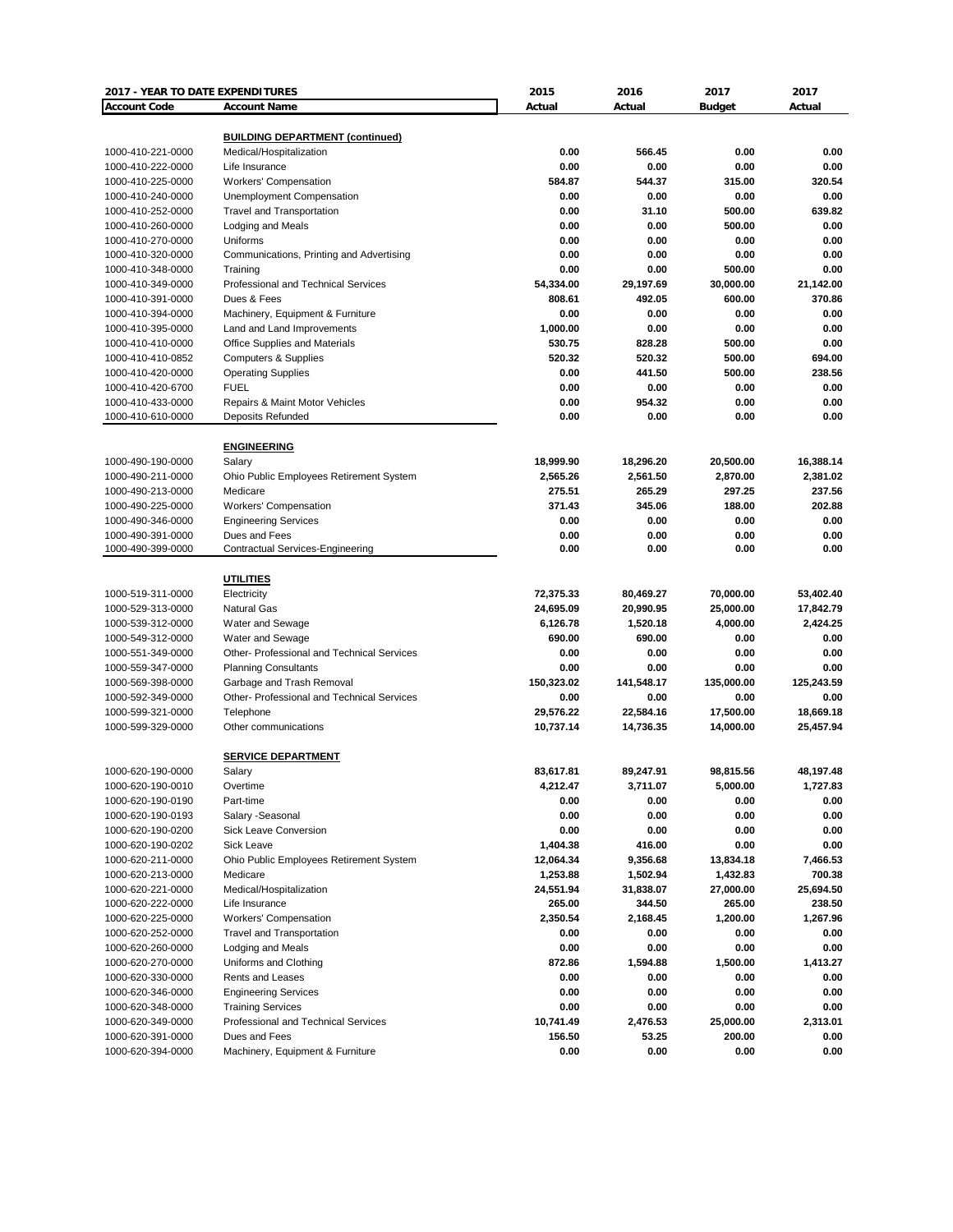| 2017 - YEAR TO DATE EXPENDITURES       |                                                             | 2015                | 2016                | 2017                | 2017                |
|----------------------------------------|-------------------------------------------------------------|---------------------|---------------------|---------------------|---------------------|
| <b>Account Code</b>                    | <b>Account Name</b>                                         | Actual              | Actual              | <b>Budget</b>       | Actual              |
|                                        |                                                             |                     |                     |                     |                     |
|                                        | <b>SERVICE DEPARTMENT (continued)</b>                       |                     |                     |                     |                     |
| 1000-620-395-5001                      | Land and Improvements-Recycling                             | 0.00                | 0.00                | 0.00                | 0.00                |
| 1000-620-420-0000                      | <b>Operating Supplies and Materials</b>                     | 2,165.33            | 5,320.58            | 5.000.00            | 30,853.38           |
| 1000-620-420-6700                      | Fuel                                                        | 0.00                | 0.00                | 0.00                | 0.00                |
| 1000-620-431-0000                      | Repairs and Maint of Buildings and Land                     | 51,848.24           | 67,667.20           | 50,000.00           | 61,570.48           |
| 1000-620-431-6208                      | <b>Building Supplies</b>                                    | 0.00                | 0.00                | 0.00                | 0.00                |
| 1000-620-431-6209                      | <b>Hardware Supplies</b>                                    | 0.00                | 0.00                | 0.00                | 0.00                |
| 1000-620-432-0000                      | R & M of Machinery & Equip                                  | 918.97              | 2,063.94            | 2,000.00            | 1,349.94            |
| 1000-620-432-6220                      | R & M of Machinery & Equip-Major                            | 0.00                | 0.00                | 0.00                | 0.00                |
| 1000-620-432-6230                      | R & M of Machinery & Equip-Minor<br>R & M of Motor Vehicles | 0.00                | 0.00                | 0.00                | 0.00                |
| 1000-620-433-0000                      |                                                             | 0.00                | 0.00                | 0.00                | 0.00                |
| 1000-620-433-6110                      | R & M of Motor Vehicles                                     | 0.00                | 0.00                | 0.00                | 0.00                |
| 1000-620-433-6225                      | R & M of Motor Vehicles                                     | 0.00                | 0.00                | 0.00                | 0.00                |
| 1000-620-433-6310                      | R & M of Motor Vehicles                                     | 0.00<br>0.00        | 0.00                | 0.00                | 0.00<br>0.00        |
| 1000-620-440-0000                      | Small Tools and Minor Equipment                             |                     | 573.24<br>0.00      | 0.00                | 0.00                |
| 1000-620-490-0000                      | Other - Supplies and Materials                              | 0.00<br>0.00        | 0.00                | 0.00<br>0.00        | 0.00                |
| 1000-620-490-0000-1                    | <b>Other Operating Supplies</b>                             | 0.00                | 0.00                | 0.00                | 0.00                |
| 1000-620-520-0000                      | Equipment                                                   |                     |                     |                     |                     |
| 1000-620-640-0000                      | Leaf Dumping                                                | 0.00                | 0.00                | 0.00                | 0.00                |
| 1000-630-349-0000                      | Professional and Technical Services                         | 0.00                | 0.00                | 0.00                | 0.00                |
| 1000-630-390-0000                      | Contractual -Senior Snow plowing                            | 0.00                | 0.00                | 0.00                | 0.00                |
| 1000-630-420-0000                      | <b>Operating Supplies -Salt</b>                             | 0.00                | 0.00                | 0.00                | 0.00                |
| 1000-630-432-6320                      | R & M - Snow Plows                                          | 0.00<br>28,489.82   | 0.00                | 0.00                | 0.00                |
| 1000-640-399-6201                      | R & M-Sanitary Sewers                                       |                     | 28,011.70           | 25,000.00           | 46,175.32           |
|                                        | <b>MAYOR</b>                                                |                     |                     |                     |                     |
| 1000-710-131-0000                      | Salary - MAYOR                                              | 60,114.36           | 57,887.96           | 61,650.00           | 46,755.66           |
| 1000-710-131-7906                      | Payments in Lieu of Healthcare                              | 0.00                | 0.00                | 0.00                | 0.00                |
|                                        |                                                             | 8,111.69            |                     |                     | 8,873.48            |
| 1000-710-211-0000<br>1000-710-213-0000 | Ohio Public Employees Retirement System                     | 901.26              | 8,272.32            | 8,631.00<br>893.93  | 742.09              |
| 1000-710-221-0000                      | Medicare                                                    |                     | 1,025.60            |                     |                     |
| 1000-710-222-0000                      | Medical/Hospitalization<br>Life Insurance                   | 22,117.62<br>132.50 | 19,628.53<br>172.75 | 13,570.00<br>159.00 | 12,614.50<br>132.50 |
|                                        |                                                             |                     | 1,256.00            | 700.00              | 738.98              |
| 1000-710-225-0000                      | <b>Workers' Compensation</b>                                | 1,350.84            |                     |                     | 536.55              |
| 1000-710-252-0000                      | <b>Travel and Transportation</b>                            | 804.85<br>0.00      | 2,805.37<br>0.00    | 800.00<br>0.00      | 0.00                |
| 1000-710-259-0000                      | Other - Employee Reimbursements                             |                     |                     |                     |                     |
| 1000-710-260-0000                      | Housing & Meals                                             | 1,034.55            | 3,901.31            | 2,000.00            | 2,838.61            |
| 1000-710-324-0000                      | Printing and Reproduction                                   | 0.00                | 0.00                | 0.00                | 0.00                |
| 1000-710-330-0000<br>1000-710-349-0000 | Rents and Leases<br>Professional and Technical Services     | 0.00<br>27.96       | 0.00<br>0.00        | 0.00<br>0.00        | 0.00<br>58.86       |
| 1000-710-349-7150                      |                                                             | 0.00                | 0.00                | 0.00                | 0.00                |
|                                        | <b>Education Expenses</b><br>Dues and Fees                  | 4,248.03            |                     | 5,000.00            |                     |
| 1000-710-391-0000                      |                                                             | 174.98              | 3,803.03            | 0.00                | 1,093.03<br>0.00    |
| 1000-710-394-0000                      | Machinery, Equipment & Furniture                            |                     | 0.00                |                     |                     |
| 1000-710-399-0000                      | <b>Contractual Services</b>                                 | 0.00                | 0.00                | 0.00                | 0.00                |
| 1000-710-410-0000                      | <b>Office Supplies and Materials</b>                        | 2,041.41<br>0.00    | 216.24<br>201.10    | 1,000.00<br>0.00    | 138.01<br>7.96      |
| 1000-710-420-0000                      | Operating Supplies and Materials                            |                     |                     |                     |                     |
|                                        | <b>COUNCIL</b>                                              |                     |                     |                     |                     |
| 1000-715-111-0000                      | Salaries - Council                                          | 64,284.30           | 65,569.40           | 65,569.00           | 53,498.97           |
| 1000-715-211-0000                      | Ohio Public Employees Retirement System                     | 8,672.55            | 9,140.01            | 9,179.66            | 7,839.22            |
| 1000-715-212-0000                      | Social Security                                             | 0.00                |                     | 0.00                |                     |
| 1000-715-213-0000                      | Medicare                                                    | 996.67              | 0.00<br>950.75      | 950.75              | 776.76              |
| 1000-715-225-0000                      | <b>Workers' Compensation</b>                                | 1,499.20            | 1,392.76            | 800.00              | 818.91              |
| 1000-715-252-0000                      |                                                             | 0.00                | 0.00                | 0.00                | 0.00                |
| 1000-715-260-0000                      | <b>Travel and Transportation</b><br>Lodging & Meals         | 0.00                | 0.00                | 0.00                | 0.00                |
| 1000-715-324-0000                      | Printing and Reproduction                                   | 0.00                | 0.00                | 0.00                | 0.00                |
| 1000-715-325-0000                      | Advertising                                                 | 0.00                | 0.00                | 0.00                | 0.00                |
|                                        |                                                             | 0.00                | 0.00                | 0.00                | 0.00                |
| 1000-715-348-0000                      | Training<br>Professional and Technical Services             | 0.00                |                     |                     | 0.00                |
| 1000-715-349-0000                      | <b>Education Exp</b>                                        | 0.00                | 0.00<br>0.00        | 0.00<br>0.00        | 0.00                |
| 1000-715-349-7150                      |                                                             |                     |                     |                     |                     |
| 1000-715-391-0000                      | Dues and Fees                                               | 0.00                | 0.00                | 0.00                | 0.00                |
| 1000-715-399-0000                      | <b>Contractual Services</b>                                 | 0.00                | 0.00                | 0.00                | 0.00                |
| 1000-715-399-7150                      | Contractual Services-Education Exp                          | 0.00                | 0.00                | 0.00                | 0.00                |
| 1000-715-399-7151                      | Contractual Services- Master Plan                           | 0.00                | 0.00                | 0.00                | 0.00                |
| 1000-715-410-0000                      | Office Supplies and Materials                               | 0.00                | 0.00                | 0.00                | 39.69               |
| 1000-715-420-0000                      | Operating Supplies and Materials                            | 0.00<br>0.00        | 0.00<br>0.00        | 0.00<br>0.00        | 0.00<br>0.00        |
| 1000-715-600-6584                      | Unemployment Compensation                                   |                     |                     |                     |                     |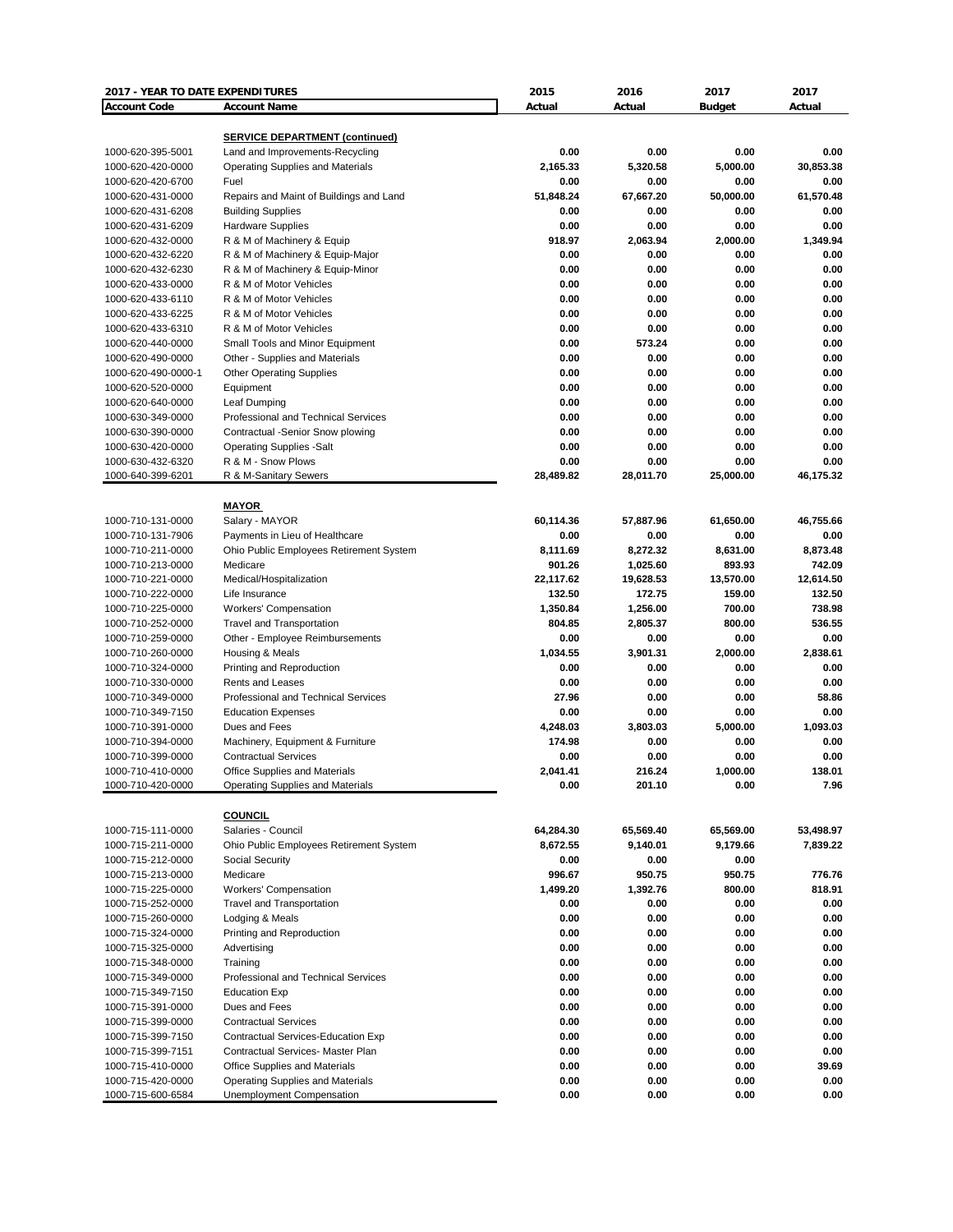| 2017 - YEAR TO DATE EXPENDITURES       |                                                    | 2015                | 2016              | 2017          | 2017             |
|----------------------------------------|----------------------------------------------------|---------------------|-------------------|---------------|------------------|
| <b>Account Code</b>                    | <b>Account Name</b>                                | Actual              | Actual            | <b>Budget</b> | Actual           |
|                                        |                                                    |                     |                   |               |                  |
|                                        | <b>MAYOR'S COURT</b>                               |                     |                   |               |                  |
| 1000-720-141-0000                      | Salary - Legal Counsel-Prosecutor                  | 31,256.11           | 31,780.83         | 32,000.00     | 21,692.32        |
| 1000-720-141-0141                      | Magistrate                                         | 9,600.00            | 18,800.00         | 19,200.00     | 15,200.00        |
| 1000-720-190-0000                      | Salary- Mayor's Court Clerk                        | 27,940.50           | 39,430.00         | 42,432.00     | 34,256.00        |
| 1000-720-190-0001                      | <b>Community Diversion Program</b>                 | 0.00                | 0.00              | 0.00          | 0.00             |
| 1000-720-190-0010                      | Overtime                                           | 0.00<br>0.00        | 0.00              | 0.00          | 0.00<br>0.00     |
| 1000-720-190-0195<br>1000-720-190-0202 | Employee Uniform Allowance<br>Sick Leave           | 0.00                | 0.00<br>0.00      | 0.00<br>0.00  | 0.00             |
| 1000-720-211-0000                      | Ohio Public Employees Retirement System            | 9,321.78            | 11,036.94         | 13,108.48     | 8.491.68         |
| 1000-720-213-0000                      | Medicare                                           | 965.68              | 780.08            | 1,357.66      | 929.13           |
| 1000-720-221-0000                      | Medical/Hospitalization                            | 0.00                | 17,091.75         | 19,661.62     | 16,432.56        |
| 1000-720-222-0000                      | Life Insurance                                     | 0.00                | 0.00              | 0.00          | 0.00             |
| 1000-720-225-0000                      | <b>Workers' Compensation</b>                       | 1,593.16            | 1,480.04          | 810.00        | 870.22           |
| 1000-720-240-0000                      | Unemployment Compensation                          | 0.00                | 0.00              | 0.00          | 0.00             |
| 1000-720-252-0000                      | <b>Travel &amp; Transportation</b>                 | 316.38              | 145.80            | 500.00        | 0.00             |
| 1000-720-260-0000                      | Lodging & Meals                                    | 286.34              | 0.00              | 0.00          | 0.00             |
| 1000-720-270-0000                      | Uniforms and Clothing                              | 0.00                | 0.00              | 0.00          | 0.00             |
| 1000-720-340-0853                      | <b>Technical Services-Software Support</b>         | 0.00                | 0.00              | 0.00          | 0.00             |
| 1000-720-348-0000                      | Training                                           | 150.00              | 350.00            | 0.00          | 270.00           |
| 1000-720-348-0001                      | <b>Training- Community Diversion</b>               | 0.00                | 0.00              | 0.00          | 0.00             |
| 1000-720-349-0000                      | Other - Professional and Technicl Services         | 2,320.97            | 0.00              | 0.00          | 0.00             |
| 1000-720-391-0000                      | Dues and Fees                                      | 375.00              | 770.00            | 1,000.00      | 675.00           |
| 1000-720-391-0001                      | Dues and Fees (Community Diversion Program)        | 0.00                | 0.00              | 0.00          | 0.00             |
| 1000-720-394-0000                      | Machinery, Equipment & Furniture                   | 0.00                | 0.00              | 0.00          | 0.00             |
| 1000-720-399-0000                      | <b>Contractual Services</b>                        | 0.00                | 0.00              | 0.00          | 0.00             |
| 1000-720-410-0000                      | Office Supplies and Materials                      | 3,016.49            | 1,515.50          | 2,000.00      | 2,463.48         |
| 1000-720-410-0001                      | Office Supplies (Community Diversion)              | 0.00                | 0.00              | 0.00          | 0.00             |
| 1000-720-420-0000                      | <b>Operating Supplies and Materials</b>            | 0.00                | 251.96            | 0.00          | 24.37            |
| 1000-720-640-0000                      | Payment to Another Political Subdivision           | 0.00                | 0.00              | 0.00          | 0.00             |
|                                        |                                                    |                     |                   |               |                  |
|                                        | <b>BOARDS &amp; COMMISSIONS</b>                    |                     |                   |               |                  |
| 1000-735-150-0000                      | Compensation of Planning Commission                | 1,800.00            | 1,710.00          | 1,900.00      | 1,774.93         |
| 1000-735-150-0701                      | Compensation of Zoning Board Members               | 3,030.00            | 2,722.48          | 3,000.00      | 2,372.32         |
| 1000-735-190-0000                      | <b>Other- Personal Services</b>                    | 0.00                | 0.00              | 0.00          | 0.00             |
| 1000-735-211-0000                      | <b>OPERS</b>                                       | 280.00              | 302.40            | 266.00        | 224.00           |
| 1000-735-211-0701                      | OPERS-BZA                                          | 257.60              | 213.15            | 420.00        | 224.00           |
| 1000-735-213-0000                      | Medicare                                           | 26.10               | 26.55             | 27.55         | 30.59            |
| 1000-735-213-0701                      | Medicare-BZA                                       | 43.95               | 37.75             | 43.50         | 36.68            |
| 1000-735-225-0000                      | <b>Workers' Compensation</b>                       | 48.38               | 44.95             | 50.00         | 26.42            |
| 1000-735-225-0701                      | Workers' Compensation-BZA                          | 95.60               | 88.81             | 25.00         | 52.22            |
| 1000-735-240-0701                      | <b>Unemployment Compensation</b>                   | 0.00                | 0.00              | 0.00          | 0.00             |
| 1000-735-252-0000                      | <b>Travel and Transportation</b>                   | 0.00                | 0.00              | 0.00          | 0.00             |
| 1000-735-349-000                       | <b>Professional Services</b>                       | 0.00                | 0.00              | 0.00          | 39.52            |
| 1000-735-410-0000                      | <b>Office Supplies and Materials</b>               | 0.00                | 0.00              | 0.00          | 0.00             |
|                                        | <b>AOS FEES</b>                                    |                     |                   |               |                  |
| 1000-745-342-0000                      | <b>Auditor of State Audit Services</b>             | 1.00                | 16,071.50         | 0.00          | 1,537.50         |
| 1000-745-343-0000                      | Uniform Accounting Network Fees                    | 3,800.00            | 4,296.00          | 4,500.00      | 3,015.00         |
|                                        | <b>SOLICITOR</b>                                   |                     |                   |               |                  |
| 1000-750-141-0000                      | Salary - Legal Counsel                             | 54,035.00           | 62,001.30         | 60,000.00     | 0.00             |
| 1000-750-141-0001                      | Salary - Legal Counsel-Comm Diversion              | 0.00                | 0.00              | 0.00          | 0.00             |
| 1000-750-211-0000                      | <b>OPERS</b>                                       | 7,289.78            | 1,843.89          | 0.00          | 0.00             |
| 1000-750-211-0001                      | <b>OPERS-Community Diversion</b>                   | 0.00                | 0.00              | 0.00          | 0.00             |
| 1000-750-211-0001-1                    | <b>OPERS (Community Diversion)</b>                 | 0.00                | 0.00              | 0.00          | 0.00             |
| 1000-750-213-0000                      | Medicare                                           | 739.93              | 340.58            | 0.00          | 0.00             |
| 1000-750-213-0001                      | Medicare-Community Diversion                       | 0.00                | 0.00              | 0.00          | 0.00             |
| 1000-750-213-0001-1                    | Medicare (Community Diversion Program)             | 0.00                | 0.00              | 0.00          | 0.00             |
| 1000-750-225-0000                      | <b>Workers' Compensation</b>                       | 1,259.70            | 1,170.26          | 0.00          | 688.09           |
| 1000-750-349-0000                      | Professional and Technical Services<br>Dues & Fees | 14,007.55<br>175.00 | 20,056.87         | 15,000.00     | 48,935.50        |
| 1000-750-391-0000<br>1000-750-399-0000 | <b>Contractual Services</b>                        | 21,514.83           | 0.00<br>54,936.12 | 0.00<br>0.00  | 0.00<br>5,950.00 |
|                                        |                                                    |                     |                   |               |                  |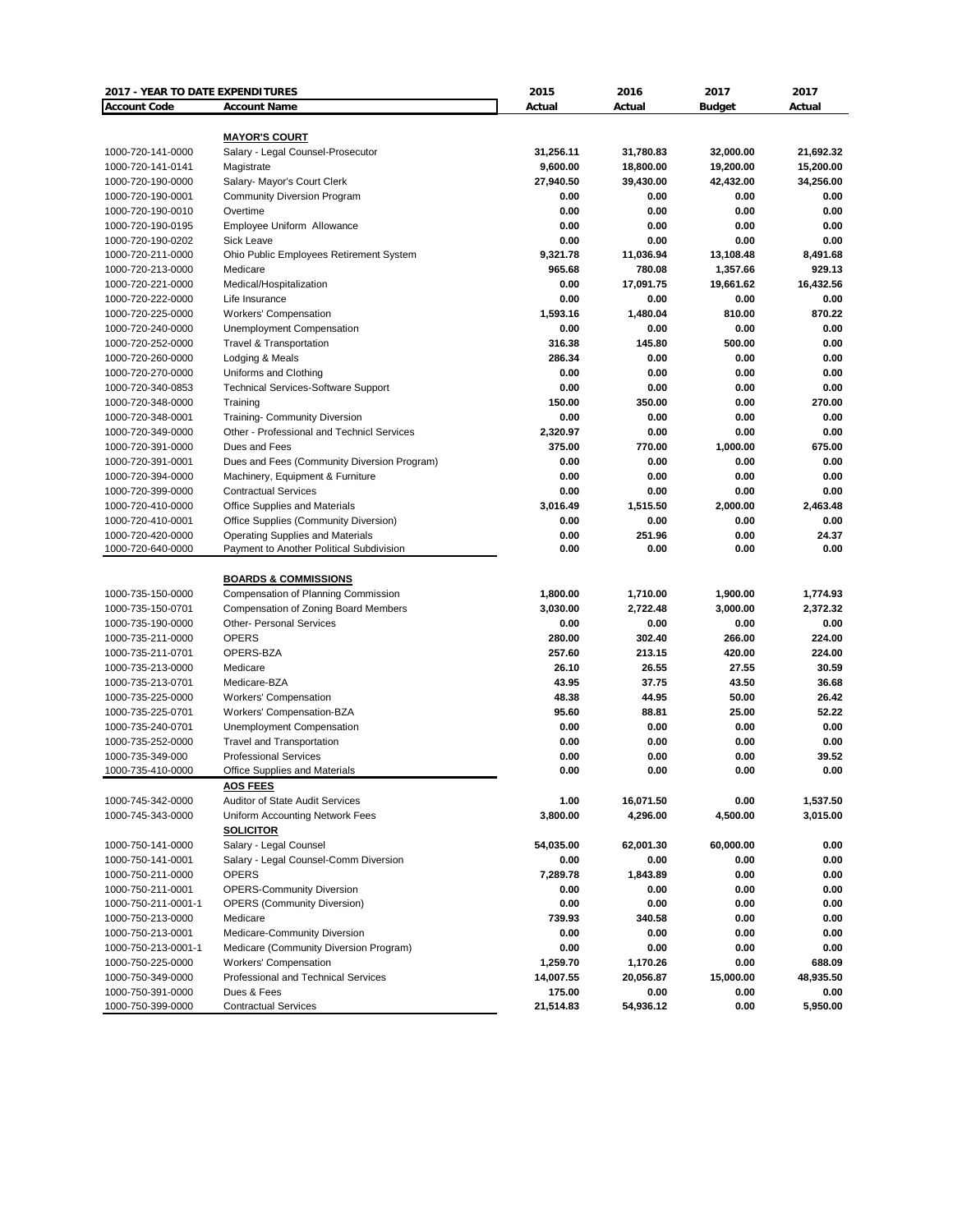| 2017 - YEAR TO DATE EXPENDITURES |                                          | 2015         | 2016         | 2017          | 2017         |
|----------------------------------|------------------------------------------|--------------|--------------|---------------|--------------|
| <b>Account Code</b>              | <b>Account Name</b>                      | Actual       | Actual       | <b>Budget</b> | Actual       |
|                                  |                                          |              |              |               |              |
|                                  | <b>INCOME TAX</b>                        |              |              |               |              |
| 1000-755-322-0000                | Postage                                  | 911.29       | 48.63        | 600.00        | 0.00         |
| 1000-755-342-0000                | <b>Auditing Services</b>                 | 0.00         | 0.00         | 0.00          | 0.00         |
| 1000-755-348-0000                | Training                                 | 0.00         | 0.00         | 0.00          | 0.00         |
| 1000-755-348-0000-1              | <b>Training Services</b>                 | 0.00         | 0.00         | 0.00          | 0.00         |
| 1000-755-349-0000                | <b>Other Technical Services-Software</b> | 2,782.26     | 3,418.33     | 3,000.00      | 1,263.50     |
| 1000-755-349-0000-1              | <b>Other Contractual Services</b>        | 0.00         | 0.00         | 0.00          | 0.00         |
| 1000-755-391-0000                | Dues and Fees                            | 0.00         | 0.00         | 0.00          | 0.00         |
| 1000-755-391-0000-1              | Dues and Fees                            | 0.00         | 0.00         | 0.00          | 0.00         |
| 1000-755-399-0000                | <b>Contractual Services</b>              | 0.00         | 0.00         | 0.00          | 0.00         |
| 1000-755-420-0000                | <b>Operating Supplies</b>                | 359.66       | 0.00         | 0.00          | 0.00         |
| 1000-760-690-0000                | <b>Tax Refunds</b>                       | 72,450.50    | 248,889.49   | 150,000.00    | 43,812.85    |
|                                  | <b>ADMINISTRATIVE &amp; FINANCE</b>      |              |              |               |              |
| 1000-790-190-0000                | Salary                                   | 169,563.48   | 213,950.38   | 224,000.00    | 175,413.60   |
| 1000-790-190-0010                | Overtime                                 | 0.00         | 0.00         | 0.00          | 0.00         |
| 1000-790-190-0190                | Part-time                                | 43,459.85    | 17,879.16    | 0.00          | 1,769.90     |
| 1000-790-190-0192                |                                          | 0.00         | 0.00         | 0.00          | 0.00         |
|                                  | Salary Seasonal                          |              |              |               |              |
| 1000-790-190-0200                | Sick Leave conversion                    | 18,550.93    | 0.00         | 0.00          | 0.00         |
| 1000-790-190-0202                | Sick Leave                               | 3,205.23     | 4,376.17     | 0.00          | 2,311.29     |
| 1000-790-190-7906                | Payments in Lieu of Healthcare           | 0.00         | 0.00         | 0.00          | 0.00         |
| 1000-790-211-0000                | OPERS                                    | 28,883.22    | 30,282.17    | 31,360.00     | 24,819.32    |
| 1000-790-213-0000                | Medicare                                 | 3,383.38     | 3,250.07     | 3,248.00      | 2,410.52     |
| 1000-790-221-0000                | Medical/Hospitalization                  | 39,958.50    | 52,921.25    | 58,300.00     | 43,973.49    |
| 1000-790-222-0000                | Life Insurance                           | 397.50       | 699.50       | 650.00        | 238.50       |
| 1000-790-222-1790                | Life Insurance-RETIREE                   | 1,293.00     | 1,937.96     | 2,400.00      | 951.02       |
| 1000-790-225-0000                | <b>Workers' Compensation</b>             | 4,387.26     | 4,089.18     | 2,500.00      | 2,410.56     |
| 1000-790-252-0000                | <b>Travel and Transportation</b>         | 358.95       | 779.29       | 1,000.00      | 181.60       |
| 1000-790-260-0000                | Meals & Lodging                          | 369.27       | 2,305.05     | 2,000.00      | 388.20       |
| 1000-790-322-0000                | Postage                                  | 3,392.91     | 3,200.00     | 3,000.00      | 2,806.65     |
| 1000-790-323-0000                | Postage Machine Rental                   | 593.99       | 767.99       | 800.00        | 174.00       |
| 1000-790-324-0000                | Printing and Reproduction                | 1,690.64     | 1,354.19     | 2,500.00      | 1,016.75     |
| 1000-790-324-0005                | Printing and Reproduction                | 16,840.82    | 17,491.54    | 19,000.00     | 116.43       |
| 1000-790-325-0000                | Advertising                              | 5,767.22     | 6,169.40     | 6,000.00      | 1,023.47     |
| 1000-790-330-0000                | Rents and Leases                         | 0.00         | 0.00         | 0.00          | 0.00         |
| 1000-790-345-0000                | <b>Election Expenses</b>                 | 0.00         | 2,120.25     | 6,000.00      | 0.00         |
| 1000-790-348-0000                | Training                                 | 200.00       | 591.66       | 500.00        | 300.00       |
| 1000-790-349-0000                | Professional and Technical Services      | 76,246.94    | 126,798.66   | 75,000.00     | 143,191.94   |
| 1000-790-351-0000                | Insurance and Bonding                    | 52,115.00    | 53,066.00    | 53,000.00     | 29,317.00    |
| 1000-790-391-0000                |                                          |              | 11,054.24    |               |              |
|                                  | Dues and Fees                            | 2,784.92     |              | 9,000.00      | 14,594.59    |
| 1000-790-394-0000                | Machinery, Equipment & Furniture         | 8,575.13     | 14,160.59    | 5,000.00      | 0.00         |
| 1000-790-399-0000                | <b>Contractual Services</b>              | 0.00         | 1,679.19     | 0.00          | 6,061.87     |
| 1000-790-410-0000                | Office Supplies and Materials            | 4,105.32     | 3,761.41     | 4,000.00      | 3,158.34     |
| 1000-790-420-0000                | Operating Supplies and Materials         | 3,213.10     | 3,680.14     | 4,000.00      | 2,954.33     |
| 1000-790-431-0000                | R & M of Buildings and Land              | 0.00         | 0.00         | 0.00          | 160.00       |
| 1000-790-432-0000                | R & M of Machinery & Equip               | 0.00         | 65.16        | 0.00          | 1,735.00     |
| 1000-790-490-0000                | Econ Dev - Supplies & Materials          | 909.20       | 298.65       | 0.00          | 0.00         |
| 1000-790-640-0000                | Payment to County Treasurer              | 210.73       | 0.00         | 0.00          | 17.14        |
|                                  | <b>CAPITAL &amp; TRANSFERS</b>           |              |              |               |              |
| 1000-800-520-0000                | Equipment                                |              |              |               |              |
| 1000-910-910-0000                | Transfers - Out OP&F                     | 289,000.00   | 159,000.00   | 120,000.00    | 0.00         |
| 1000-910-910-0620                | Transfers - Out S.C.M.R. & Int           | 460,000.00   | 660,000.00   | 600,000.00    | 0.00         |
| 1000-910-910-0000-1              | Transfers - Out VETERAN'S MEM            | 0.00         | 0.00         | 500.00        | 0.00         |
| 1000-910-910-4901                | Transfers - Out Interest to Capital      | 250,000.00   | 110,000.00   | 360,000.00    | 0.00         |
| 1000-910-910-0000-2              | Transfers - Out Water Meter Repair       | 0.00         | 0.00         | 9,000.00      | 0.00         |
| 1000-920-920-0000                | Advances - Out                           | 0.00         | 0.00         | 0.00          | 0.00         |
| 1000-930-930-0000                | Contingencies                            | 0.00         | 0.00         | 500.00        | 0.00         |
|                                  |                                          | 5,383,384.64 | 5,724,853.36 | 5,551,582.65  | 3,677,041.40 |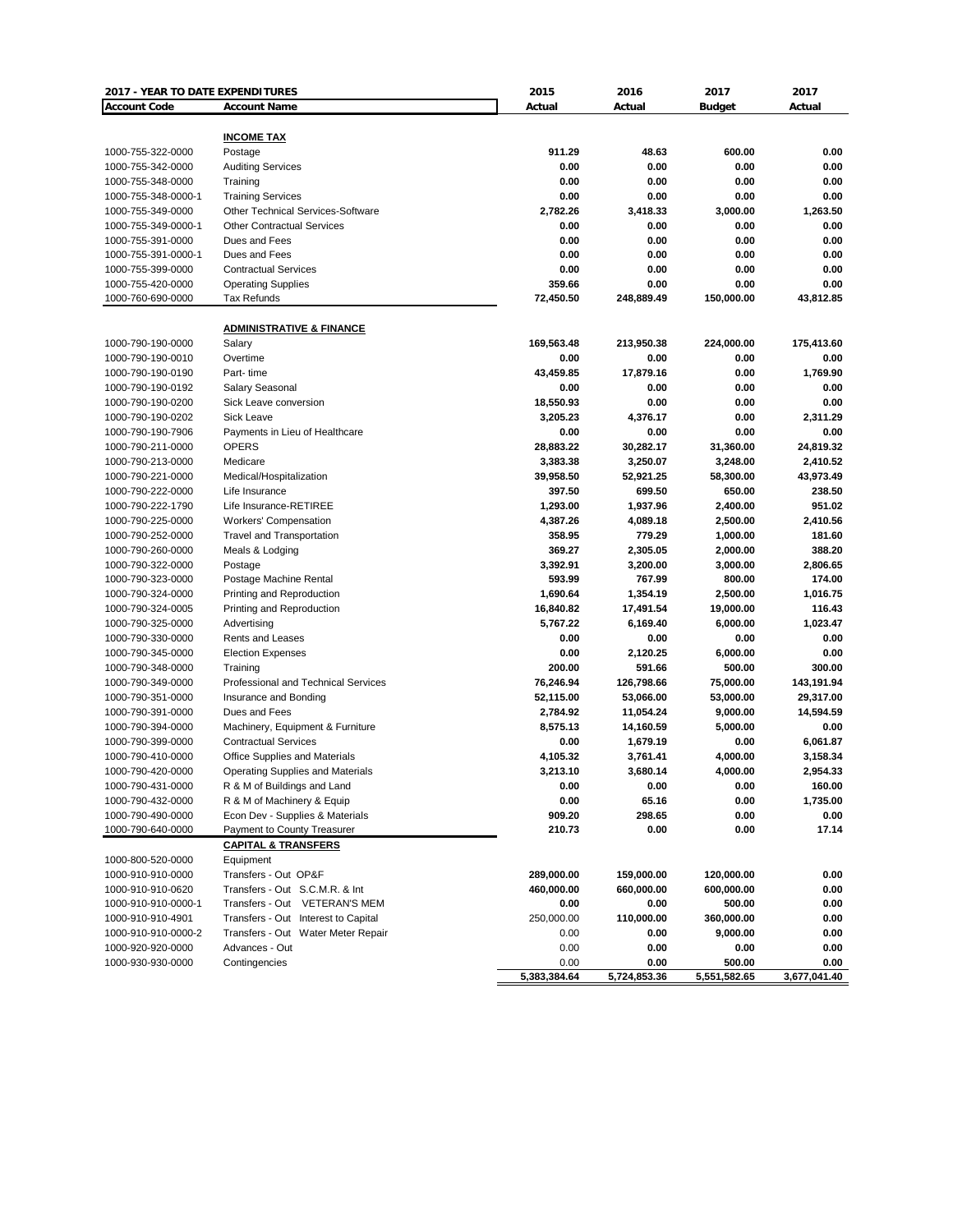| 2017 - YEAR TO DATE EXPENDITURES                    |                                                                  | 2015               | 2016                | 2017                 | 2017               |
|-----------------------------------------------------|------------------------------------------------------------------|--------------------|---------------------|----------------------|--------------------|
| <b>Account Code</b>                                 | <b>Account Name</b>                                              | Actual             | Actual              | <b>Budget</b>        | Actual             |
|                                                     |                                                                  |                    |                     |                      |                    |
| <b>SCMR Fund</b><br>2011-620-190-0000               | Salary                                                           | 345,160.78         | 423,502.56          | 378,420.00           | 314,090.24         |
| 2011-620-190-0010                                   | Overtime                                                         | 15,890.13          | 16,622.99           | 20,000.00            | 18,490.86          |
| 2011-620-190-0190                                   | Part-time                                                        | 2,842.00           | 0.00                | 0.00                 | 0.00               |
| 2011-620-190-0192                                   | Salary -Seasonal                                                 | 0.00               | 0.00                | 0.00                 | 0.00               |
| 2011-620-190-0200                                   | Sick Leave conversion                                            | 0.00               | 316.32              | 0.00                 | 0.00               |
| 2011-620-190-0202                                   | Sick Leave                                                       | 6,805.48           | 11,338.65           | 0.00                 | 19,795.22          |
| 2011-620-190-0203                                   | <b>Injury Pay</b>                                                | 1,760.36           | 0.00                | 0.00                 | 0.00               |
| 2011-620-190-7906                                   | In Lieu of Healthcare                                            | 0.00               | 0.00                | 0.00                 | 0.00               |
| 2011-620-211-0000                                   | Ohio Public Employees Retirement System                          | 50,192.69          | 55,776.16           | 52,978.80            | 44,719.22          |
| 2011-620-213-0000                                   | Medicare                                                         | 3,189.77           | 4,127.41            | 5,487.09             | 3,512.08           |
| 2011-620-221-0000                                   | Medical/Hospitalization                                          | 55,017.54          | 78,408.17           | 91,700.00            | 51,724.61          |
| 2011-620-222-0000                                   | Life Insurance                                                   | 927.50             | 1,498.50            | 1,200.00             | 1,232.25           |
| 2011-620-225-0000                                   | Workers' Compensation                                            | 7,113.65           | 6,616.30            | 6,600.00             | 3,893.83           |
| 2011-620-252-0000                                   | <b>Travel and Transportation</b>                                 | 0.00               | 24.00               | 0.00                 | 0.00               |
| 2011-620-259-0000                                   | <b>Sick Leave Conversion</b>                                     | 0.00               | 0.00                | 0.00                 | 0.00               |
| 2011-620-260-0000                                   | Lodging and Meals                                                | 62.35              | 0.00                | 0.00                 | 0.00               |
| 2011-620-270-0000                                   | Uniforms and Clothing                                            | 2,433.54           | 2,650.29            | 3,250.00             | 831.37             |
| 2011-620-325-0000                                   | Advertising                                                      | 0.00               | 0.00                | 0.00                 | 0.00               |
| 2011-620-346-0000                                   | <b>Engineering Services</b>                                      | 0.00               | 0.00                | 0.00                 | 0.00               |
| 2011-620-348-0000                                   | Training<br>Professional and Technical Services                  | 158.00             | 522.00              | 0.00                 | 60.00              |
| 2011-620-349-0000<br>2011-620-391-0000              | Dues and Fees                                                    | 9,766.31<br>858.52 | 15,836.52<br>617.43 | 15,000.00            | 9,676.97<br>222.78 |
| 2011-620-420-0000                                   | <b>Operating Supplies and Materials</b>                          | 44,376.94          | 69,620.30           | 600.00<br>45,000.00  | 51,832.10          |
| 2011-620-420-6700                                   | Fuel                                                             | 24,535.83          | 20,268.26           | 22,000.00            | 15,780.36          |
| 2011-620-431-0000                                   | R & M of Buildings and Land                                      | 5,608.26           | 4,018.66            | 5,000.00             | 25,941.76          |
| 2011-620-432-0000                                   | R & M of Machinery & Equip                                       | 7,097.94           | 4,102.22            | 10,000.00            | 4,491.18           |
| 2011-620-433-0000                                   | Repairs and Maintenance of Motor Vehicles                        | 8,211.84           | 31,946.43           | 15,000.00            | 21,295.62          |
| 2011-620-440-0000                                   | Minor equipment                                                  | 359.10             | 0.00                | 0.00                 | 0.00               |
| 2011-630-420-0000                                   | Materials-Salt, Cold Patch & Gravel                              | 89,588.08          | 110,227.39          | 75,000.00            | 52,405.28          |
| 2011-630-432-0000                                   | Repairs and Maintenance - Snow Plows                             | 4,966.35           | 0.00                | 6,500.00             | 0.00               |
| 2011-800-555-0000                                   | Streets, Highways, Sidewalks and Curbs                           | 0.00               | 0.00                | 0.00                 | 0.00               |
| 2011-920-920-0000                                   | Advances - Out                                                   | 0.00               | 0.00                | 0.00                 | 0.00               |
|                                                     |                                                                  | 686,922.96         | 858,040.56          | 753,735.89           | 639,995.73         |
|                                                     |                                                                  |                    |                     |                      |                    |
| <b>State Highway Fund</b>                           |                                                                  |                    |                     |                      |                    |
| 2021-610-430-4569                                   | Repairs and Maintenance-Signals                                  | 0.00               | 0.00                | 0.00                 | 0.00               |
| 2021-620-420-0000                                   | Materials-Salt                                                   | 17,864.90          | 0.00                | 13,000.00            | 0.00               |
| 2021-650-349-0000                                   | Professional and Technical Services                              | 0.00               | 0.00                | 0.00                 | 0.00               |
| 2021-620-431-0000                                   | R & M of Buildings and Land                                      | 0.00               | 0.00                | 0.00                 | 0.00               |
| 2021-630-432-0000<br>2021-800-555-0000              | R & M of Machinery & Equip                                       | 0.00<br>0.00       | 0.00<br>0.00        | 0.00<br>0.00         | 0.00<br>0.00       |
| 2021-800-555-0802                                   | Streets, Highways, Sidewalks and Curbs                           | 0.00               | 0.00                | 0.00                 | 0.00               |
| 2021-800-590-0802                                   | Streets, Highways, Sidewalks and Curbs<br>Other - Capital Outlay | 0.00               | 0.00                | 0.00                 | 0.00               |
| 2021-800-590-0803                                   | Advances - Out                                                   | 0.00               | 0.00                | 0.00                 | 0.00               |
| 2021-650-349-0000-1                                 | Other-Professional & Technical Services                          | 0.00               | 0.00                | 0.00                 | 0.00               |
| 2021-800-555-0000-1                                 | Streets, Highways, Sidewalks and Curbs                           | 0.00               | 0.00                | 0.00                 | 0.00               |
|                                                     |                                                                  |                    |                     | 0.00                 |                    |
|                                                     |                                                                  | 17,864.90          | 0.00                | 13,000.00            | 0.00               |
|                                                     |                                                                  |                    |                     |                      |                    |
| <b>Law Enforcement Trust Fund</b>                   |                                                                  |                    |                     |                      |                    |
| 2091-110-100-0101                                   | <b>Personal Services-DARE</b>                                    | 0.00               | 0.00                | 0.00                 | 0.00               |
| 2091-110-213-0000                                   | Medicare                                                         | 254.65             | 0.00                | 0.00                 | 0.00               |
| 2091-110-348-0000                                   | Training                                                         | 0.00               | 0.00                | 0.00                 | 0.00               |
| 2091-110-349-0102                                   | Professional Services                                            | 2,822.74           | 3,742.24            | 3,000.00<br>1,000.00 | 2,351.08<br>666.34 |
| 2091-110-420-0000                                   | <b>Operating Supplies and Materials</b>                          | 1,933.61           | 1,042.50            |                      |                    |
| 2091-110-420-0101<br>2091-110-640-0000              | Operating Supplies and Materials-DARE                            | 95.65<br>0.00      | 0.00                | 0.00                 | 0.00<br>0.00       |
| 2091-800-520-0000                                   | Payment to Another Political Subdivision<br>Equipment            | 0.00               | 0.00<br>0.00        | 0.00<br>0.00         | 0.00               |
|                                                     |                                                                  | 5,106.65           | 4,784.74            | 4,000.00             | 3,017.42           |
|                                                     |                                                                  |                    |                     |                      |                    |
| Motor Vehicle License Tax Fund<br>2101-610-420-0000 | <b>Operating Supplies and Materials</b>                          | 0.00               | 0.00                | 0.00                 | 0.00               |
| 2101-760-431-0000                                   | R & M of Buildings and Land                                      | 0.00               | 0.00                | 0.00                 | 0.00               |
| 2101-760-432-0000                                   | R & M of Machinery & Equip                                       | 0.00               | 0.00                | 0.00                 | 0.00               |
| 2101-800-555-0000                                   | Streets, Highways, Sidewalks and Curbs                           | 0.00               | 0.00                | 0.00                 | 0.00               |
|                                                     |                                                                  | 0.00               | 0.00                | 0.00                 | 0.00               |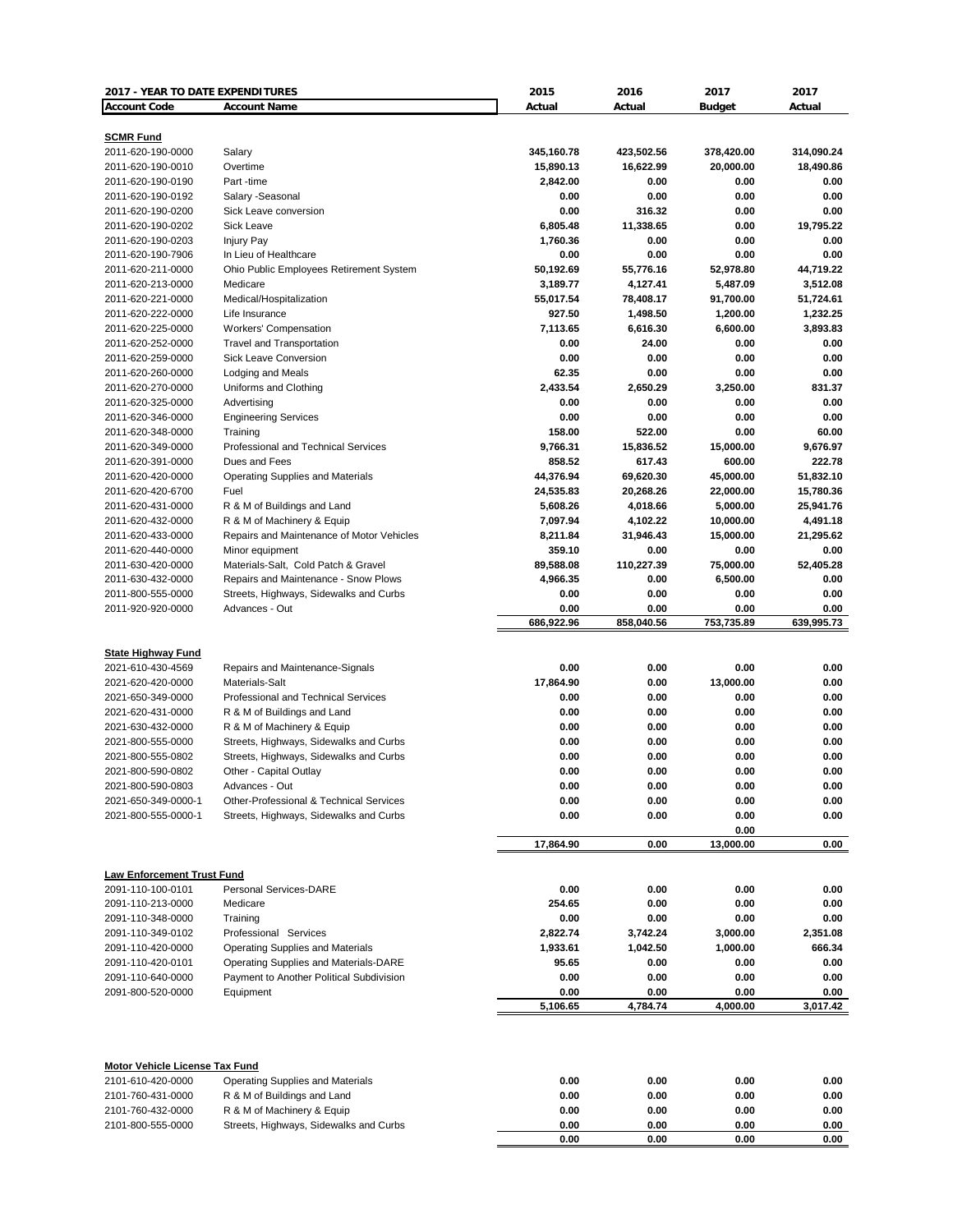| 2017 - YEAR TO DATE EXPENDITURES    |                                         | 2015                 | 2016         | 2017                 | 2017                   |
|-------------------------------------|-----------------------------------------|----------------------|--------------|----------------------|------------------------|
| <b>Account Code</b>                 | <b>Account Name</b>                     | Actual               | Actual       | <b>Budget</b>        | Actual                 |
|                                     |                                         |                      |              |                      |                        |
|                                     |                                         |                      |              |                      |                        |
| <b>Police Pension Fund</b>          |                                         |                      |              |                      |                        |
| 2131-110-215-0000                   | Ohio Police and Fire Pension Fund       | 179,743.82           | 187,114.80   | 192,000.00           | 141,575.01             |
| 2131-110-344-0000                   | <b>Property Tax Collection Fees</b>     | 519.44               | 535.75       | 1,000.00             | 557.25                 |
| 2131-110-345-0000                   | <b>Election Expense</b>                 | 0.00                 | 0.00         | 0.00                 | 0.00                   |
| 2131-910-910-0000                   | Transfer out                            | 0.00                 | 0.00         | 0.00                 | 0.00                   |
|                                     |                                         | 180,263.26           | 187,650.55   | 193,000.00           | 142,132.26             |
|                                     |                                         |                      |              |                      |                        |
|                                     |                                         |                      |              |                      |                        |
| Water Meter & Repair Fund           |                                         |                      |              |                      |                        |
| 2901-539-312-0000                   | Water and Sewage                        | 0.00                 | 0.00         | 0.00                 | 0.00                   |
| 2901-539-431-0000                   | R & M of Buildings and Land             | 0.00                 | 0.00         | 0.00                 | 0.00                   |
| 2901-800-560-0000                   | Utility Distribution Systems            | 8,847.36<br>8,847.36 | 8,847.36     | 9,000.00<br>9,000.00 | 10,371.88<br>10,371.88 |
|                                     |                                         |                      | 8,847.36     |                      |                        |
| <b>FEMA Fund</b>                    |                                         |                      |              |                      |                        |
| 2902-110-420-0000                   | <b>Operating Supplies and Materials</b> | 0.00<br>0.00         | 0.00<br>0.00 | 0.00<br>0.00         | 0.00<br>0.00           |
|                                     |                                         |                      |              |                      |                        |
| <b>Mayor's Court Computer Fund</b>  |                                         |                      |              |                      |                        |
| 2903-720-340-0000                   | Pro and Tech Services                   | 0.00                 | 0.00         | 0.00                 | 0.00                   |
| 2903-720-340-0853                   | <b>Technical &amp; Software</b>         | 0.00                 | 0.00         | 0.00                 | 0.00                   |
| 2903-720-394-0000                   | Machinery, Equipment & Furniture        | 0.00                 | 0.00         | 0.00                 | 0.00                   |
| 2903-720-410-0000                   | <b>Office Supplies</b>                  | 0.00                 | 0.00         | 0.00                 | 0.00                   |
| 2903-720-420-0001                   | Operating Supplies - Comm Diversion     | 0.00                 | 0.00         | 0.00                 | 0.00                   |
| 2903-720-600-0852                   | <b>Computers &amp; Supplies</b>         | 1,910.00             | 1,948.00     | 3,000.00             | 2,246.37               |
| 2903-800-520-0000                   | Equipment                               | 0.00                 | 0.00         | 0.00                 | 0.00                   |
|                                     |                                         | 1,910.00             | 1,948.00     | 3,000.00             | 2,246.37               |
| <b>Special Bond Retirement Fund</b> |                                         |                      |              |                      |                        |
| 3101-740-344-0000                   | <b>Property Tax Collection Fees</b>     | 0.00                 | 0.00         | 0.00                 | 0.00                   |
| 3101-800-346-4905                   | Eng services - Dunham san sewer         | 0.00                 | 0.00         | 0.00                 | 0.00                   |
| 3101-850-710-0000                   | Principal                               | 0.00                 | 0.00         | 0.00                 | 0.00                   |
| 3101-850-710-4905-1                 | Principal                               | 0.00                 | 0.00         | 0.00                 | 0.00                   |
| 3101-850-720-0000                   | Interest                                | 0.00                 | 0.00         | 0.00                 | 0.00                   |
| 3101-850-710-4905                   | Principal-Dunham Rd Sanitary Sewer      | 425,000.00           | 1,275,000.00 | 0.00                 | 0.00                   |
| 3101-850-710-4906                   | Principal- Dunham Rd Water Main Rehab   | 32,534.49            | 34,702.80    | 36,471.67            | 20,281.23              |
| 3101-850-720-4906                   | Interest                                | 16,687.20            | 20,893.88    | 25,800.00            | 0.00                   |
| 3101-850-790-0000                   | Other - Debt Service                    | 0.00                 | 4,726.26     | 0.00                 | 0.00                   |
| 3101-850-790-0000-1                 | Other - Debt Service                    | 0.00                 | 0.00         | 0.00                 | 0.00                   |
| 3101-850-790-4905                   | Other - Debt service                    | 0.00                 | 0.00         | 0.00                 | 0.00                   |
|                                     | <b>Walton Road</b>                      | 0.00                 | 0.00         | 0.00                 | 0.00                   |
|                                     | Alex/Dunham Traffic                     | 0.00                 | 0.00         | 0.00                 | 0.00                   |
|                                     |                                         | 474,221.69           | 1,335,322.94 | 62,271.67            | 20,281.23              |
|                                     |                                         |                      |              |                      |                        |
| <b>Third Party Services</b>         |                                         |                      |              |                      |                        |
| 4101-790-620-3110                   | Senior Lawn Care & Benevolent Events    | 0.00                 | 0.00         | 0.00                 | 0.00                   |
| 4101-800-610-6589                   | Deposits Refunded                       | 0.00                 | 0.00         | 0.00                 | 0.00                   |
| 4101-800-620-0000                   | Deposits Applied                        | 0.00                 | 0.00         | 0.00                 | 0.00                   |
|                                     |                                         | 0.00                 | 0.00         | 0.00                 | 0.00                   |
|                                     |                                         |                      |              |                      |                        |
|                                     |                                         |                      |              |                      |                        |
| <b>Issue I and II Capital Funds</b> |                                         |                      |              |                      |                        |
| 4201-800-555-0000                   | Streets, Highways, Sidewalks and Curbs  | 0.00                 | 0.00         | 0.00                 | 0.00                   |
| 4201-800-560-4905                   | <b>Utility Distribution Systems</b>     | 0.00                 | 0.00         | 0.00                 | 0.00                   |
| 4201-800-560-4906                   | Utility Distribution Systems            | 0.00                 | 0.00         | 0.00                 | 0.00                   |
| 4201-920-920-0000                   | Advances Out                            | 0.00                 | 0.00         | 0.00                 | 0.00                   |
|                                     |                                         | 0.00                 | 0.00         | 0.00                 | 0.00                   |
|                                     |                                         |                      |              |                      |                        |
|                                     |                                         |                      |              |                      |                        |
|                                     |                                         |                      |              |                      |                        |
|                                     |                                         |                      |              |                      |                        |
| <b>Capital Improvements Fund</b>    |                                         |                      |              |                      |                        |
| 4901-410-610-0000                   | Deposits Refunded                       | 0.00                 | 0.00         | 0.00                 | 0.00                   |
| 4901-800-312-0000                   | Water & sewage                          | 0.00                 | 0.00         | 0.00                 | 0.00                   |
| 4901-800-325-0000                   | Advertising                             | 1,001.00             | 1,522.41     | 0.00                 | 449.32                 |
| 4901-800-346-0000                   | <b>Engineering Services</b>             | 0.00                 | 0.00         | 0.00                 | 0.00                   |
| 4901-800-349-0000                   | Other- Pro services                     | 251,396.71           | 242,479.88   | 150,000.00           | 95,645.78              |
| 4901-800-420-0480                   | Advertising                             | 0.00                 | 0.00         | 0.00                 | 0.00                   |
| 4901-800-433-0000                   | Repairs and Main. Of Motor Vehicles     | 0.00                 | 0.00         | 0.00                 | 15,300.00              |
| 4901-800-510-0000                   | Land and Land Improvements              | 3,072,671.09         | 379,182.97   | 125,000.00           | 61,856.76              |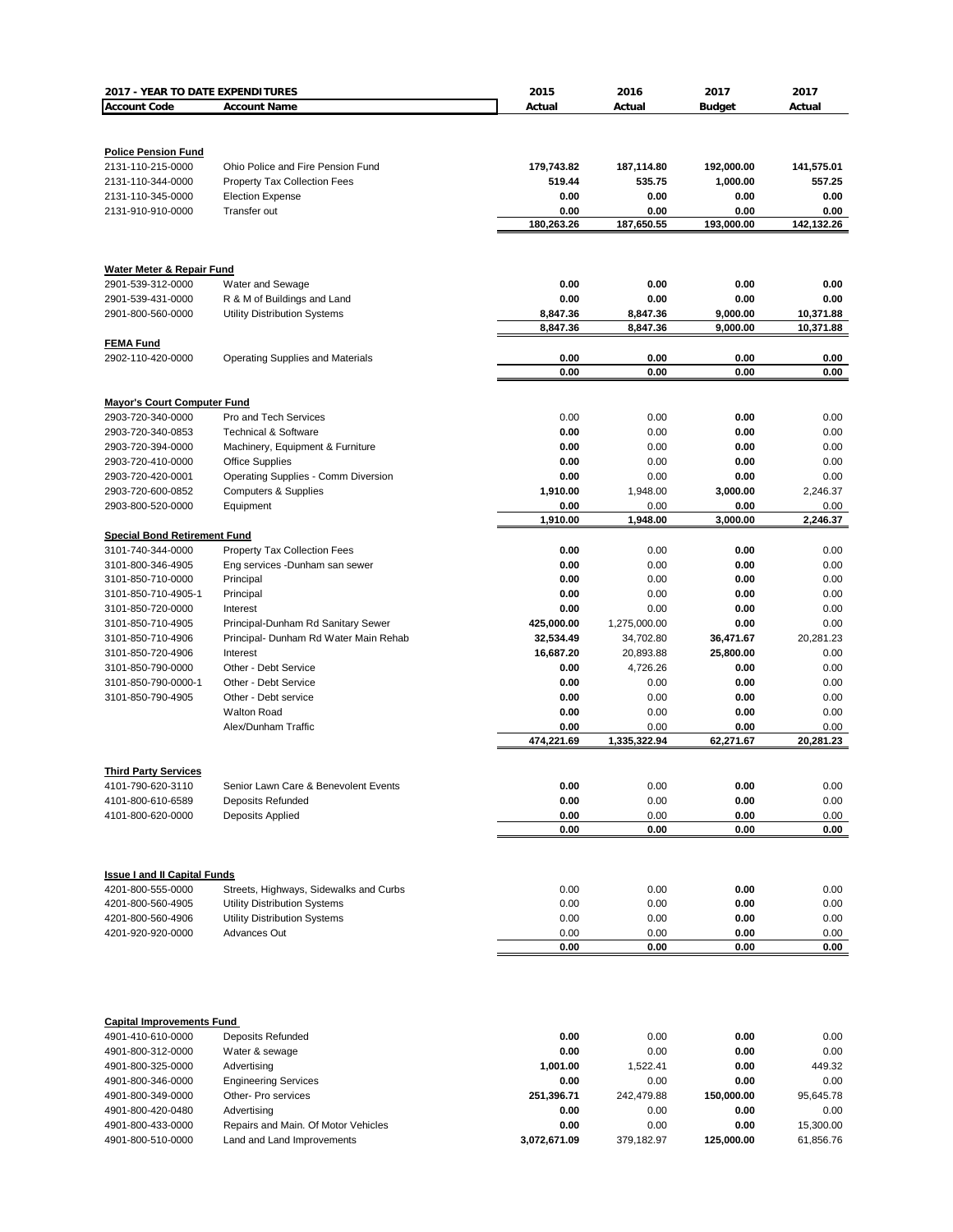| 2017 - YEAR TO DATE EXPENDITURES                    |                                                                                              | 2015                  | 2016                     | 2017               | 2017                     |
|-----------------------------------------------------|----------------------------------------------------------------------------------------------|-----------------------|--------------------------|--------------------|--------------------------|
| <b>Account Code</b>                                 | <b>Account Name</b>                                                                          | Actual                | Actual                   | <b>Budget</b>      | Actual                   |
|                                                     |                                                                                              |                       |                          |                    |                          |
| 4901-800-510-0489                                   | Land and Land Imp Sagamore Creek                                                             | 0.00                  | 0.00                     | 0.00               | 0.00                     |
| 4901-800-510-0491                                   | Land and Land Improvements-Egbert Rd                                                         | 0.00                  | 0.00                     | 0.00               | 0.00                     |
| 4901-800-520-0000                                   | Equipment<br>Equipment                                                                       | 3,783.00<br>0.00      | 13,315.23<br>0.00        | 0.00<br>0.00       | 18,827.06<br>0.00        |
| 4901-800-520-0480<br>4901-800-520-0481              | Equipment-Police                                                                             | 0.00                  | 0.00                     | 0.00               | 0.00                     |
| 4901-800-520-0483                                   | Equipment                                                                                    | 0.00                  | 0.00                     | 0.00               | 0.00                     |
| 4901-800-520-0484                                   | Equipment-Service Dept                                                                       | 0.00                  | 0.00                     | 0.00               | 0.00                     |
| 4901-800-520-0487                                   | Equipment- Finance Computer Upgrade                                                          | 0.00                  | 0.00                     | 0.00               | 0.00                     |
| 4901-800-530-0000                                   | Buildings & Structures- Toiletry & Sinks                                                     | 5,928.00              | 463,805.50               | 0.00               | 105,152.39               |
| 4901-800-530-0000-1                                 | <b>Buildings and Other Structures</b>                                                        | 0.00                  | 0.00                     | 0.00               | 0.00                     |
| 4901-800-530-5896                                   | <b>Buildings and Other Structures</b>                                                        | 0.00                  | 0.00                     | 0.00               | 0.00                     |
| 4901-800-540-0000                                   | Machinery, and Equip-                                                                        | 2,847.87              | 0.00                     | 0.00               | 2,650.00                 |
| 4901-800-540-0487                                   | Equipment- Finance Computer Upgrade                                                          | 0.00                  | 0.00                     | 0.00               | 0.00                     |
| 4901-800-550-0000                                   | Motor Vehicles - Recreation                                                                  | 18,698.87             | 5,819.12                 | 0.00               | 0.00                     |
| 4901-800-550-0000-1                                 | Motor Vehicles - Road Dept                                                                   | 0.00                  | 0.00                     | 0.00               | 0.00                     |
| 4901-800-550-0488                                   | Motor Vehicles- POLICE                                                                       | 0.00                  | 0.00                     | 0.00               | 122,374.26               |
| 4901-800-555-0000<br>4901-800-555-6202              | Streets, Highways, Sidewalks and Curbs                                                       | 13,115.11             | 219,069.82<br>0.00       | 380,000.00<br>0.00 | 44,577.00<br>11,600.00   |
| 4901-800-560-0000                                   | Streets, Highways, Sidewalks and Curbs (Storm Sewers)<br><b>Utility Distribution Systems</b> | 21,581.83<br>1,802.88 | 147.50                   | 0.00               | 0.00                     |
| 4901-800-560-0803                                   | Utility Systems-Alexander Storm Sewer                                                        | 0.00                  | 0.00                     | 0.00               | 0.00                     |
| 4901-800-560-4905                                   | Utility Systems-Dunham Rd Sanitary                                                           | 0.00                  | 0.00                     | 0.00               | 0.00                     |
| 4901-800-560-4906                                   | Utility Systems-Dunham Rd Water Main                                                         | 0.00                  | 0.00                     | 0.00               | 0.00                     |
| 4901-800-560-4908                                   | Utility Systems-Dunham Rd Resurfacing                                                        | 0.00                  | 0.00                     | 0.00               | 0.00                     |
| 4901-800-690-0000                                   | Other - Engineering                                                                          | 0.00                  | 0.00                     | 0.00               | 0.00                     |
| 4901-800-690-0801                                   | <b>Other Capital</b><br>Culvert                                                              | 0.00                  | 0.00                     | 0.00               | 0.00                     |
| 4901-800-690-6523                                   | Other-Storm damage                                                                           | 0.00                  | 0.00                     | 0.00               | 0.00                     |
| 4901-990-990-0000                                   | Other - Other Financing Uses                                                                 | 0.00                  | 2,221.74                 | 0.00               | 0.00                     |
| 4901-910-910-0000                                   | Transfers - Out (Debt Service)                                                               | 100,000.00            | 170,000.00               | 120,000.00         | 0.00                     |
| 4901-920-920-0000                                   | Advances Out (capital Lease)                                                                 | 0.00                  | 0.00                     | 0.00               | 0.00                     |
|                                                     |                                                                                              | 3,492,826.36          | 1,497,564.17             | 775,000.00         | 478,432.57               |
| <b>Veteran's Memorial Fund</b><br>4902-800-349-0000 |                                                                                              |                       |                          |                    |                          |
| 4902-800-530-0000                                   | <b>Professional Services</b><br><b>Buildings and Other Structures</b>                        | 2,067.99<br>937.48    | 573.00<br>1,237.50       | 0.00<br>4,500.00   | 110.00<br>30.00          |
|                                                     |                                                                                              | 3,005.47              | 1,810.50                 | 4,500.00           | 140.00                   |
| <b>Building Bond Fund</b>                           |                                                                                              |                       |                          |                    |                          |
|                                                     |                                                                                              |                       |                          |                    |                          |
| 7001-410-610-0000                                   | <b>Deposits Refunded</b>                                                                     | 0.00                  | 0.00                     | 0.00               | 0.00                     |
| 7001-910-910-0000                                   | Transfers - Out                                                                              | 0.00                  | 0.00                     | 0.00               | 0.00                     |
|                                                     |                                                                                              | 0.00                  | 0.00                     | 0.00               | 0.00                     |
|                                                     |                                                                                              |                       |                          |                    |                          |
| <b>Unclaimed Monies Fund</b>                        |                                                                                              |                       |                          |                    |                          |
| 9101-790-690-0000                                   | Other - Other                                                                                | 0.00                  | 0.00                     | 0.00               | 0.00                     |
|                                                     |                                                                                              | 0.00                  | 0.00                     | 0.00               | 0.00                     |
| <b>Unclaimed Monies Fund</b>                        |                                                                                              |                       |                          |                    |                          |
| 9901-410-610-0000                                   | <b>Deposits Refunded</b>                                                                     | 0.00                  | 7,545.76                 | 0.00               | 2,050.00                 |
| 9901-410-620-0000                                   | Deposits Applied                                                                             | 0.00                  | 0.00                     | 0.00               | 0.00                     |
| 9901-790-690-0000                                   | Other - Other                                                                                | 0.00                  | 0.00                     | 0.00               | 0.00                     |
|                                                     |                                                                                              |                       |                          |                    |                          |
| 9901-790-690-3110                                   | <b>Other- Senior Services</b>                                                                | 0.00                  | 0.00                     | 0.00               | 0.00                     |
|                                                     |                                                                                              | 0.00                  | 0.00                     | 0.00               | 0.00                     |
| <b>Mayor's Court</b>                                |                                                                                              | 0.00                  | 0.00                     | 0.00               | 0.00                     |
| 9902-720-620-0000                                   | Deposits Applied                                                                             | 0.00                  | 300,544.31               | 0.00               | 258,796.14               |
|                                                     |                                                                                              |                       |                          |                    |                          |
| <b>Second Party Service</b>                         |                                                                                              |                       |                          |                    |                          |
| 9903-110-349-0013                                   | Professional Serv - Animal Fund                                                              | 200.00                | 520.00                   | 0.00               | 585.00                   |
| 9903-310-420-0007                                   | Operating Exp. Benevolent Fund General                                                       | 433.81                | 731.99                   | 0.00               | 222.62                   |
| 9903-310-420-0008                                   | Operating Exp. Benevolent Fund Events                                                        | 455.46                | 0.00                     | 0.00               | 0.00                     |
| 9903-730-620-3110                                   | Deposits Applied (Senior Services)                                                           | 38,686.50             | 32,244.00                | 0.00               | 18,833.00                |
|                                                     |                                                                                              | 39,775.77             | 33,495.99                | 0.00               | 19,640.62                |
|                                                     |                                                                                              |                       |                          |                    |                          |
| <b>Walton Hills/Sagamore Hills JEDD</b>             |                                                                                              |                       |                          |                    |                          |
| 9904-790-640-0000<br>9904-910-910-0000              | Payment to another political subdivision<br>Transfers - Out                                  |                       | 368,751.61<br>391,560.99 | 0.00<br>0.00       | 266,400.35<br>181,662.13 |
|                                                     |                                                                                              |                       | 760,312.60               | 0.00               | 448,062.48               |
|                                                     |                                                                                              |                       |                          |                    |                          |
|                                                     | <b>TOTALS</b>                                                                                | 10,600,583.12         | 10,722,720.84            | 7,369,090.21       | 5,702,208.10             |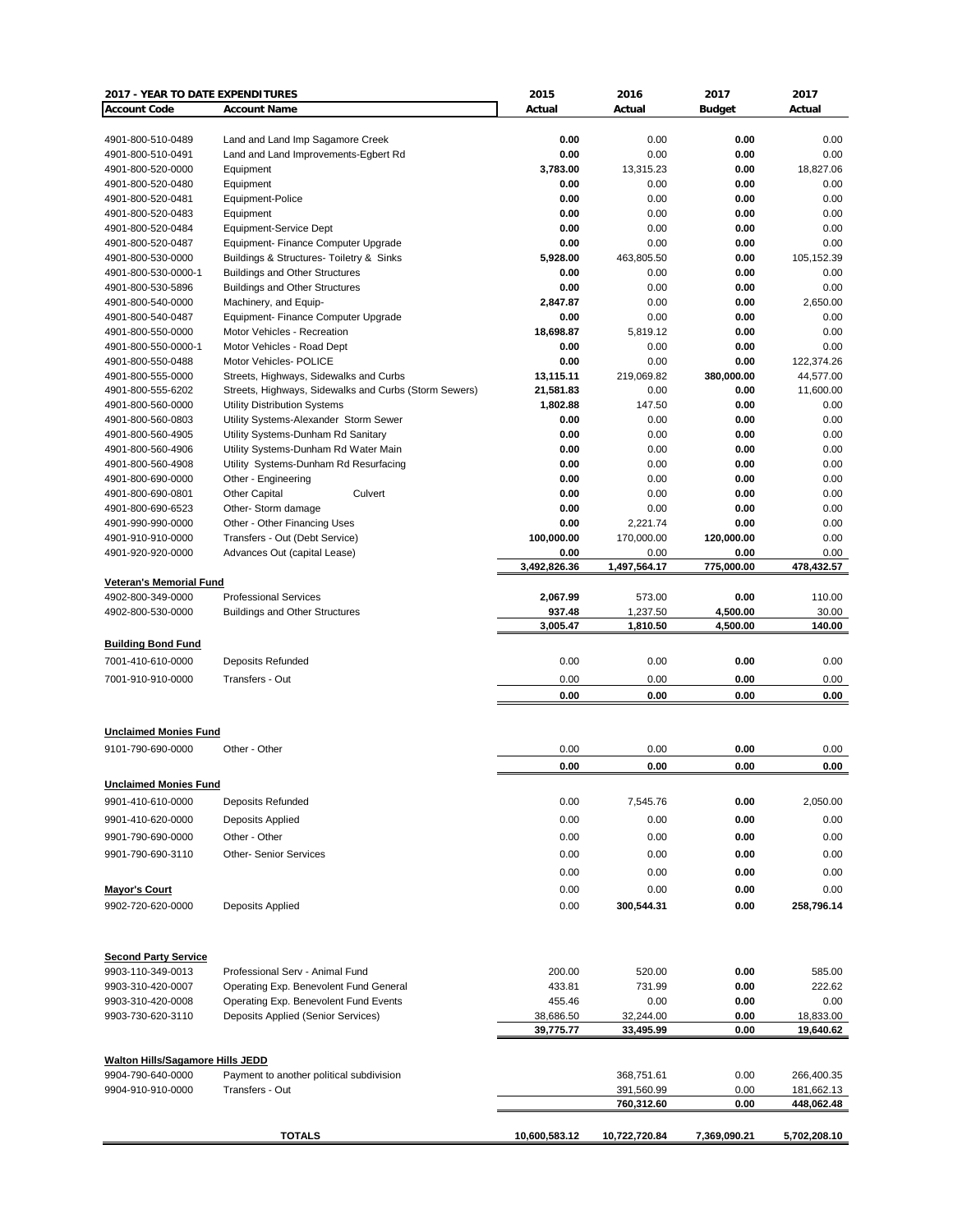|                                   |                                         | 2015<br>Actual   | 2016<br>Actual   | 2017<br><b>Budget</b> | 2017<br>Actual   |
|-----------------------------------|-----------------------------------------|------------------|------------------|-----------------------|------------------|
|                                   | <b>GENERAL FUND #1000</b>               |                  |                  |                       |                  |
| Balance - January 1st             |                                         | 2,404,794.19     | 1,943,854.82     | 1,746,465.92          | 1,224,404.90     |
| <b>Revenues</b>                   |                                         |                  |                  |                       |                  |
| <b>Municipal Income Tax</b>       |                                         | 4,317,844.61     | 3,956,125.37     | 4,052,500.00          | 3,033,980.76     |
|                                   | Income Tax                              | 4,316,981.38     | 3,950,550.93     | 4,050,000.00          | 3,033,764.49     |
|                                   | Public Utility - Net Profit Tax         | 863.23           | 5,574.44         | 2,500.00              | 216.27           |
| <b>Other Local Taxes</b>          |                                         | 9,821.67         | 9,930.60         | 8,500.00              | 10,619.26        |
|                                   | Admissions                              | 9,821.67         | 9,505.60         | 8,500.00              | 8,889.62         |
|                                   | <b>Special Assessments</b>              | 0.00             | 425.00           | 0.00                  | 1,729.64         |
| Licenses & Permits & Inspections  |                                         | 55,717.42        | 52,020.86        | 43,350.00             | 30,964.24        |
|                                   | <b>Building Permits</b>                 | 28,564.92        | 14,448.66        | 17,350.00             | 12,375.04        |
|                                   | Tap Fees                                | 0.00             | 0.00             | 0.00                  | 0.00             |
|                                   | Zoning                                  | 6,027.50         | 17,832.20        | 10,000.00             | 5,224.20         |
|                                   | <b>Street Opening</b>                   | 0.00             | 200.00           | 0.00                  | 400.00           |
|                                   | Other                                   | 21,125.00        | 19,540.00        | 16,000.00             | 12,965.00        |
| Intergovernmental                 |                                         | 80,098.30        | 66,444.63        | 62,000.00             | 50,979.19        |
|                                   | Grants                                  | 14,705.66        | 13,825.79        | 11,000.00             | 6,510.15         |
|                                   | Shared Taxes and Permits (Track)        | 25,949.50        | 22,196.58        | 20,000.00             | 21,069.50        |
|                                   | Local Gov't Fund - State of Ohio        | 34,433.19        | 25,728.71        | 30,000.00             | 17,378.84        |
|                                   | Local Gov't Fund - County               | 0.00             | 0.00             | 0.00                  | 0.00             |
|                                   | Cigarette Tax - Ohio                    | 74.25            | 74.25            | 0.00                  | 0.00             |
|                                   | Liquor & Beer Permits - Ohio            | 4,935.70         | 4,619.30         | 1.000.00              | 6,020.70         |
|                                   | Estate (Inheritance) Tax                | 0.00             | 0.00             | 0.00                  | 0.00             |
|                                   | Other                                   | 0.00             | 0.00             | 0.00                  | 0.00             |
| <b>Charges for Services</b>       |                                         | 238,572.27       | 276,803.98       | 283,020.00            | 222,056.74       |
|                                   | Concessions                             | 1,972.75         | 3,631.75         | 3,500.00              | 2,154.00         |
|                                   | <b>Recreation Entry Fees</b>            | 4,234.84         | 6,853.39         | 7,500.00              | 9,381.60         |
|                                   | <b>Cultural &amp; Recreation</b>        | 17,383.50        | 15,967.00        | 15,500.00             | 18,767.00        |
|                                   | Comm. Room                              | 2,350.00         | 3,000.00         | 3,000.00              | 6,375.00         |
|                                   | Antenna Lease                           | 0.00             | 0.00             | 0.00                  | 0.00             |
|                                   | Cable TV                                | 34,239.81        | 35,238.93        | 35,000.00             | 22,955.89        |
|                                   | Fire                                    | 834.00           | 0.00             | 0.00                  | 200.00           |
|                                   | Other                                   | 177,557.37       | 212,112.91       | 218,520.00            | 162,223.25       |
| <b>Interest</b>                   |                                         | 0.00             | 2,679.48         | 0.00                  | 3,777.55         |
|                                   | <b>Interest Earnings</b>                | 0.00             | 2,679.48         | 0.00                  | 3,777.55         |
|                                   |                                         |                  |                  |                       |                  |
| <b>Municipal Court</b>            |                                         | 203,740.13       | 209,380.11       | 215,000.00            | 172,981.61       |
|                                   | <b>Court Fines</b>                      | 130,320.01       | 137,002.55       | 140,000.00            | 104,522.38       |
|                                   | Court Costs                             | 70,040.49        | 66,883.71        | 70,000.00             | 58,759.23        |
|                                   | Forfeiture<br><b>Witness Fees</b>       | 3,379.63<br>0.00 | 5,493.85<br>0.00 | 5,000.00<br>0.00      | 9,700.00<br>0.00 |
|                                   |                                         |                  |                  |                       |                  |
| <b>All Other Revenue</b>          |                                         | 16,462.18        | 432,018.41       | 410,250.00            | 256,644.63       |
|                                   | Special Assessments - Direct            | 0.00             | 0.00             | 0.00                  | 0.00             |
|                                   | <b>Unclaimed Property</b>               | 0.00             | 0.00             | 0.00                  | 0.00             |
|                                   | Prisoner Housing (County)               | 1,265.00         | 0.00             | 0.00                  | 0.00             |
|                                   | Donations and Contributions             | 2,315.00         | 3,267.00         | 2,350.00              | 4,364.00         |
|                                   | Garage Sale                             | 650.00           | 854.00           | 800.00                | 631.00           |
|                                   | <b>Asset Sales</b>                      | 0.00             | 0.00             | 0.00                  | 0.00             |
|                                   | Other                                   | 12,232.18        | 427,897.41       | 407,100.00            | 251,649.63       |
| <b>Operating Transfers - In</b>   |                                         | 0.00             | 0.00             | 0.00                  | 0.00             |
|                                   | Transfer In (Political Subdivision Fund | 0.00             | 0.00             | 0.00                  | 0.00             |
|                                   | Advances In                             | 0.00             | 0.00             | 0.00                  | 0.00             |
| <b>Non Revenue</b>                |                                         | 0.00             | 0.00             | 0.00                  | 0.00             |
|                                   | Miscellaneous Revenue                   | 0.00             | 0.00             | 0.00                  | 0.00             |
|                                   | RITA Refund                             | 0.00             | 0.00             | 0.00                  | 0.00             |
|                                   | Other - Adjustment                      | 0.00             | 0.00             | 0.00                  | 0.00             |
| <b>Total Receipts</b>             |                                         | 4,922,256.58     | 5,005,403.44     | 5,074,620.00          | 3,782,003.98     |
| <b>Total Receipts and Balance</b> |                                         | 7,327,050.77     | 6,949,258.26     | 6,821,085.92          | 5,006,408.88     |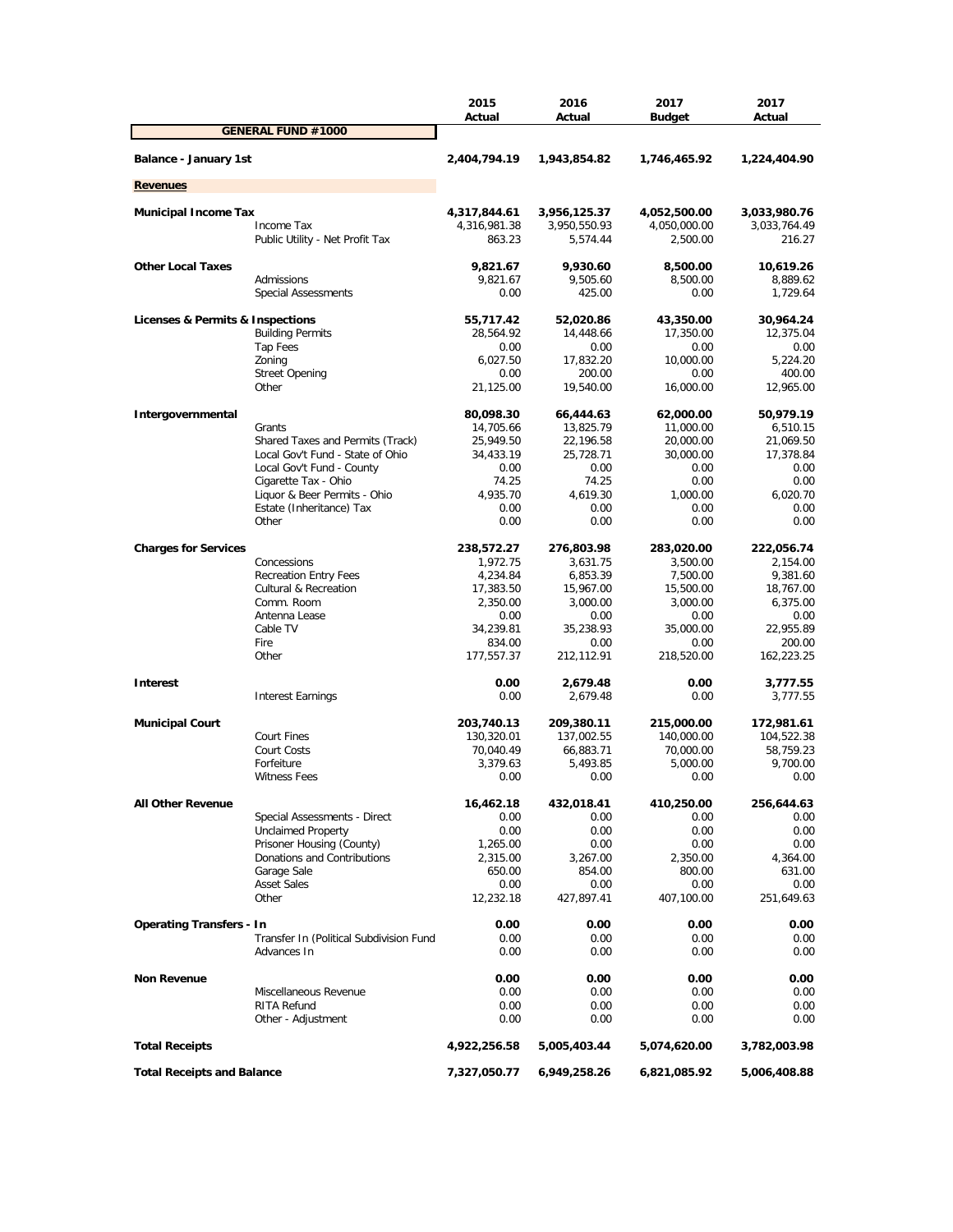|                                        |                                                                                  | 2015<br>Actual               | 2016<br>Actual               | 2017<br>Budget               | 2017<br>Actual               |
|----------------------------------------|----------------------------------------------------------------------------------|------------------------------|------------------------------|------------------------------|------------------------------|
| <b>GENERAL FUND (continued)</b>        |                                                                                  |                              |                              |                              |                              |
| <b>Expenditures</b>                    |                                                                                  |                              |                              |                              |                              |
| <b>Police</b>                          | Personal Services & Benefits                                                     | 2,073,573.01<br>1,863,545.78 | 2,121,147.11<br>1,920,254.25 | 1,986,512.35<br>1,798,412.35 | 1,716,654.02<br>1,461,076.68 |
|                                        | Other Operations & Maintenance<br>Capital Outlay                                 | 210,027.23<br>0.00           | 200,892.86<br>0.00           | 188,100.00<br>0.00           | 255,577.34<br>0.00           |
| Fire                                   | Other Operations & Maintenance                                                   | 525,402.00<br>525,402.00     | 535,910.04<br>535,910.04     | 564,418.08<br>564,418.08     | 409,971.18<br>409,971.18     |
| Health                                 | Personal Services & Benefits                                                     | 8,941.52<br>0.00             | 8,941.52<br>0.00             | 9,000.00<br>0.00             | 9,397.72<br>0.00             |
|                                        | Other Operations & Maintenance                                                   | 8,941.52                     | 8,941.52                     | 9,000.00                     | 9,397.72                     |
| <b>Recreation &amp; Community Life</b> |                                                                                  | 206,525.71                   | 224,587.12                   | 242,249.50                   | 195,061.45                   |
|                                        | Personal Services & Benefits<br>Other Operations & Maintenance<br>Capital Outlay | 109,756.67<br>96,769.04      | 120,212.98<br>104,374.14     | 131,599.50<br>110,650.00     | 108,715.42<br>86,346.03      |
| <b>Housing and Building</b>            |                                                                                  | 89,273.35                    | 58,309.16                    | 58,736.75                    | 44,451.53                    |
|                                        | Personal Services & Benefits                                                     | 32,079.67                    | 25,875.00                    | 26,136.75                    | 22,006.11                    |
|                                        | Other Operations & Maintenance                                                   | 57,193.68                    | 32,434.16                    | 32,600.00                    | 22,445.42                    |
| Engineering                            |                                                                                  | 22,212.10                    | 21,468.05                    | 23,855.25                    | 19,209.60                    |
|                                        | Personal Services & Benefits                                                     | 22,212.10                    | 21,468.05                    | 23,855.25                    | 19,209.60                    |
|                                        | Other Operations & Maintenance                                                   | 0.00                         | 0.00                         | 0.00                         | 0.00                         |
| <b>Basic Utility</b>                   |                                                                                  | 294,523.58                   | 282,539.08                   | 265,500.00                   | 243,040.15                   |
|                                        | Electricity                                                                      | 72,375.33                    | 80,469.27                    | 70,000.00                    | 53,402.40                    |
|                                        | Natural Gas                                                                      | 24,695.09                    | 20,990.95                    | 25,000.00                    | 17,842.79                    |
|                                        | Water & Sewage<br>Sewer Fees - Residential                                       | 6,126.78<br>690.00           | 1,520.18<br>690.00           | 4,000.00<br>0.00             | 2,424.25<br>0.00             |
|                                        | Refuse                                                                           | 150,323.02                   | 141,548.17                   | 135,000.00                   | 125,243.59                   |
|                                        | Telephone & Communications                                                       | 40,313.36                    | 37,320.51                    | 31,500.00                    | 44,127.12                    |
| <b>Service</b>                         |                                                                                  | 224,913.57                   | 246,346.94                   | 256,247.57                   | 228,968.58                   |
|                                        | Personal Services & Benefits                                                     | 130,593.22                   | 140,180.50                   | 149,047.57                   | 86,706.45                    |
|                                        | Other Operations & Maintenance                                                   | 94,320.35                    | 106,166.44                   | 107,200.00                   | 142,262.13                   |
| Mayor                                  |                                                                                  | 101,060.05                   | 99,170.21                    | 94,403.93                    | 74,530.23                    |
|                                        | Personal Services & Benefits                                                     | 94,567.67                    | 94,949.84                    | 88,403.93                    | 73,232.37                    |
|                                        | Other Operations & Maintenance                                                   | 6,492.38                     | 4,220.37                     | 6,000.00                     | 1,297.86                     |
| Council                                |                                                                                  | 75,452.72                    | 77,052.92                    | 76,499.41                    | 62,973.55                    |
|                                        | Personal Services & Benefits<br>Other Operations & Maintenance                   | 75,452.72<br>0.00            | 77,052.92<br>0.00            | 76,499.41<br>0.00            | 62,933.86<br>39.69           |
| <b>Municipal Court</b>                 |                                                                                  | 87,142.41                    | 123,432.90                   | 132,069.76                   | 101,304.76                   |
|                                        | Personal Services & Benefits                                                     | 81,279.95                    | 120,545.44                   | 129,069.76                   | 97,871.91                    |
|                                        | Other Operations & Maintenance                                                   | 5,862.46                     | 2,887.46                     | 3,000.00                     | 3,432.85                     |
| <b>Clerk Treasurer</b>                 | Personal Services & Benefits<br>Other Operations & Maintenance                   | 0.00                         | 0.00                         | 0.00                         | 0.00                         |
| <b>Planning Commission</b>             | Personal Services & Benefits                                                     | 2,154.48<br>2,154.48         | 2,083.90<br>2,083.90         | 2,243.55<br>2,243.55         | 2,055.94<br>2,055.94         |
| <b>Zoning Commission</b>               |                                                                                  | 3,427.15                     | 3,062.19                     | 3,488.50                     | 2,724.74                     |
|                                        | Personal Services & Benefits<br>Other Operations & Maintenance                   | 3,427.15<br>0.00             | 3,062.19                     | 3,488.50                     | 2,685.22<br>39.52            |
|                                        |                                                                                  |                              | 0.00                         | 0.00                         |                              |
| Law                                    |                                                                                  | 99,021.79                    | 140,349.02                   | 75,000.00                    | 55,573.59                    |
|                                        | Personal Services & Benefits                                                     | 63,324.41                    | 65,356.03                    | 60,000.00                    | 688.09                       |
|                                        | Other Operations & Maintenance                                                   | 35,697.38                    | 74,992.99                    | 15,000.00                    | 54,885.50                    |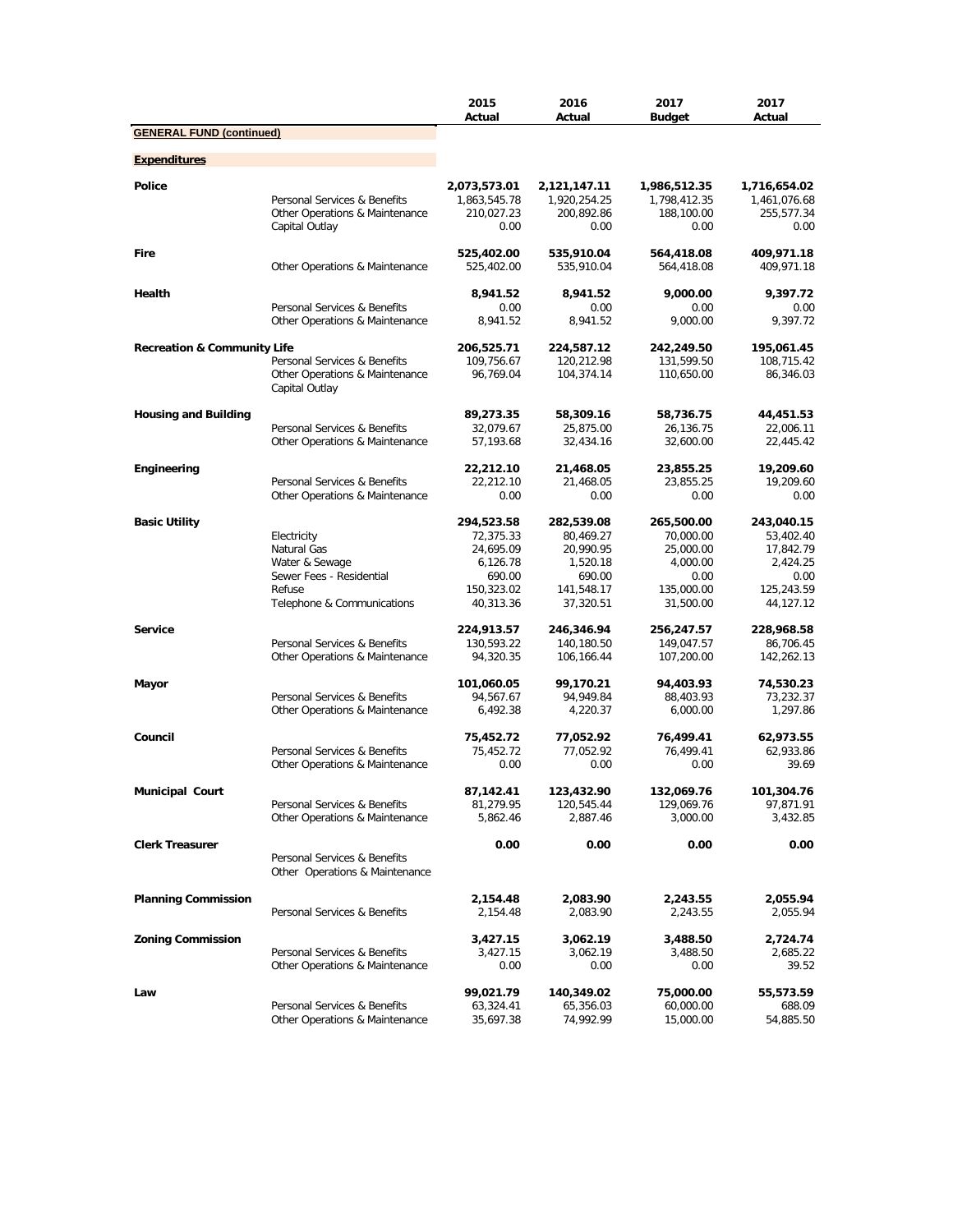|                                   |                                                  | 2015<br>Actual | 2016<br>Actual | 2017<br><b>Budget</b> | 2017<br>Actual |
|-----------------------------------|--------------------------------------------------|----------------|----------------|-----------------------|----------------|
| <b>GENERAL FUND (continued)</b>   |                                                  |                |                |                       |                |
| Income tax                        |                                                  | 76,503.71      | 252,356.45     | 153,600.00            | 45,076.35      |
|                                   | Personal Services & Benefits                     |                |                |                       |                |
|                                   | Other Operations & Maintenance                   | 76,503.71      | 252,356.45     | 153,600.00            | 45,076.35      |
| <b>General Office</b>             |                                                  | 494,257.49     | 599,096.75     | 517,758.00            | 466,048.01     |
|                                   | Personal Services & Benefits                     | 313,810.57     | 332,470.18     | 325,458.00            | 254,868.00     |
|                                   | Other Operations & Maintenance                   | 176,646.92     | 262,330.57     | 187,800.00            | 208,165.01     |
|                                   | <b>UAN Fees</b>                                  | 3,800.00       | 4,296.00       | 4,500.00              | 3,015.00       |
|                                   | Capital Outlay                                   | 0.00           | 0.00           | 0.00                  | 0.00           |
| <b>Total General Government</b>   |                                                  | 939,019.80     | 1,296,604.34   | 1,055,063.15          | 810,287.17     |
| Non-Departmental                  |                                                  | 999,000.00     | 929,000.00     | 1,089,500.00          | 0.00           |
|                                   | Transfers                                        | 999,000.00     | 929,000.00     | 1,089,500.00          | 0.00           |
|                                   | Advances Out                                     | 0.00           | 0.00           | 0.00                  | 0.00           |
|                                   | Other Operations & Maintenance                   | 0.00           | 0.00           | 0.00                  | 0.00           |
| <b>Total Disbursements</b>        |                                                  | 5,383,384.64   | 5,724,853.36   | 5,551,082.65          | 3,677,041.40   |
| <b>Adiustments</b>                |                                                  | 188.69         | 0.00           | 0.00                  | 0.00           |
| <b>Cash Balance</b>               |                                                  | 1,943,854.82   | 1,224,404.90   | 1,270,003.27          | 1,329,367.48   |
| <b>Less: Encumbrances</b>         |                                                  | 56,162.90      | 48,988.00      | 0.00                  | 400,390.60     |
| <b>Unencumbered Balance</b>       |                                                  | 1,887,691.92   | 1,175,416.90   | 1,270,003.27          | 928,976.88     |
|                                   | SCMR Fund #2011                                  |                |                |                       |                |
| Balance - January 1st             |                                                  | 48,938.91      | 128,561.33     | 94,861.58             | 100,087.01     |
| <b>Revenues</b>                   |                                                  | 766,545.38     | 829,566.24     | 763,000.00            | 145,011.59     |
|                                   | Gasoline Excise Tax                              | 111,547.47     | 112,069.70     | 110,000.00            | 94,841.16      |
|                                   | State Motor Vehicle License Tax                  | 64,832.66      | 55,503.79      | 53,000.00             | 48,993.48      |
|                                   | Interest                                         | 0.00           | 0.00           | 0.00                  | 0.00           |
|                                   | Other                                            | 165.25         | 1,992.75       | 0.00                  | 1,176.95       |
|                                   | Advances In                                      | 0.00           | 0.00           | 0.00                  | 0.00           |
|                                   | Transfers-In                                     | 590,000.00     | 660,000.00     | 600,000.00            | 0.00           |
| <b>Total Receipts and Balance</b> |                                                  | 815,484.29     | 958,127.57     | 857,861.58            | 245,098.60     |
|                                   |                                                  |                |                |                       |                |
| <b>Expenditures</b>               |                                                  | 686,922.96     | 858,040.56     | 753,735.89            | 639,995.73     |
|                                   | Personal Services & Benefits                     | 491,395.79     | 600,881.35     | 559,635.89            | 458,289.68     |
|                                   | Other Operations & Maintenance<br>Capital Outlay | 195,527.17     | 257,159.21     | 194,100.00            | 181,706.05     |

| <b>Total Disbursements</b>  | 686,922.96 | 858,040.56 | 753.735.89 | 639,995.73    |
|-----------------------------|------------|------------|------------|---------------|
| Adjustments                 | 0.00       | 0.00       | 0.00       | 0.00          |
| <b>Cash Balance</b>         | 128,561.33 | 100,087.01 | 104.125.69 | (394, 897.13) |
| Less: Encumbrances          | 20.978.75  | 4.867.90   | 0.00       | 38,369.08     |
| <b>Unencumbered Balance</b> | 107.582.58 | 95,219.11  | 104.125.69 | (433, 266.21) |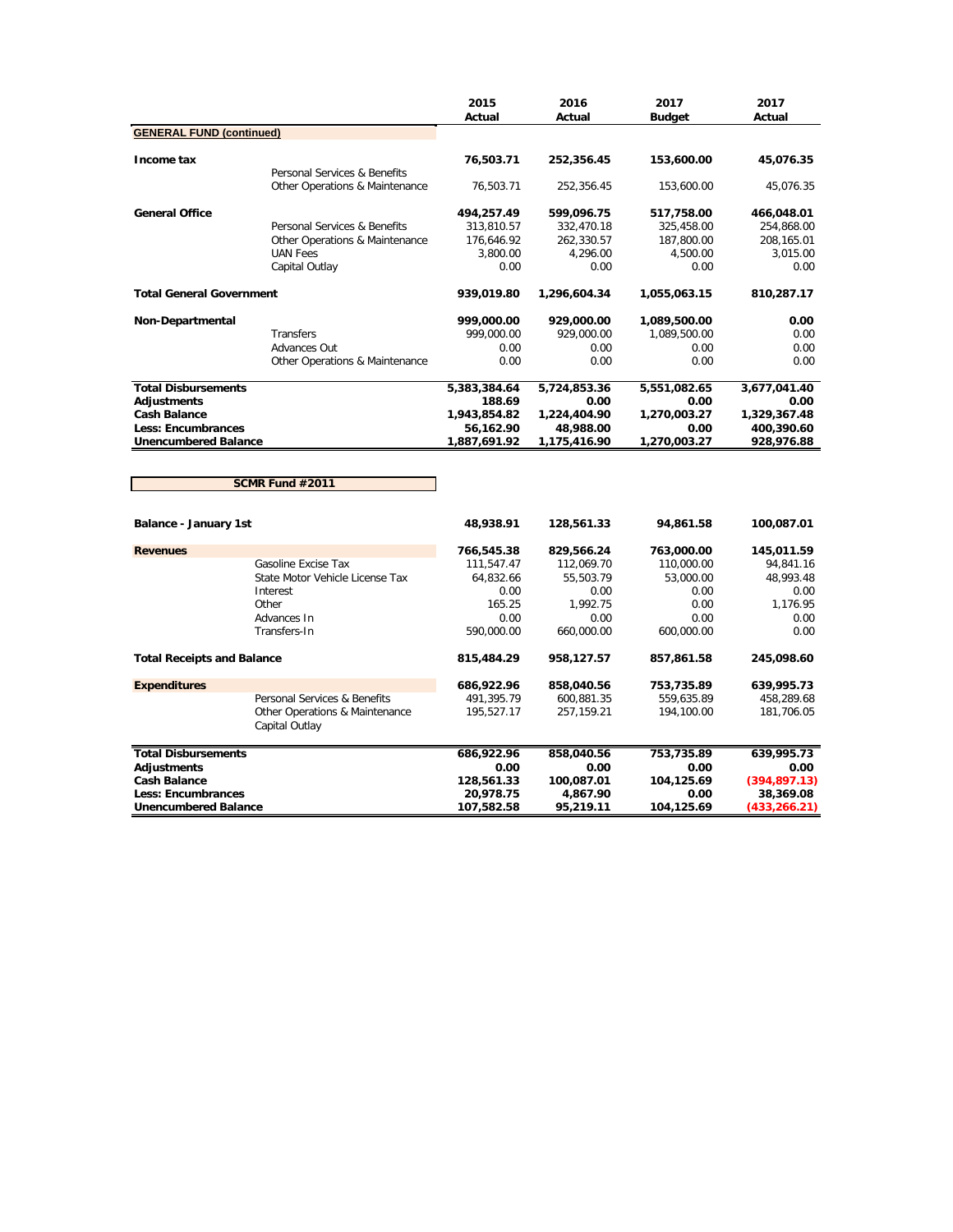|                                                  |                                                                                  | 2015<br>Actual   | 2016<br>Actual    | 2017<br><b>Budget</b> | 2017<br>Actual    |
|--------------------------------------------------|----------------------------------------------------------------------------------|------------------|-------------------|-----------------------|-------------------|
| State Highway Fund #2021                         |                                                                                  |                  |                   |                       |                   |
| <b>Balance - January 1st</b>                     |                                                                                  | 572.63           | 3,807.60          | 17,807.60             | 20,420.32         |
| <b>Revenues</b>                                  |                                                                                  | 21,099.87        | 16,612.72         | 16,000.00             | 8,860.16          |
|                                                  | Gasoline Excise Tax                                                              | 9,044.39         | 9,086.76          | 9,000.00              | 5,148.51          |
|                                                  | State Motor Vehicle License Tax                                                  | 5,256.72         | 7,525.96          | 7,000.00              | 3,711.65          |
|                                                  | Interest<br>Other                                                                | 0.00<br>6,798.76 | 0.00<br>0.00      | 0.00<br>0.00          | 0.00<br>0.00      |
| <b>Total Receipts and Balance</b>                |                                                                                  | 21,672.50        | 20,420.32         | 33,807.60             | 29,280.48         |
| <b>Expenditures</b>                              |                                                                                  | 17,864.90        | 0.00              | 13,000.00             | 0.00              |
|                                                  | Personal Services & Benefits<br>Other Operations & Maintenance<br>Capital Outlay | 17,864.90        | 0.00              | 13,000.00             | 0.00              |
| <b>Total Disbursements</b>                       |                                                                                  | 17,864.90        | 0.00              | 13,000.00             | 0.00              |
| <b>Adjustments</b>                               |                                                                                  |                  |                   |                       |                   |
| <b>Cash Balance</b><br><b>Less: Encumbrances</b> |                                                                                  | 3,807.60<br>0.00 | 20,420.32<br>0.00 | 20,807.60<br>0.00     | 29,280.48<br>0.00 |
| <b>Unencumbered Balance</b>                      |                                                                                  | 3,807.60         | 20,420.32         | 20,807.60             | 29,280.48         |
|                                                  |                                                                                  |                  |                   |                       |                   |
|                                                  |                                                                                  |                  |                   |                       |                   |
| Law Enforcement Trust Fund #2091                 |                                                                                  |                  |                   |                       |                   |
|                                                  |                                                                                  |                  |                   |                       |                   |
| Balance - January 1st                            |                                                                                  | 5,541.63         | 2,139.98          | 36.68                 | 2,741.05          |
| <b>Revenues</b>                                  |                                                                                  | 1,705.00         | 5,385.81          | 4,000.00              | 19,908.10         |
|                                                  | Fines                                                                            | 1,705.00         | 1,922.00          | 4,000.00              | 1,715.00          |
|                                                  | Grant<br>Other                                                                   | 0.00<br>0.00     | 0.00<br>3,463.81  | 0.00                  | 0.00<br>18,193.10 |
|                                                  | Transfers In                                                                     | 0.00             | 0.00              | 0.00<br>0.00          | 0.00              |
|                                                  |                                                                                  |                  |                   |                       |                   |
| <b>Total Receipts and Balance</b>                |                                                                                  | 7,246.63         | 7,525.79          | 4,036.68              | 22,649.15         |
| <b>Expenditures</b>                              |                                                                                  | 5,106.65         | 4,784.74          | 4,000.00              | 3,017.42          |
|                                                  | Personal Services & Benefits                                                     | 254.65           | 0.00              | 0.00                  | 0.00              |
|                                                  | Other Operations & Maintenance                                                   | 4,852.00         | 4,784.74<br>0.00  | 4,000.00              | 3,017.42          |
|                                                  | Capital Outlay                                                                   | 0.00             |                   | 0.00                  | 0.00              |
| <b>Total Disbursements</b>                       |                                                                                  | 5,106.65         | 4,784.74          | 4,000.00              | 3,017.42          |
| <b>Adjustments</b>                               |                                                                                  | 0.00             | 0.00              | 0.00                  | 0.00              |
| <b>Cash Balance</b>                              |                                                                                  | 2,139.98         | 2,741.05          | 36.68                 | 19,631.73         |
| <b>Less: Encumbrances</b>                        |                                                                                  | 103.30           | 0.00              | 0.00                  | 497.00            |
| <b>Unencumbered Balance</b>                      |                                                                                  | 2,036.68         | 2,741.05          | 36.68                 | 19,134.73         |
|                                                  |                                                                                  |                  |                   |                       |                   |
|                                                  | Motor Vehicle License Tax #2101                                                  |                  |                   |                       |                   |
| Balance - January 1st                            |                                                                                  | 138,736.56       | 168,457.72        | 198,457.72            | 194,331.43        |
| <b>Revenues</b>                                  |                                                                                  | 29,721.16        | 25,873.71         | 25,000.00             | 19,406.86         |
|                                                  | State Motor Vehicle License Tax                                                  | 29,721.16        | 25,873.71         | 25,000.00             | 19,406.86         |
|                                                  | Interest                                                                         | 0.00             | 0.00              | 0.00                  | 0.00              |
| <b>Total Receipts and Balance</b>                |                                                                                  | 168,457.72       | 194,331.43        | 223,457.72            | 213,738.29        |
| <b>Expenditures</b>                              |                                                                                  | 0.00             | 0.00              | 0.00                  | 0.00              |
|                                                  | Other Operations & Maintenance                                                   | 0.00             | 0.00              | 0.00                  | 0.00              |
|                                                  | Capital Outlay                                                                   | 0.00             | 0.00              | 0.00                  | 0.00              |
| <b>Total Disbursements</b><br>Adjustments        |                                                                                  | 0.00             | 0.00              | 0.00                  | 0.00              |
| <b>Cash Balance</b>                              |                                                                                  | 168,457.72       | 194,331.43        | 223,457.72            | 213,738.29        |
| <b>Less: Encumbrances</b>                        |                                                                                  | 0.00             | 0.00              | 0.00                  | 0.00              |
| <b>Unencumbered Balance</b>                      |                                                                                  | 168,457.72       | 194,331.43        | 223,457.72            | 213,738.29        |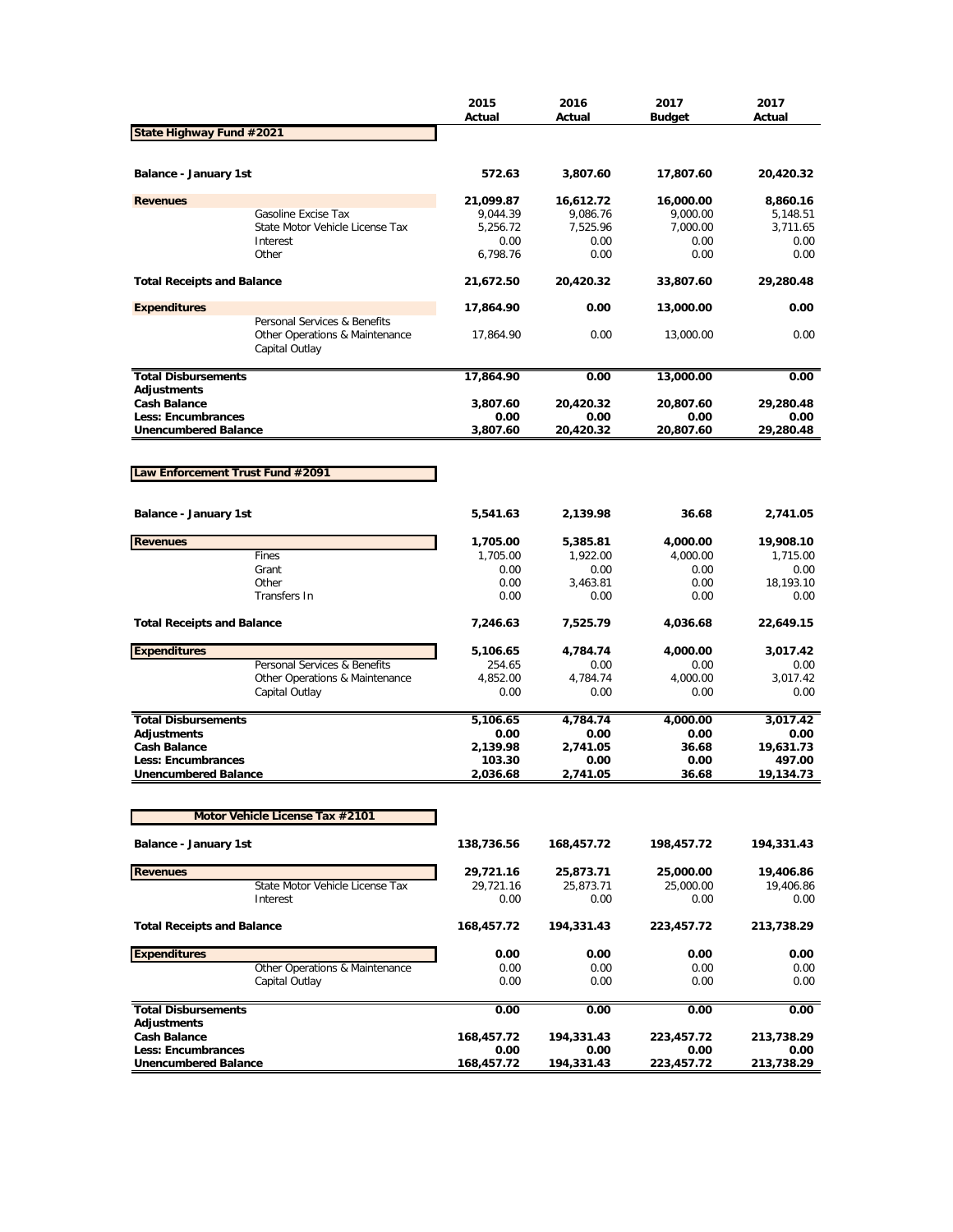|                                                          |                                                        | 2015<br>Actual     | 2016<br>Actual     | 2017<br><b>Budget</b> | 2017<br>Actual      |
|----------------------------------------------------------|--------------------------------------------------------|--------------------|--------------------|-----------------------|---------------------|
|                                                          | <b>Police Pension Fund #2131</b>                       |                    |                    |                       |                     |
| <b>Balance - January 1st</b>                             |                                                        | 9,175.65           | 19,160.12          | 32,760.12             | 19,646.94           |
| <b>Revenues</b>                                          |                                                        | 190,247.73         | 188,137.37         | 165,000.00            | 41,553.03           |
|                                                          | Real Estate & Public Utility                           | 38,101.02          | 34,936.91          | 45,000.00             | 38,394.80           |
|                                                          | <b>Tangible Personal Property</b><br>Homestead         | 0.00<br>405.09     | 0.00<br>3,200.46   | 0.00<br>0.00          | 0.00<br>3,158.23    |
|                                                          | Rollback                                               | 0.00               | 0.00               | 0.00                  | 0.00                |
|                                                          | CAT Tax                                                | 1,741.62           | 0.00               | 0.00                  | 0.00                |
|                                                          | Other - State Shared Taxes & Per                       | 0.00               | 0.00               | 0.00                  | 0.00                |
|                                                          | Transfer in                                            | 150,000.00         | 150,000.00         | 120,000.00            | 0.00                |
| <b>Total Receipts and Balance</b>                        |                                                        | 199,423.38         | 207,297.49         | 197,760.12            | 61,199.97           |
| <b>Expenditures</b>                                      |                                                        | 180,263.26         | 187,650.55         | 193,000.00            | 142,132.26          |
|                                                          | <b>Employers Share</b>                                 | 179,743.82         | 187,114.80         | 192,000.00            | 141,575.01          |
|                                                          | County fees                                            | 519.44             | 535.75             | 1,000.00              | 557.25              |
| <b>Total Disbursements</b><br><b>Adjustments</b>         |                                                        | 180,263.26         | 187,650.55         | 193,000.00            | 142,132.26          |
| <b>Cash Balance</b>                                      |                                                        | 19,160.12          | 19,646.94          | 4,760.12              | (80,932.29)         |
| <b>Less: Encumbrances</b><br><b>Unencumbered Balance</b> |                                                        | 0.00<br>19,160.12  | 0.00<br>19,646.94  | 0.00<br>4,760.12      | 0.00<br>(80,932.29) |
|                                                          | Water Meter & Repair Fund #2901                        |                    |                    |                       |                     |
| <b>Balance - January 1st</b>                             |                                                        | 524.55             | 1,017.19           | 1,017.19              | 1,569.83            |
|                                                          |                                                        |                    |                    |                       |                     |
| <b>Revenues</b>                                          |                                                        | 9,340.00           | 9,400.00           | 9,200.00              | 0.00                |
|                                                          | <b>Tap Fees</b><br>Interest<br>Transfer (General Fund) | 340.00<br>9,000.00 | 400.00<br>9,000.00 | 200.00<br>9,000.00    | 0.00<br>0.00        |
| <b>Total Receipts and Balance</b>                        |                                                        | 9,864.55           | 10,417.19          | 10,217.19             | 1,569.83            |
| <b>Expenditures</b>                                      |                                                        | 8,847.36           | 8,847.36           | 9,000.00              | 10,371.88           |
|                                                          | Other Operations & Maintenance                         | 8,847.36           | 8,847.36           | 9,000.00              | 10,371.88           |
| <b>Total Disbursements</b>                               |                                                        | 8,847.36           | 8,847.36           | 9,000.00              | 10,371.88           |
| Adjustments                                              |                                                        | 0.00               | 0.00               | 0.00                  | 0.00                |
| <b>Cash Balance</b>                                      |                                                        | 1,017.19           | 1,569.83           | 1,217.19              | (8,802.05)          |
| <b>Less: Encumbrances</b><br><b>Unencumbered Balance</b> |                                                        | 0.00<br>1,017.19   | 0.00<br>1,569.83   | 0.00<br>1,217.19      | 0.00<br>(8,802.05)  |
|                                                          |                                                        |                    |                    |                       |                     |
|                                                          | <b>FEMA #2902</b>                                      |                    |                    |                       |                     |
| Balance - January 1st                                    |                                                        | 0.00               | 0.00               | 0.00                  | 0.00                |
| <b>Revenues</b>                                          |                                                        | 0.00               | 0.00               | 0.00                  | 0.00                |
|                                                          | Donations and Contributions                            | 0.00               | 0.00               | 0.00                  | 0.00                |
|                                                          | Transfer (General Fund)                                | 0.00               | 0.00               | 0.00                  | 0.00                |
| <b>Total Receipts and Balance</b>                        |                                                        | 0.00               | 0.00               | 0.00                  | 0.00                |
| <b>Expenditures</b>                                      |                                                        | 0.00               | 0.00               | 0.00                  | 0.00                |
|                                                          | Personal Services & Benefits                           | 0.00               | 0.00               | 0.00                  | 0.00                |
|                                                          | Other Operations & Maintenance<br>Capital Outlay       | 0.00<br>0.00       | 0.00<br>0.00       | 0.00<br>0.00          | 0.00<br>0.00        |
| <b>Total Disbursements</b>                               |                                                        | 0.00               | 0.00               | 0.00                  | 0.00                |
| <b>Cash Balance</b>                                      |                                                        | 0.00               | 0.00               | 0.00                  | 0.00                |
| Less: Encumbrances                                       |                                                        | 0.00               | 0.00               | 0.00                  | 0.00                |
| <b>Unencumbered Balance</b>                              |                                                        | 0.00               | 0.00               | 0.00                  | 0.00                |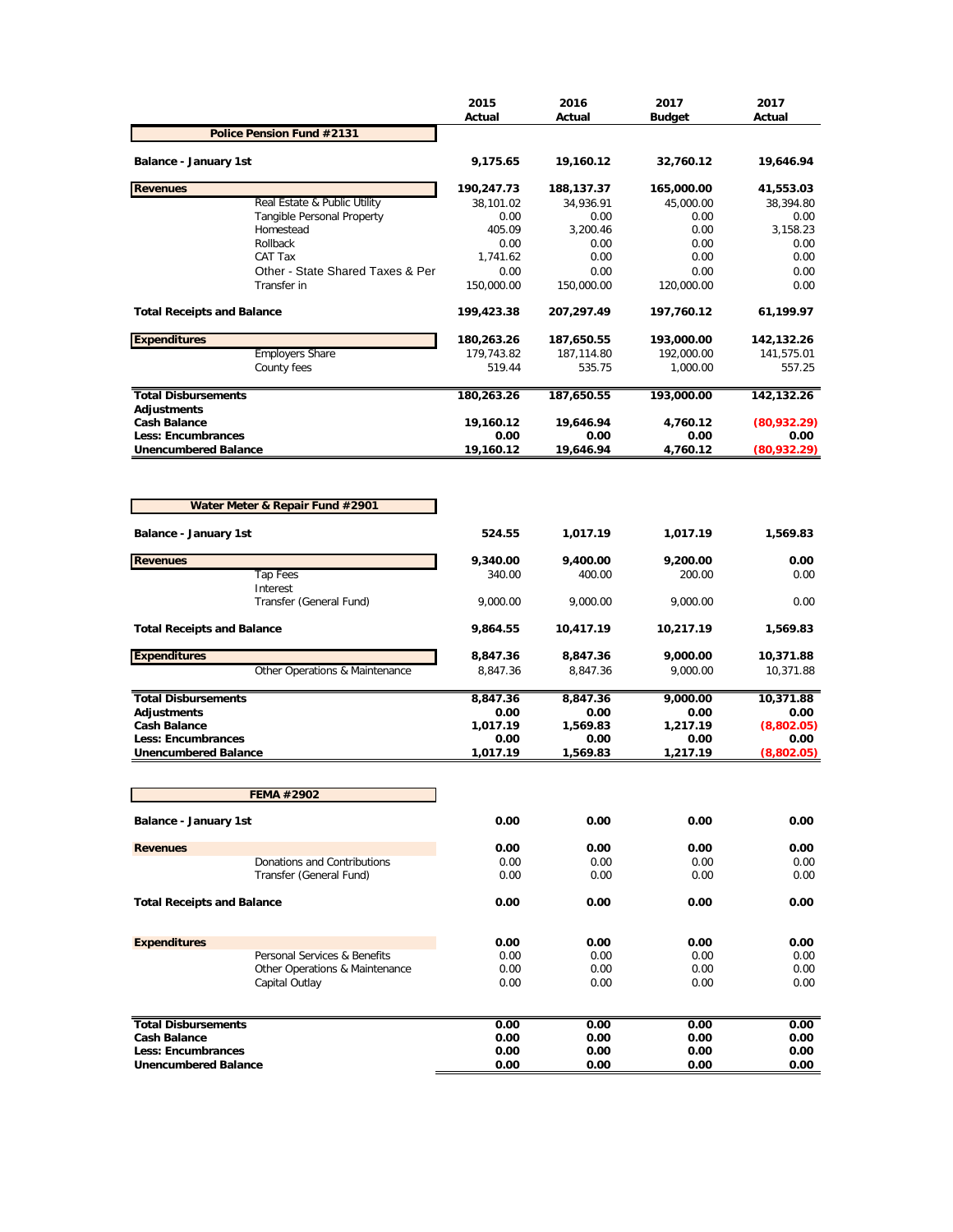|                                     | 2015<br>Actual | 2016<br>Actual | 2017<br><b>Budget</b> | 2017<br>Actual |
|-------------------------------------|----------------|----------------|-----------------------|----------------|
| Mayor's Court Computer #2903        |                |                |                       |                |
| Balance - January 1st               | 13,605.68      | 17,800.68      | 20,300.68             | 21,882.68      |
| <b>Revenues</b>                     | 6,105.00       | 6,030.00       | 6,000.00              | 4,700.00       |
| <b>Court Fines</b>                  | 6,105.00       | 6,030.00       | 6,000.00              | 4,700.00       |
| <b>Total Receipts and Balance</b>   | 19,710.68      | 23,830.68      | 26,300.68             | 26,582.68      |
| <b>Expenditures</b>                 | 1,910.00       | 1,948.00       | 3,000.00              | 2,246.37       |
| Other Operations & Maintenance      | 0.00           | 0.00           | 0.00                  | 0.00           |
| Capital Outlay                      | 1,910.00       | 1,948.00       | 3.000.00              | 2,246.37       |
| <b>Total Disbursements</b>          | 1,910.00       | 1,948.00       | 3,000.00              | 2.246.37       |
| <b>Adjustments</b>                  | 0.00           | 0.00           | 0.00                  | 0.00           |
| <b>Cash Balance</b>                 | 17,800.68      | 21,882.68      | 23,300.68             | 24,336.31      |
| <b>Less: Encumbrances</b>           | 0.00           | 0.00           | 0.00                  | 0.00           |
| <b>Unencumbered Balance</b>         | 17,800.68      | 21,882.68      | 23,300.68             | 24,336.31      |
| Special Bond Retirement #3101       |                |                |                       |                |
| <b>Balance - January 1st</b>        | 272.11         | 1,050.42       | 4,078.42              | 15,555.48      |
| <b>Revenues</b>                     | 475,000.00     | 1,349,828.00   | 120,000.00            | 0.00           |
| <b>Special Assessments</b>          | 0.00           | 0.00           | 0.00                  | 0.00           |
| <b>Bond/Note Proceeds</b>           | 375,000.00     | 1,179,828.00   | 0.00                  | 0.00           |
| Transfer In - Capital               | 100,000.00     | 170,000.00     | 120,000.00            | 0.00           |
| Interest                            | 0.00           | 0.00           | 0.00                  | 0.00           |
| <b>Total Receipts and Balance</b>   | 475,272.11     | 1,350,878.42   | 124,078.42            | 15,555.48      |
| <b>Expenditures</b>                 | 474,221.69     | 1,335,322.94   | 62,271.67             | 20,281.23      |
| Principal                           | 457,534.49     | 1,309,702.80   | 36,471.67             | 20,281.23      |
| Interest                            | 16,687.20      | 25,620.14      | 25,800.00             | 0.00           |
| Other                               | 0.00           | 0.00           | 0.00                  | 0.00           |
| County fees                         | 0.00           | 0.00           | 0.00                  | 0.00           |
| <b>Total Disbursements</b>          | 474,221.69     | 1,335,322.94   | 62,271.67             | 20,281.23      |
| <b>Adjustments</b>                  | 0.00           | 0.00           | 0.00                  | 0.00           |
| <b>Cash Balance</b>                 | 1,050.42       | 15,555.48      | 61,806.75             | (4,725.75)     |
| <b>Less: Encumbrances</b>           | 0.00           | 0.00           | 0.00                  | 0.00           |
| <b>Unencumbered Balance</b>         | 1,050.42       | 15,555.48      | 61,806.75             | (4, 725.75)    |
| <b>Bond Construction Fund #4101</b> |                |                |                       |                |
| <b>Balance - January 1st</b>        | 0.00           | 0.00           | 0.00                  | 0.00           |
| <b>Revenues</b>                     | 0.00           | 0.00           | 0.00                  | 0.00           |
| Transfers - in                      | 0.00           | 0.00           | 0.00                  | 0.00           |
| Other                               | 0.00           | 0.00           | 0.00                  | 0.00           |
| <b>Total Receipts and Balance</b>   | 0.00           | 0.00           | 0.00                  | 0.00           |
| <b>Expenditures</b>                 | 0.00           | 0.00           | 0.00                  | 0.00           |
| Other Operations & Maintenance      | 0.00           | 0.00           | 0.00                  | 0.00           |
|                                     |                |                |                       |                |
| <b>Total Disbursements</b>          | 0.00           | 0.00           | 0.00                  | 0.00           |
| Adjustments<br><b>Cash Balance</b>  | 0.00           | 0.00           | 0.00                  | 0.00           |
| <b>Less: Encumbrances</b>           | 0.00           | 0.00           | 0.00                  | 0.00           |
| <b>Unencumbered Balance</b>         | 0.00           | 0.00           | 0.00                  | 0.00           |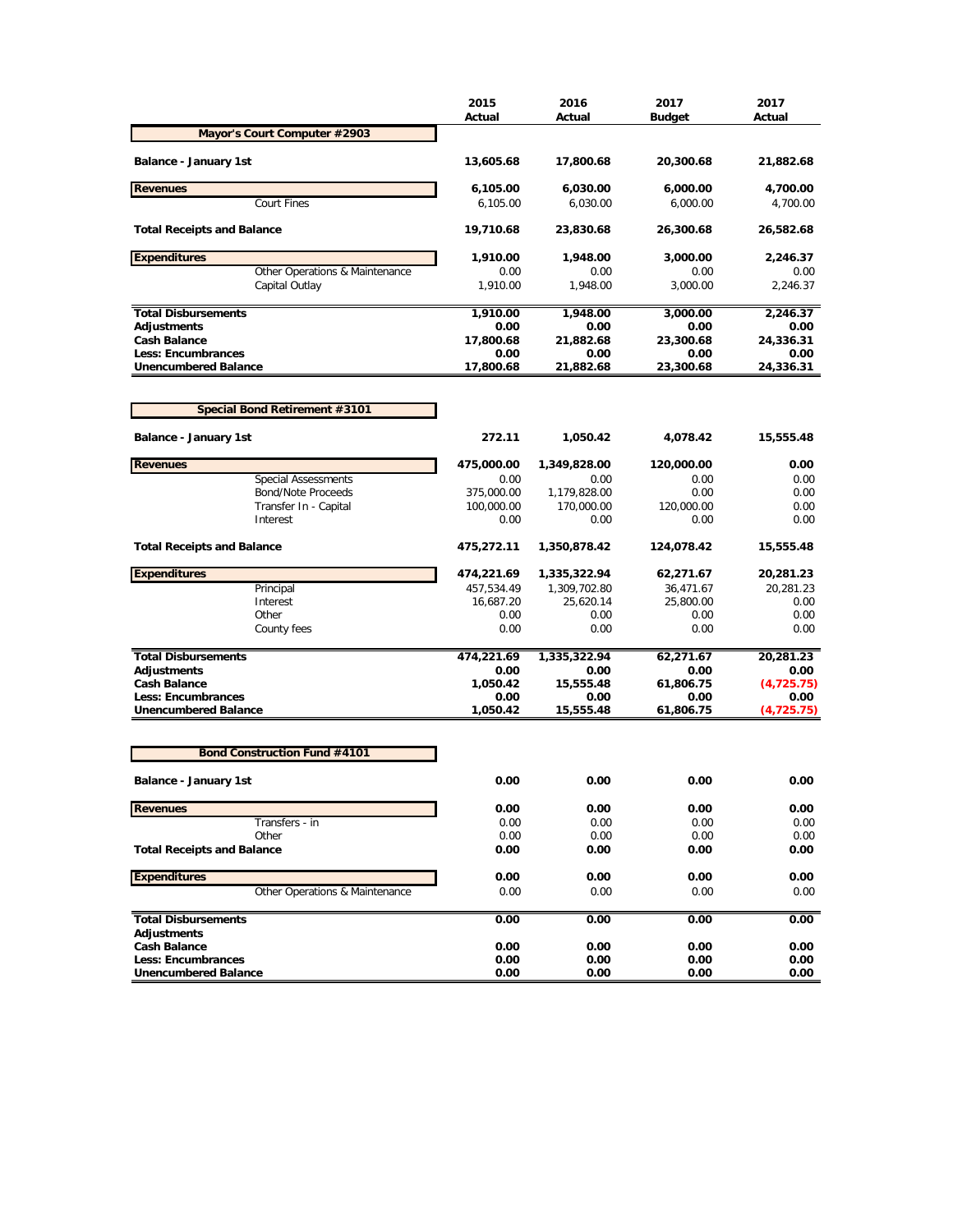|                                           |                                      | 2015<br>Actual | 2016<br>Actual | 2017<br><b>Budget</b> | 2017<br>Actual |
|-------------------------------------------|--------------------------------------|----------------|----------------|-----------------------|----------------|
|                                           | Issue I and II - Capital Funds #4201 |                |                |                       |                |
| Balance - January 1st                     |                                      | 0.00           | 0.00           | 0.00                  | 0.00           |
| <b>Revenues</b>                           |                                      | 0.00           | 0.00           | 0.00                  | 0.00           |
|                                           | <b>Special Assessments</b>           | 0.00           | 0.00           | 0.00                  | 0.00           |
|                                           | Other                                | 0.00           | 0.00           | 0.00                  | 0.00           |
| <b>Total Receipts and Balance</b>         | Transfer - In                        | 0.00           | 0.00           | 0.00                  | 0.00           |
| <b>Expenditures</b>                       |                                      | 0.00           | 0.00           | 0.00                  | 0.00           |
|                                           | Sreets, Sidewalks, Highways & Curbs  | 0.00           | 0.00           | 0.00                  | 0.00           |
|                                           | Dunham - Water & Sewer               | 0.00           | 0.00           | 0.00                  | 0.00           |
|                                           | <b>Transfers Out</b>                 | 0.00           | 0.00           | 0.00                  | 0.00           |
|                                           | Adjustments                          |                |                |                       |                |
| <b>Total Disbursements</b><br>Adjustments |                                      | 0.00           | 0.00           | 0.00                  | 0.00           |
| <b>Cash Balance</b>                       |                                      | 0.00           | 0.00           | 0.00                  | 0.00           |
| Less: Encumbrances                        |                                      | 0.00           | 0.00           | 0.00                  | 0.00           |
| <b>Unencumbered Balance</b>               |                                      | 0.00           | 0.00           | 0.00                  | 0.00           |
|                                           |                                      |                |                |                       |                |
|                                           | Capital Improvement Fund #4901       |                |                |                       |                |
| Balance - January 1st                     |                                      | 568,599.01     | 562,415.01     | 936,901.01            | 167,353.96     |
| <b>Revenues</b>                           |                                      | 3,486,642.36   | 1,102,503.12   | 758,000.00            | 54,433.91      |
|                                           | Grants                               | 2,294,321.65   | 369,546.93     | 380,000.00            | 16,687.66      |
|                                           | Interest                             | 14,226.56      | 19,125.00      | 0.00                  | 0.00           |
|                                           | Other                                | 928,094.15     | 583,096.19     | 18,000.00             | 22,195.00      |
|                                           | <b>Sewer Fees</b>                    | 0.00           | 20,735.00      | 0.00                  | 15,551.25      |
|                                           | Transfers - in                       | 250,000.00     | 110,000.00     | 360,000.00            | 0.00           |
| <b>Total Receipts and Balance</b>         |                                      | 4,055,241.37   | 1,664,918.13   | 1,694,901.01          | 221,787.87     |
| <b>Expenditures</b>                       |                                      | 3,492,826.36   | 1,497,564.17   | 775,000.00            | 478,432.57     |
|                                           | Capital Outlay                       | 3,392,826.36   | 1,327,564.17   | 655,000.00            | 478,432.57     |
|                                           | Advances - Out                       | 0.00           | 0.00           | 0.00                  | 0.00           |
|                                           | Transfer - Out/Debt Service          | 100,000.00     | 170,000.00     | 120,000.00            | 0.00           |
| <b>Total Disbursements</b>                |                                      | 3,492,826.36   | 1,497,564.17   | 775,000.00            | 478,432.57     |
| <b>Adjustments</b>                        |                                      | 0.00           | 0.00           | 0.00                  | 0.00           |
| <b>Cash Balance</b>                       |                                      | 562,415.01     | 167,353.96     | 919,901.01            | (256, 644.70)  |
| Less: Encumbrances                        |                                      | 493,332.32     | 142,180.00     | 0.00                  | 61,056.22      |
| <b>Unencumbered Balance</b>               |                                      | 69,082.69      | 25,173.96      | 919,901.01            | (317,700.92)   |
|                                           | Veteran's Memorial Fund #4902        |                |                |                       |                |
| Balance - January 1st                     |                                      | 8,272.11       | 6,888.56       | 3,588.56              | 5,772.51       |
| <b>Revenues</b>                           |                                      | 1,621.92       | 694.45         | 1,100.00              | 662.89         |
|                                           | Transfers - in                       | 0.00           | 0.00           | 500.00                | 0.00           |
|                                           | Other                                | 1,621.92       | 694.45         | 600.00                | 662.89         |
| <b>Total Receipts and Balance</b>         |                                      | 9,894.03       | 7,583.01       | 4,688.56              | 6,435.40       |
| <b>Expenditures</b>                       |                                      | 3,005.47       | 1,810.50       | 4,500.00              | 140.00         |
|                                           | Other Operations & Maintenance       | 3,005.47       | 1,810.50       | 4,500.00              | 140.00         |
|                                           | <b>Transfers Out</b>                 |                |                |                       |                |
| <b>Total Disbursements</b>                |                                      | 3,005.47       | 1,810.50       | 4,500.00              | 140.00         |
| <b>Adjustments</b>                        |                                      | 0.00           | 0.00           | 0.00                  | 0.00           |
| <b>Cash Balance</b>                       |                                      | 6,888.56       | 5,772.51       | 188.56                | 6,295.40       |
| Less: Encumbrances                        |                                      | 135.00         | 0.00           | 0.00                  | 0.00           |
| <b>Unencumbered Balance</b>               |                                      | 6,753.56       | 5,772.51       | 188.56                | 6,295.40       |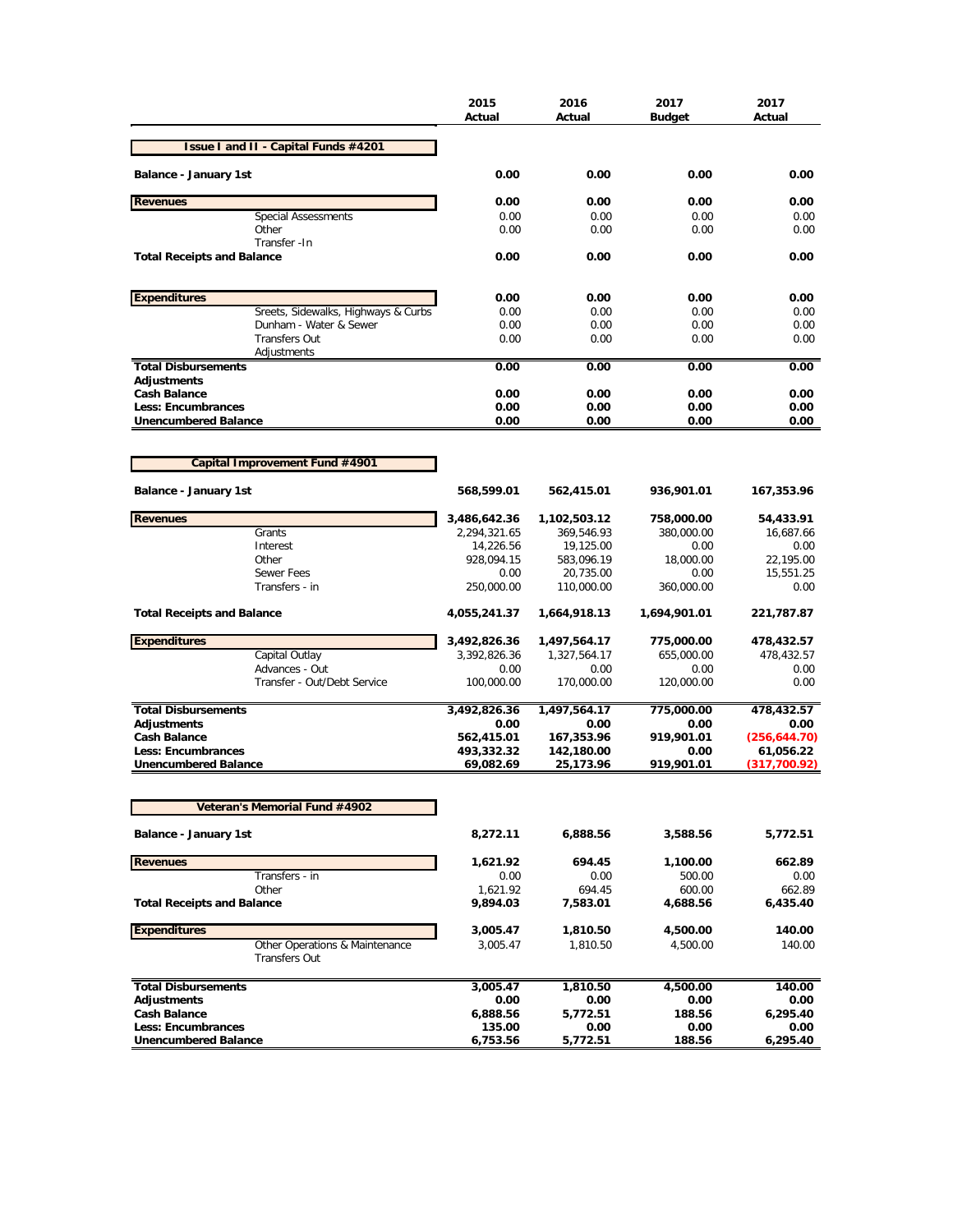|                                   | 2015<br>Actual | 2016<br>Actual | 2017<br><b>Budget</b> | 2017<br>Actual |
|-----------------------------------|----------------|----------------|-----------------------|----------------|
| <b>Building Bond Fund #7001</b>   |                |                |                       |                |
| Balance - January 1st             | 0.00           | 0.00           | 0.00                  | 0.00           |
| <b>Revenues</b>                   | 0.00           | 0.00           | 0.00                  | 0.00           |
| Transfers - in                    | 0.00           | 0.00           | 0.00                  | 0.00           |
| Other                             | 0.00           | 0.00           | 0.00                  | 0.00           |
| <b>Total Receipts and Balance</b> | 0.00           | 0.00           | 0.00                  | 0.00           |
| <b>Expenditures</b>               | 0.00           | 0.00           | 0.00                  | 0.00           |
| Other Operations & Maintenance    | 0.00           | 0.00           | 0.00                  | 0.00           |
| <b>Transfers Out</b>              | 0.00           | 0.00           | 0.00                  | 0.00           |
| <b>Total Disbursements</b>        | 0.00           | 0.00           | 0.00                  | 0.00           |
| <b>Cash Balance</b>               | 0.00           | 0.00           | 0.00                  | 0.00           |
| <b>Less: Encumbrances</b>         | 0.00           | 0.00           | 0.00                  | 0.00           |
| <b>Unencumbered Balance</b>       | 0.00           | 0.00           | 0.00                  | 0.00           |
|                                   |                |                |                       |                |
| <b>Unclaimed Monies #9101</b>     |                |                |                       |                |
| Balance - January 1st             | 50.00          | 50.00          | 50.00                 | 50.00          |
| <b>Revenues</b>                   | 0.00           | 0.00           | 0.00                  | 0.00           |
| Other                             | 0.00           | 0.00           | 0.00                  | 0.00           |
| <b>Total Receipts and Balance</b> | 50.00          | 50.00          | 50.00                 | 50.00          |
| <b>Expenditures</b>               | 0.00           | 0.00           | 0.00                  | 0.00           |
| Other Operations & Maintenance    | 0.00           | 0.00           | 0.00                  | 0.00           |
| <b>Total Disbursements</b>        | 0.00           | 0.00           | 0.00                  | 0.00           |
| Adjustments                       | 0.00           | 0.00           | 0.00                  | 0.00           |
| <b>Cash Balance</b>               | 50.00          | 50.00          | 50.00                 | 50.00          |
| <b>Less: Encumbrances</b>         |                |                |                       |                |
| <b>Unencumbered Balance</b>       | 50.00          | 50.00          | 50.00                 | 50.00          |
|                                   |                |                |                       |                |
| <b>Building Bonds #9901</b>       |                |                |                       |                |
| Balance - January 1st             | 125,116.99     | 131,116.99     | 131,116.99            | 126,071.23     |
| <b>Revenues</b>                   | 6,000.00       | 2,500.00       | 0.00                  | 0.00           |
| Other                             | 6,000.00       | 2,500.00       | 0.00                  | 0.00           |
| <b>Total Receipts and Balance</b> | 131,116.99     | 133,616.99     | 131,116.99            | 126,071.23     |
| <b>Expenditures</b>               | 0.00           | 7,545.76       | 0.00                  | 2,050.00       |
| Other Operations & Maintenance    | 0.00           | 7,545.76       | 0.00                  | 2,050.00       |
| <b>Total Disbursements</b>        | 0.00           | 7,545.76       | 0.00                  | 2,050.00       |
| <b>Adjustments</b>                | 0.00           | 0.00           | 0.00                  | 0.00           |
| <b>Cash Balance</b>               | 131,116.99     | 126,071.23     | 131,116.99            | 124,021.23     |
| Less: Encumbrances                | 0.00           | 0.00           | 0.00                  | 0.00           |
| <b>Unencumbered Balance</b>       | 131,116.99     | 126,071.23     | 131,116.99            | 124,021.23     |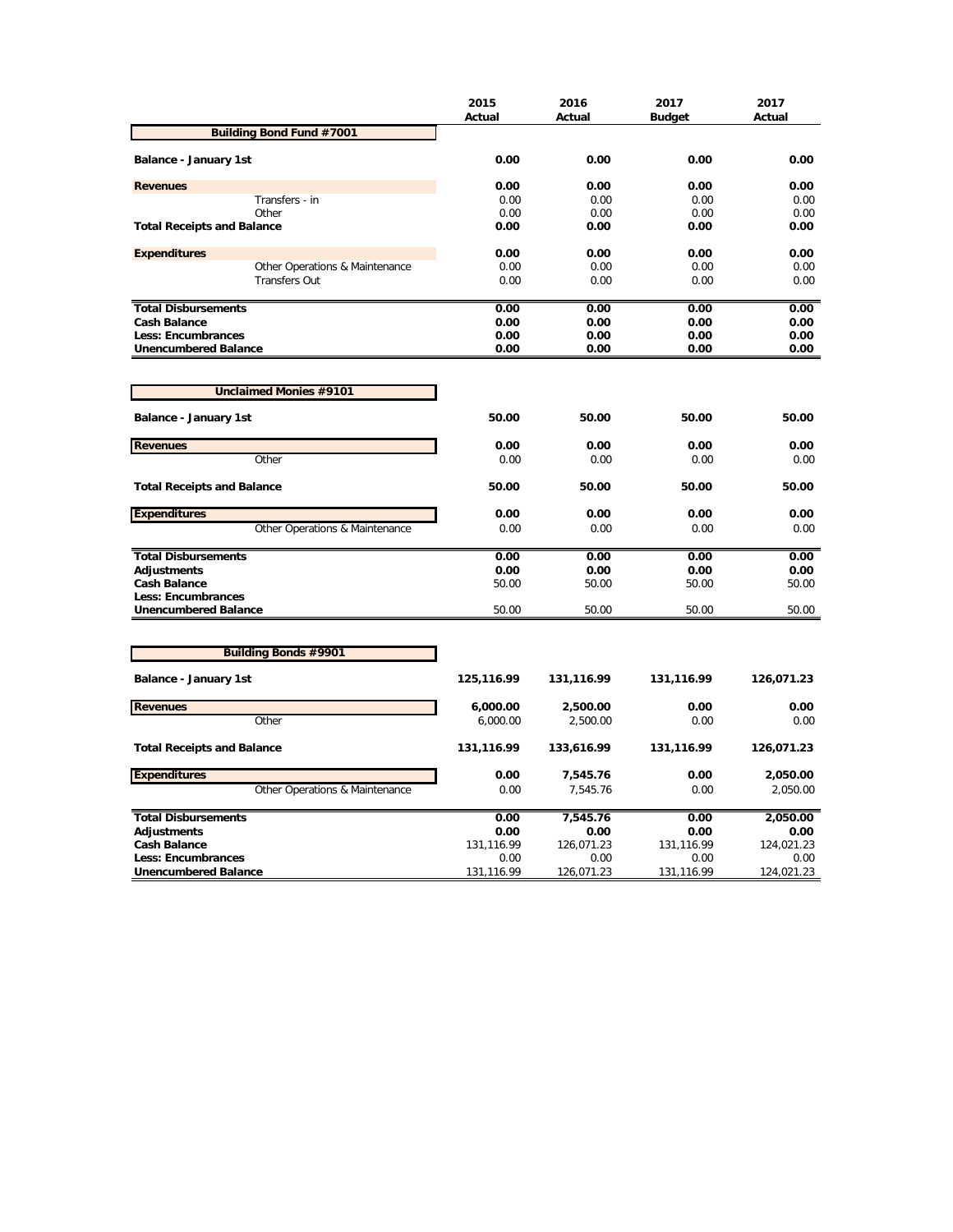|                                                     | 2015       | 2016       | 2017          | 2017       |
|-----------------------------------------------------|------------|------------|---------------|------------|
|                                                     | Actual     | Actual     | <b>Budget</b> | Actual     |
| <b>Building Bonds #9901</b><br>Mayor's Court - 9902 |            |            |               |            |
| Balance - January 1st                               | 19,459.26  | 23,052.60  | 23,052.60     | 28,686.94  |
| <b>Revenues</b>                                     | 310,047.40 | 306,178.65 | 0.00          | 260,256.00 |
| Other                                               | 310.047.40 | 306.178.65 | 0.00          | 260.256.00 |
| <b>Total Receipts and Balance</b>                   | 329,506.66 | 329,231.25 | 23,052.60     | 288,942.94 |
| <b>Expenditures</b>                                 | 306,454.06 | 300,544.31 | 0.00          | 258,796.14 |
| Other Operations & Maintenance                      | 306.454.06 | 300.544.31 | 0.00          | 258.796.14 |
| <b>Total Disbursements</b>                          | 306,454.06 | 300,544.31 | 0.00          | 258,796.14 |
| Adjustments                                         | 0.00       | 0.00       | 0.00          | 0.00       |
| <b>Cash Balance</b>                                 | 23.052.60  | 28.686.94  | 23.052.60     | 30.146.80  |
| <b>Less: Encumbrances</b>                           | 0.00       | 0.00       | 0.00          | 0.00       |
| <b>Unencumbered Balance</b>                         | 23,052.60  | 28,686.94  | 23,052.60     | 30,146.80  |

| Second Party Service #9903        |           |           |          |           |
|-----------------------------------|-----------|-----------|----------|-----------|
| Balance - January 1st             | 8.694.14  | 5.952.47  | 5,952.47 | 7,262.18  |
| <b>Revenues</b>                   | 37,034.10 | 34,805.70 | 0.00     | 36,144.85 |
| Other                             | 37.034.10 | 34,805.70 | 0.00     | 36,144.85 |
| <b>Total Receipts and Balance</b> | 45.728.24 | 40.758.17 | 5,952.47 | 43,407.03 |
| <b>Expenditures</b>               | 39,775.77 | 33,495.99 | 0.00     | 19,640.62 |
| Other Operations & Maintenance    | 39.775.77 | 33.495.99 | 0.00     | 19.640.62 |
| <b>Total Disbursements</b>        | 39,775.77 | 33,495.99 | 0.00     | 19,640.62 |
| Adjustments                       | 0.00      | 0.00      | 0.00     | 0.00      |
| <b>Cash Balance</b>               | 5.952.47  | 7.262.18  | 5.952.47 | 23.766.41 |
| Less: Encumbrances                | 0.00      | 0.00      | 0.00     | 0.00      |
| <b>Unencumbered Balance</b>       | 5.952.47  | 7.262.18  | 5.952.47 | 23.766.41 |

| <b>Walton Hills/Sagamore Hills JEDD</b>                    |                                |                        |                            |              |              |  |
|------------------------------------------------------------|--------------------------------|------------------------|----------------------------|--------------|--------------|--|
| Balance - January 1st                                      | 0.00                           | 164,511.76             | 857,511.76                 | 179,413.27   |              |  |
| <b>Revenues</b>                                            |                                | 164,511.76             | 775,214.11                 | 0.00         | 635,637.88   |  |
| Other                                                      |                                | 164,511.76             | 775.214.11                 | 0.00         | 635,637.88   |  |
| <b>Total Receipts and Balance</b>                          |                                | 164,511.76             | 939,725.87                 | 857,511.76   | 815,051.15   |  |
| <b>Expenditures</b>                                        |                                | 0.00                   | 760,312.60                 | 0.00         | 448,062.48   |  |
|                                                            | Other Operations & Maintenance | 0.00                   | 760,312.60                 | 0.00         | 448,062.48   |  |
| <b>Total Disbursements</b>                                 |                                | 0.00                   | 760,312.60                 | 0.00         | 448,062.48   |  |
| <b>Adjustments</b>                                         |                                | 0.00                   | 0.00                       | 0.00         | 0.00         |  |
| <b>Cash Balance</b>                                        |                                | 164,511.76             | 179,413.27                 | 857,511.76   | 366,988.67   |  |
| <b>Less: Encumbrances</b>                                  |                                | 0.00                   | 0.00                       | 0.00         | 0.00         |  |
| <b>Unencumbered Balance</b>                                |                                | 164,511.76             | 179,413.27                 | 857,511.76   | 366,988.67   |  |
| Village Total - All Funds                                  |                                |                        |                            |              |              |  |
| Balance - January 1st<br><b>Adjustments</b>                |                                | 3,352,353.42<br>188.69 | 3,179,837.25               | 4,073,959.30 | 2,115,249.73 |  |
| <b>Total Revenues</b>                                      |                                | 10,427,878.26          | 9,658,133.32               | 6,941,920.00 | 5,008,579.25 |  |
| <b>Total Disbursements</b>                                 |                                | 10,600,583.12          | 10,722,720.84              | 7,368,590.21 | 5,702,208.10 |  |
| <b>Cash Balance</b>                                        |                                | 3,179,837.25           | 2,115,249.73               | 3,647,289.09 | 1,421,620.88 |  |
| <b>Less: Encumbrances</b>                                  |                                | 570,712.27             | 196,035.90                 | 0.00         | 500,312.90   |  |
| <b>Unencumbered Balance</b><br><b>PY Pos - CY Payments</b> |                                | 2,609,124.98           | 1,919,213.83<br>378,785.38 | 3,647,289.09 | 921,307.98   |  |
|                                                            | <b>SURPLUS (DEFICIT)</b>       | (172, 704.86)          | (685,802.14)               | (426,670.21) | (693,628.85) |  |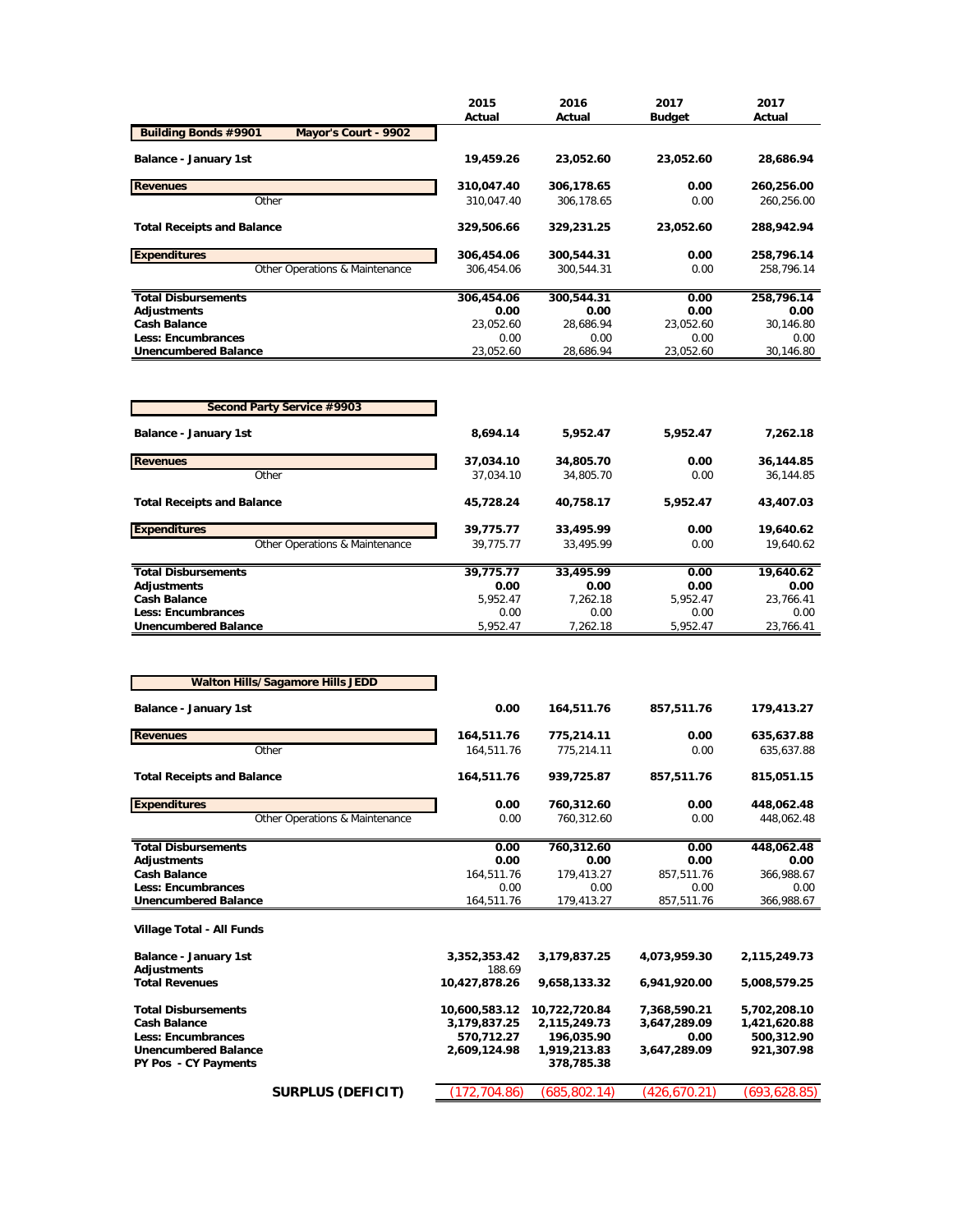## **Fund Summary June 2017**

| Fund#                | <b>Fund Name</b>                 | <b>Beginning Balance</b> | <b>Adjustments</b>       | <b>Year to Date Revenue</b> | <b>Total Beginning</b><br><b>Balance &amp; Revenue</b> |                          | YTD Expenditures Cash Fund Balance Purchase Orders |            | <b>Unencumbered</b><br><b>Fund Balance</b> |
|----------------------|----------------------------------|--------------------------|--------------------------|-----------------------------|--------------------------------------------------------|--------------------------|----------------------------------------------------|------------|--------------------------------------------|
| 1000                 | General                          | ,224,404.90              |                          | 3,782,003.98                | 5,006,408.88                                           | 3,677,041.40             | 1,329,367.48                                       | 400,390.60 | 928,976.88                                 |
| 2011                 | <b>Street Construction Fund</b>  | 100,087.01               | $\overline{\phantom{a}}$ | 145,011.59                  | 245,098.60                                             | 639,995.73               | (394, 897.13)                                      | 38,369.08  | (433, 266.21)                              |
| 2021                 | State Highway Fund               | 20,420.32                |                          | 8,860.16                    | 29,280.48                                              |                          | 29,280.48                                          |            | 29,280.48                                  |
| 2091                 | Law Enforcement Trust Fund       | 2,741.05                 |                          | 19,908.10                   | 22,649.15                                              | 3,017.42                 | 19,631.73                                          | 497.00     | 19,134.73                                  |
| 2101                 | Motor Vehicle License Tax Fund   | 194,331.43               | $\overline{\phantom{0}}$ | 19,406.86                   | 213,738.29                                             |                          | 213,738.29                                         |            | 213,738.29                                 |
| 2131                 | <b>Police Pension Fund</b>       | 19,646.94                | $\overline{\phantom{a}}$ | 41,553.03                   | 61,199.97                                              | 142,132.26               | (80, 932.29)                                       |            | (80, 932.29)                               |
| 2901                 | Water Meter & Repair Fund        | 1,569.83                 |                          |                             | 1,569.83                                               | 10,371.88                | (8,802.05)                                         |            | (8,802.05)                                 |
| 2903                 | Mayor's Court Computer Fund      | 21,882.68                |                          | 4,700.00                    | 26,582.68                                              | 2,246.37                 | 24,336.31                                          |            | 24,336.31                                  |
| 3101                 | Special Bond Retirement Fund     | 15,555.48                |                          |                             | 15,555.48                                              | 20,281.23                | (4,725.75)                                         |            | (4,725.75)                                 |
| 4101                 | <b>Bond Construction</b>         |                          | $\overline{\phantom{a}}$ |                             |                                                        | -                        |                                                    |            |                                            |
| 4201                 | <b>Issue II Capital Projects</b> |                          | $\overline{\phantom{a}}$ |                             |                                                        | $\overline{\phantom{a}}$ |                                                    |            |                                            |
| 4901                 | Capital Improvement Fund         | 167,353.96               |                          | 54,433.91                   | 221,787.87                                             | 478,432.57               | (256, 644.70)                                      | 61,056.22  | (317,700.92)                               |
| 4902                 | Veteran's Memorial               | 5,772.51                 | $\overline{\phantom{a}}$ | 662.89                      | 6,435.40                                               | 140.00                   | 6,295.40                                           |            | 6,295.40                                   |
| 9101                 | <b>Unclaimed Monies</b>          | 50.00                    | $\overline{\phantom{a}}$ |                             | 50.00                                                  |                          | 50.00                                              |            | 50.00                                      |
| 9901                 | <b>Building Bonds</b>            | 126,071.23               |                          |                             | 126,071.23                                             | 2,050.00                 | 124,021.23                                         |            | 124,021.23                                 |
| 9902                 | Mayor's Court                    | 28,686.94                | $\overline{\phantom{a}}$ | 260,256.00                  | 288,942.94                                             | 258,796.14               | 30,146.80                                          |            | 30,146.80                                  |
| 9903                 | <b>Second Party Service</b>      | 7,262.18                 | $\overline{\phantom{a}}$ | 36,144.85                   | 43,407.03                                              | 19,640.62                | 23,766.41                                          |            | 23,766.41                                  |
| 9904                 | <b>JEDD</b>                      | 179,413.27               |                          | 635,637.88                  | 815,051.15                                             | 448,062.48               | 366,988.67                                         |            | 366,988.67                                 |
| <b>Report Totals</b> |                                  | 2,115,249.73             | 0.00                     | 5,008,579.25                | 7,123,828.98                                           | 5,702,208.10             | 1,421,620.88                                       | 500,312.90 | 921,307.98                                 |